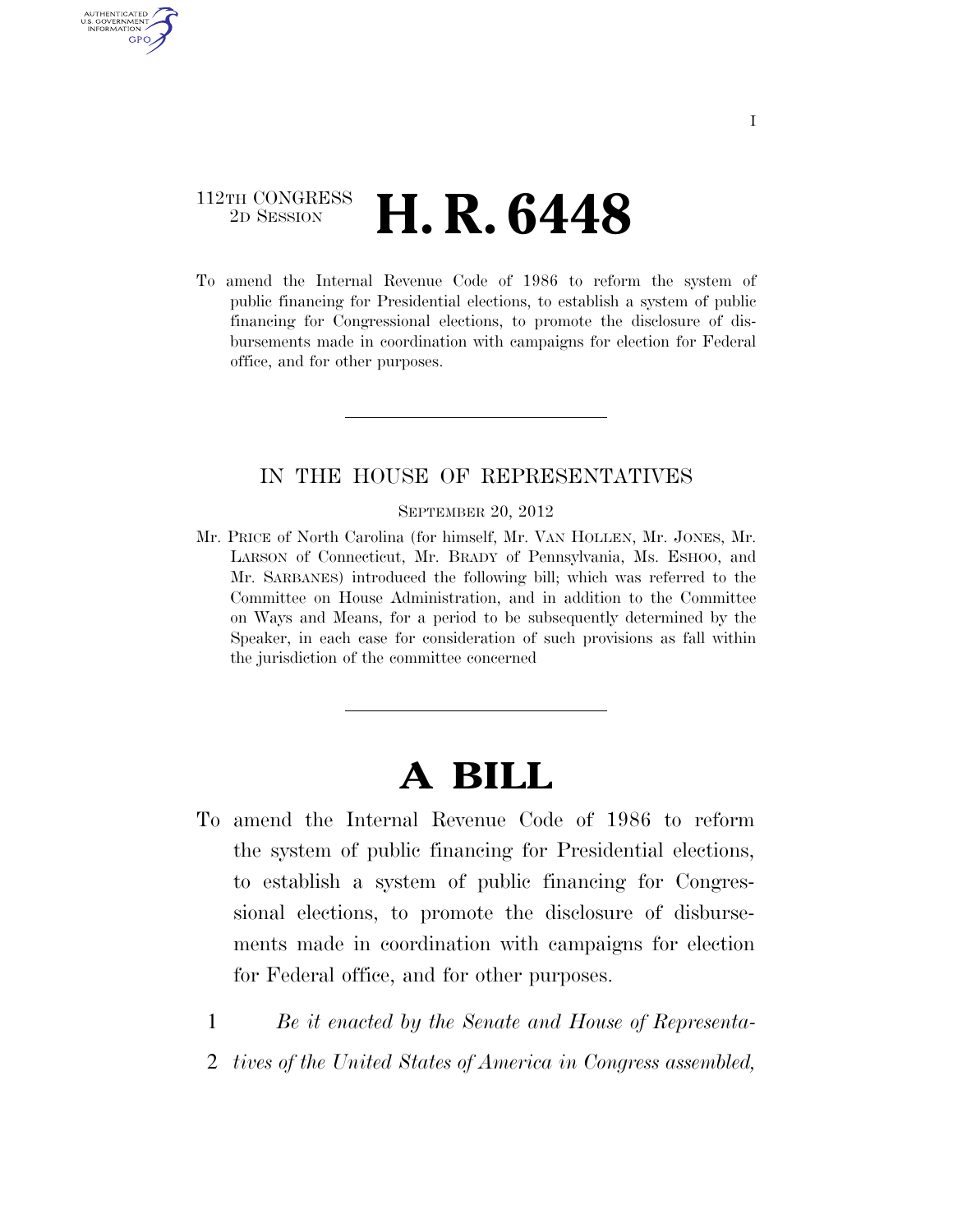### 1 **SECTION 1. SHORT TITLE; TABLE OF CONTENTS.**

- 2 (a) SHORT TITLE.—This Act may be cited as the
- 3 ''Empowering Citizens Act''.
- 4 (b) TABLE OF CONTENTS.—The table of contents of
- 5 this Act is as follows:

Sec. 1. Short title; table of contents.

### TITLE I—REFORM OF PRESIDENTIAL ELECTION FINANCING

### Subtitle A—Primary Elections

- Sec. 101. Increase in and modifications to matching payments.
- Sec. 102. Eligibility requirements for matching payments.
- Sec. 103. Inflation adjustment for matching contributions.
- Sec. 104. Repeal of expenditure limitations.
- Sec. 105. Period of availability of matching payments.
- Sec. 106. Examination and audits of matchable contributions.
- Sec. 107. Modification to limitation on contributions for presidential primary candidates.

#### Subtitle B—General Elections

- Sec. 111. Modification of eligibility requirements for public financing.
- Sec. 112. Repeal of expenditure limitations and use of qualified campaign contributions.
- Sec. 113. Matching payments and other modifications to payment amounts.
- Sec. 114. Inflation adjustment for payment amounts.
- Sec. 115. Increase in limit on coordinated party expenditures.
- Sec. 116. Establishment of uniform date for release of payments.
- Sec. 117. Amounts in Presidential Election Campaign Fund.
- Sec. 118. Use of general election payments for general election legal and accounting compliance.

### Subtitle C—Political Conventions

- Sec. 121. Repeal of public financing of party conventions.
- Sec. 122. Contributions for political conventions.
- Sec. 123. Prohibition on use of soft money.

### TITLE II—PUBLIC FINANCING FOR CONGRESSIONAL ELECTION CAMPAIGNS

Sec. 201. Benefits and eligibility requirements for Congressional candidates.

### ''TITLE V—PUBLIC FINANCING OF CONGRESSIONAL ELECTION CAMPAIGNS

#### ''Subtitle A—Benefits

''Sec. 501. Benefits for participating candidates.

''Sec. 502. Administration of payments.

''Sec. 503. Qualified contribution defined.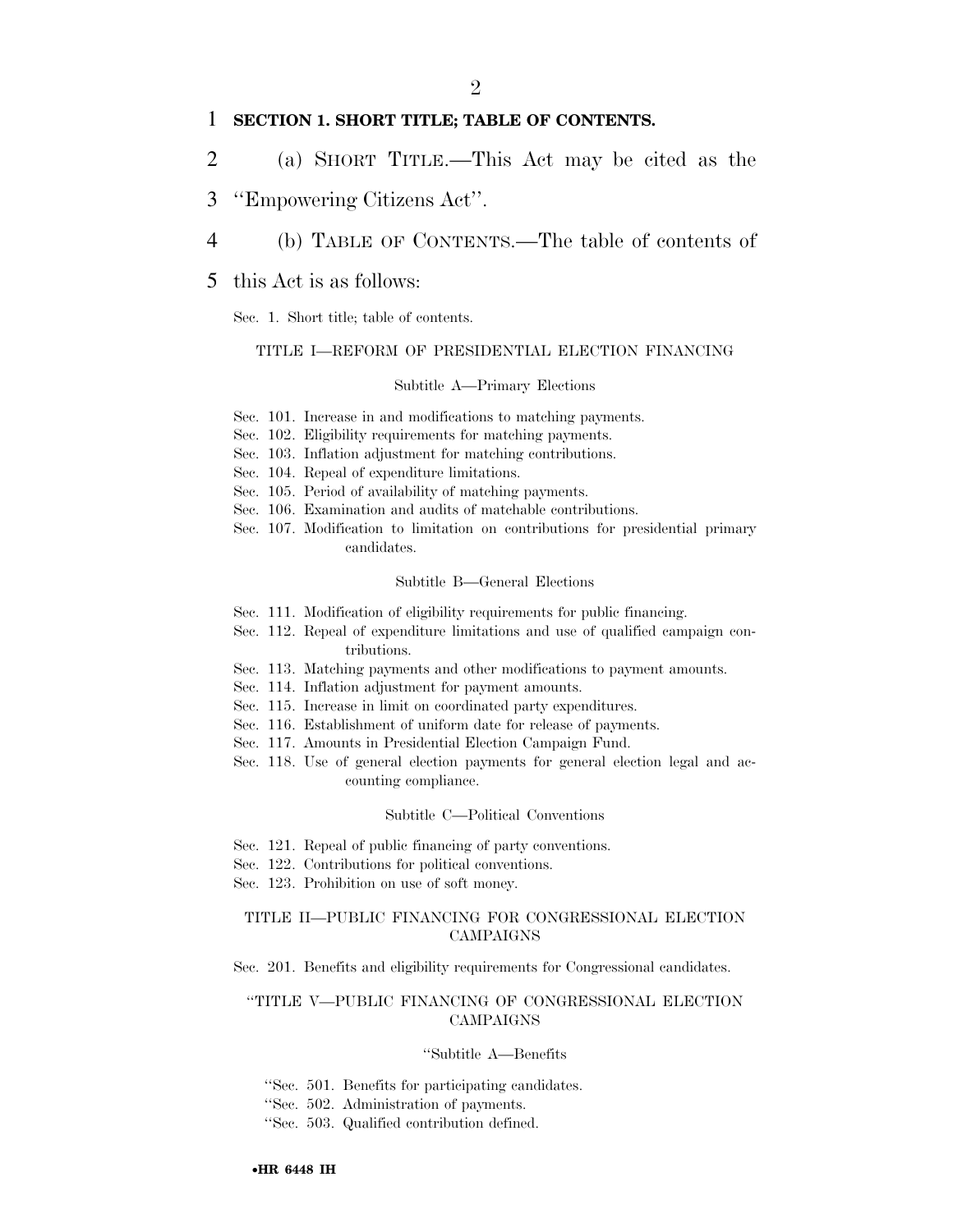### 3

#### ''Subtitle B—Eligibility and Certification

''Sec. 511. Eligibility.

- ''Sec. 512. Qualified contribution requirements.
- ''Sec. 513. Certification.

### ''Subtitle C—Requirements for Candidates Certified as Participating Candidates

- ''Sec. 521. Restrictions on certain contributions and expenditures.
- ''Sec. 522. Remitting unspent funds after election.

### ''Subtitle D—Administrative Provisions

- ''Sec. 531. Administration by Commission.
- ''Sec. 532. Violations and penalties.
- ''Sec. 533. Election cycle defined.
- Sec. 202. Permitting unlimited coordinated expenditures by political party committees on behalf of participating candidates if expenditures are derived from small dollar contributions.
- Sec. 203. Prohibiting use of contributions by participating candidates for purposes other than campaign for election.

### TITLE III—COORDINATED CAMPAIGN ACTIVITY

- Sec. 301. Clarification of treatment of coordinated expenditures as contributions to candidates.
- Sec. 302. Clarification of ban on fundraising for super PACs by Federal candidates and officeholders.

### TITLE IV—USE OF PRESIDENTIAL ELECTION CAMPAIGN FUND FOR PUBLIC FINANCING OF FEDERAL ELECTIONS

- Sec. 401. Use of Presidential Election Campaign Fund for Congressional candidates.
- Sec. 402. Revisions to designation of income tax payments by individual taxpayers.
- Sec. 403. Donation to Presidential Election Campaign Fund.

### TITLE V—OTHER CAMPAIGN FINANCE REFORMS

- Sec. 501. Regulations with respect to best efforts for identifying persons making contributions.
- Sec. 502. Prohibition on joint fundraising committees.
- Sec. 503. Disclosure of bundled contributions to presidential campaigns.
- Sec. 504. Judicial review of actions related to campaign finance laws.

### TITLE VI—SEVERABILITY; EFFECTIVE DATE

- Sec. 601. Severability.
- Sec. 602. Effective date.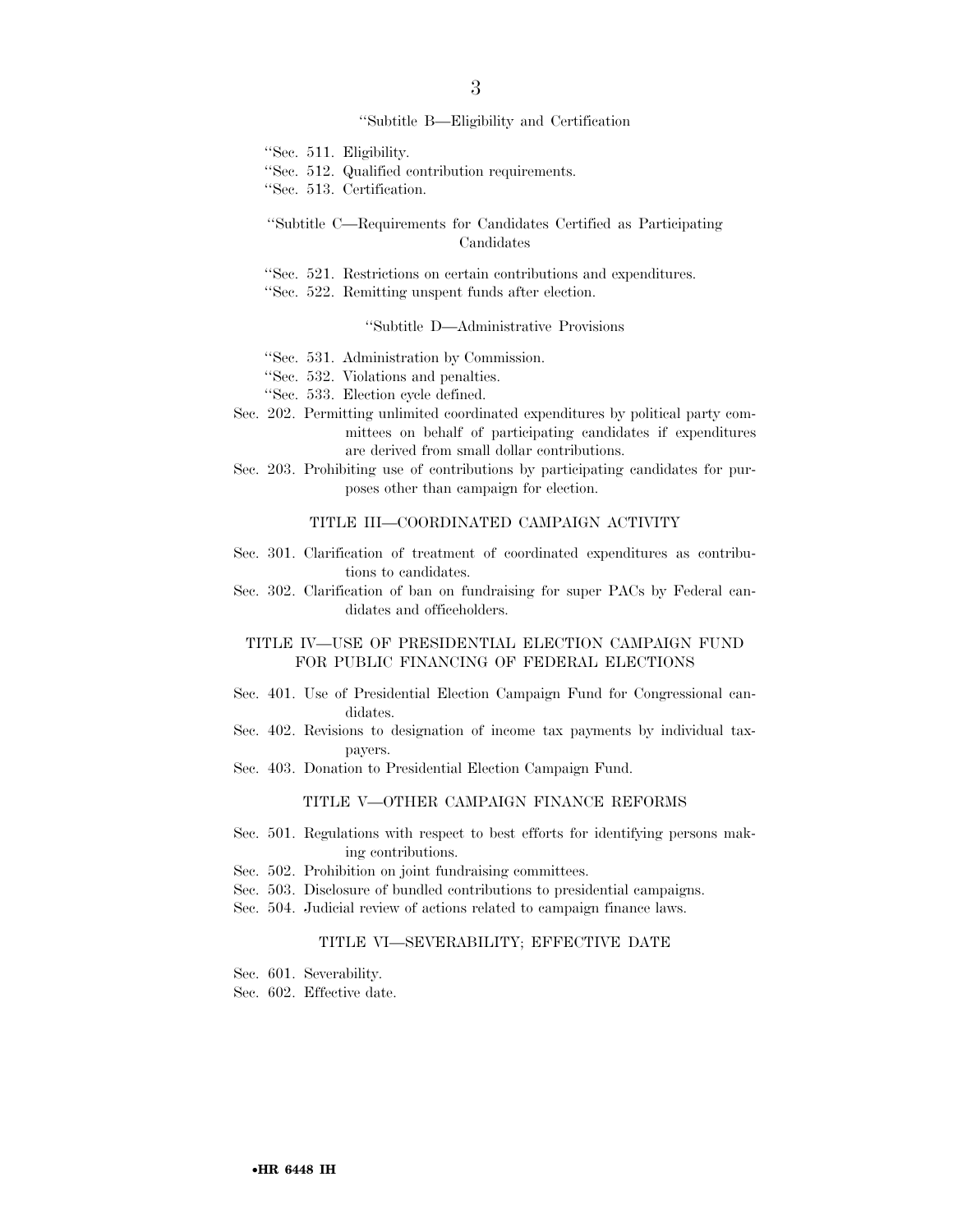| $\mathbf{1}$   | TITLE I-REFORM OF PRESI-                            |
|----------------|-----------------------------------------------------|
| $\overline{2}$ | DENTIAL ELECTION FINANC-                            |
| 3              | <b>ING</b>                                          |
| $\overline{4}$ | <b>Subtitle A-Primary Elections</b>                 |
| 5              | SEC. 101. INCREASE IN AND MODIFICATIONS TO MATCHING |
| 6              | PAYMENTS.                                           |
| 7              | (a) INCREASE AND MODIFICATION.—                     |
| 8              | (1) IN GENERAL.—The first sentence of section       |
| 9              | $9034(a)$ of the Internal Revenue Code of 1986 is   |
| 10             | amended—                                            |
| 11             | (A) by striking "an amount equal to the             |
| 12             | amount of each contribution" and inserting "an      |
| 13             | amount equal to 500 percent of the amount of        |
| 14             | each matchable contribution (disregarding any       |
| 15             | amount of contributions from any person to the      |
| 16             | extent that the total of the amounts contributed    |
| 17             | by such person for the election exceeds $$250$ ";   |
| 18             | and                                                 |
| 19             | (B) by striking "authorized committees"             |
| 20             | and all that follows through "\$250" and insert-    |
| 21             | ing "authorized committees".                        |
| 22             | MATCHABLE CONTRIBUTIONS.—Section<br>(2)             |
| 23             | 9034 of such Code is amended—                       |
| 24             | (A) by striking the last sentence of sub-           |
| 25             | section $(a)$ ; and                                 |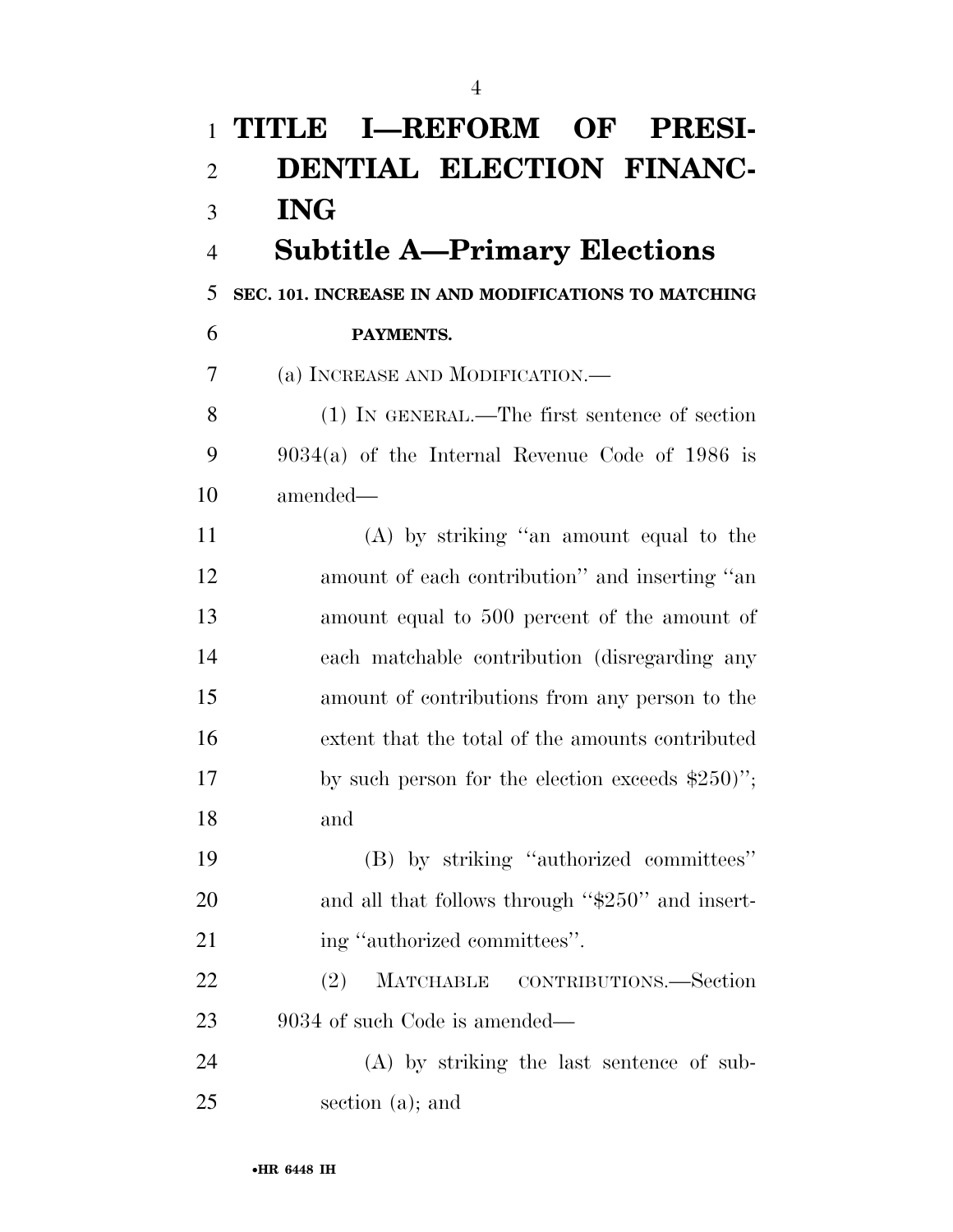| $\mathbf{1}$   | (B) by inserting after subsection (b) the             |
|----------------|-------------------------------------------------------|
| $\overline{2}$ | following new subsection:                             |
| 3              | "(c) MATCHABLE CONTRIBUTION DEFINED.-For              |
| $\overline{4}$ | purposes of this section and section $9033(b)$ —      |
| 5              | "(1) MATCHABLE CONTRIBUTION.—The term                 |
| 6              | 'matchable contribution' means, with respect to the   |
| 7              | nomination for election to the office of President of |
| 8              | the United States, a contribution by an individual to |
| 9              | a candidate or an authorized committee of a can-      |
| 10             | didate with respect to which the candidate has cer-   |
| 11             | tified in writing that—                               |
| 12             | "(A) the individual making such contribu-             |
| 13             | tion has not made aggregate contributions (in-        |
| 14             | cluding such matchable contribution) to such          |
| 15             | candidate and the authorized committees of            |
| 16             | such candidate in excess of $50\%$ of the limit ap-   |
| 17             | plicable under paragraph $(1)(A)$ or paragraph        |
| 18             | $(2)(A)$ of section 315(a) of the Federal Election    |
| 19             | Campaign Act of 1971 to the amount of a con-          |
| 20             | tribution which may be made to a candidate            |
| 21             | who is not eligible to receive payments under         |
| 22             | section 9037 with respect to such nomination;         |
| 23             | $\lq\lq$ such candidate and the authorized            |
| 24             | committees of such candidate will not accept          |
| $25\,$         | contributions from such individual (including         |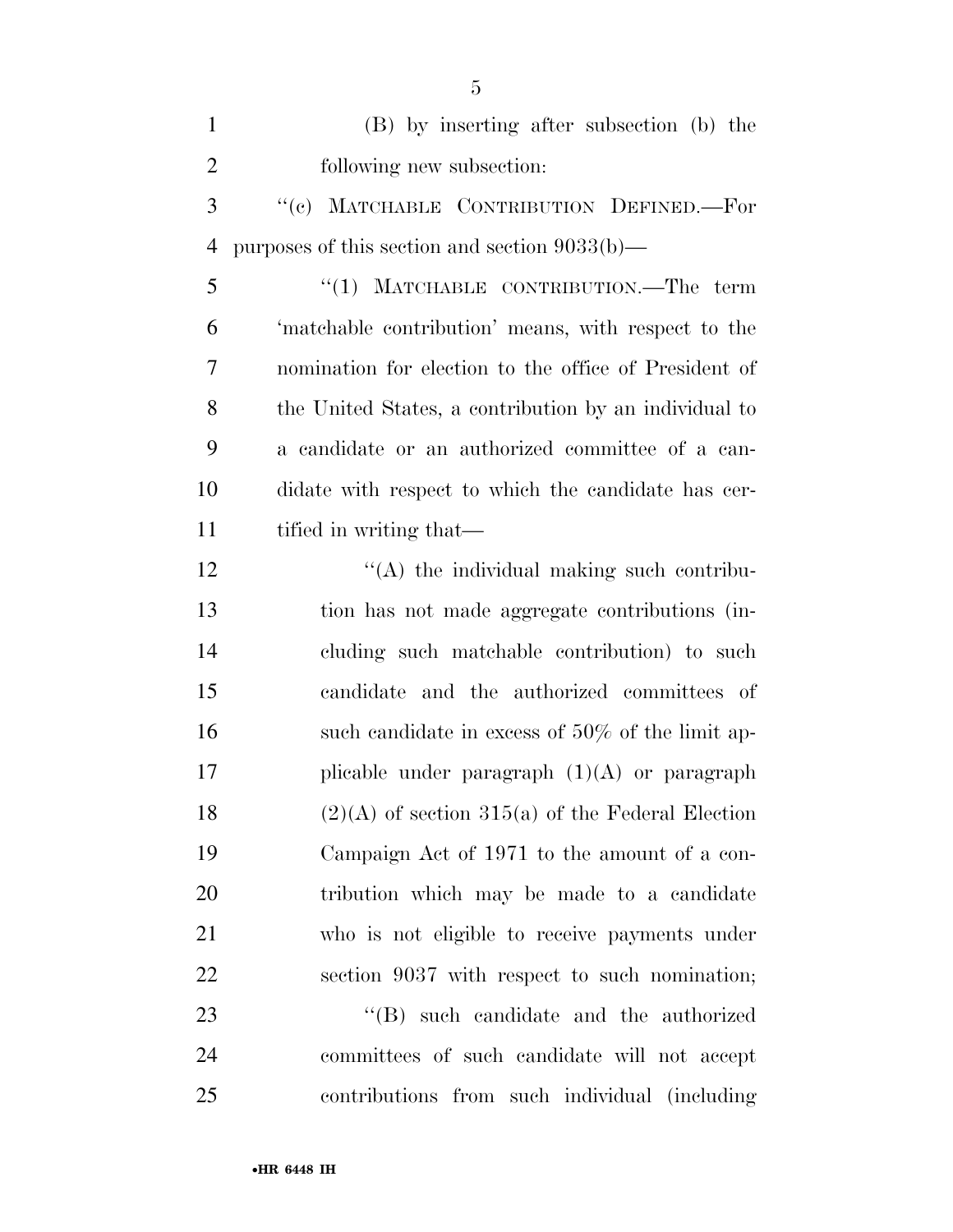| $\mathbf{1}$   | such matchable contribution) aggregating more        |
|----------------|------------------------------------------------------|
| $\overline{2}$ | than the amount described in subparagraph            |
| 3              | $(A)$ ; and                                          |
| $\overline{4}$ | $\lq\lq$ such contribution was not—                  |
| 5              | "(i) forwarded from the contributor                  |
| 6              | from any person other than an individual,            |
| $\overline{7}$ | <b>or</b>                                            |
| 8              | "(ii) received by the candidate or com-              |
| 9              | mittee from a contributor or contributors,           |
| 10             | but credited by the committee or candidate           |
| 11             | to another person who is not an individual           |
| 12             | through records, designations, or other              |
| 13             | means of recognizing that a certain                  |
| 14             | amount of money has been raised by such              |
| 15             | person.                                              |
| 16             | " $(2)$ CONTRIBUTION.—For purposes of this           |
| 17             | subsection, the term 'contribution' means a gift of  |
| 18             | money made by a written instrument which identi-     |
| 19             | fies the individual making the contribution by full  |
| 20             | name and mailing address, but does not include a     |
| 21             | subscription, loan, advance, or deposit of money, or |
| 22             | anything of value or anything described in subpara-  |
| 23             | graph $(B)$ , $(C)$ , or $(D)$ of section 9032(4).". |
| 24             | (3) CONFORMING AMENDMENTS.-                          |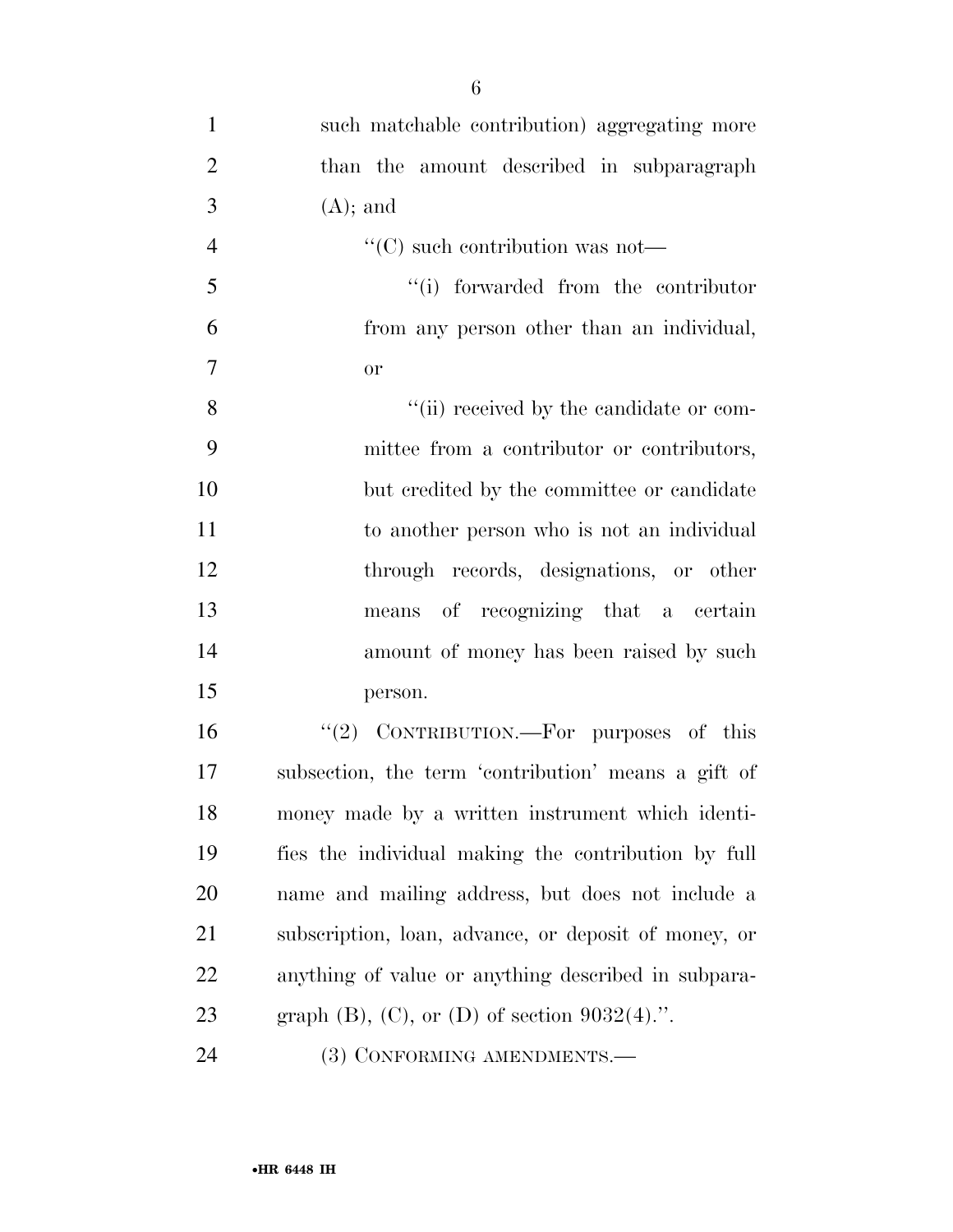$(A)$  Section  $9032(4)$  of such Code is 2 amended by striking "section 9034(a)" and in- serting ''section 9034''. 4 (B) Section  $9033(b)(3)$  of such Code is amended by striking ''matching contributions'' and inserting ''matchable contributions''. (b) MODIFICATION OF PAYMENT LIMITATION.—Sec- tion 9034(b) of the Internal Revenue Code of 1986 is amended by striking ''shall not exceed'' and all that fol- lows and inserting ''shall not exceed \$100,000,000.'' **SEC. 102. ELIGIBILITY REQUIREMENTS FOR MATCHING PAYMENTS.**  (a) AMOUNT OF AGGREGATE CONTRIBUTIONS PER STATE; DISREGARDING OF AMOUNTS CONTRIBUTED IN EXCESS OF \$250.—Section 9033(b)(3) of the Internal Revenue Code of 1986 is amended— (1) by striking ''\$5,000'' and inserting 18 '\$25,000"; and (2) by striking ''20 States'' and inserting the following: ''20 States (disregarding any amount of contributions from any such resident to the extent 22 that the total of the amounts contributed by such resident for the election exceeds \$250)''. (b) CONTRIBUTION LIMIT.—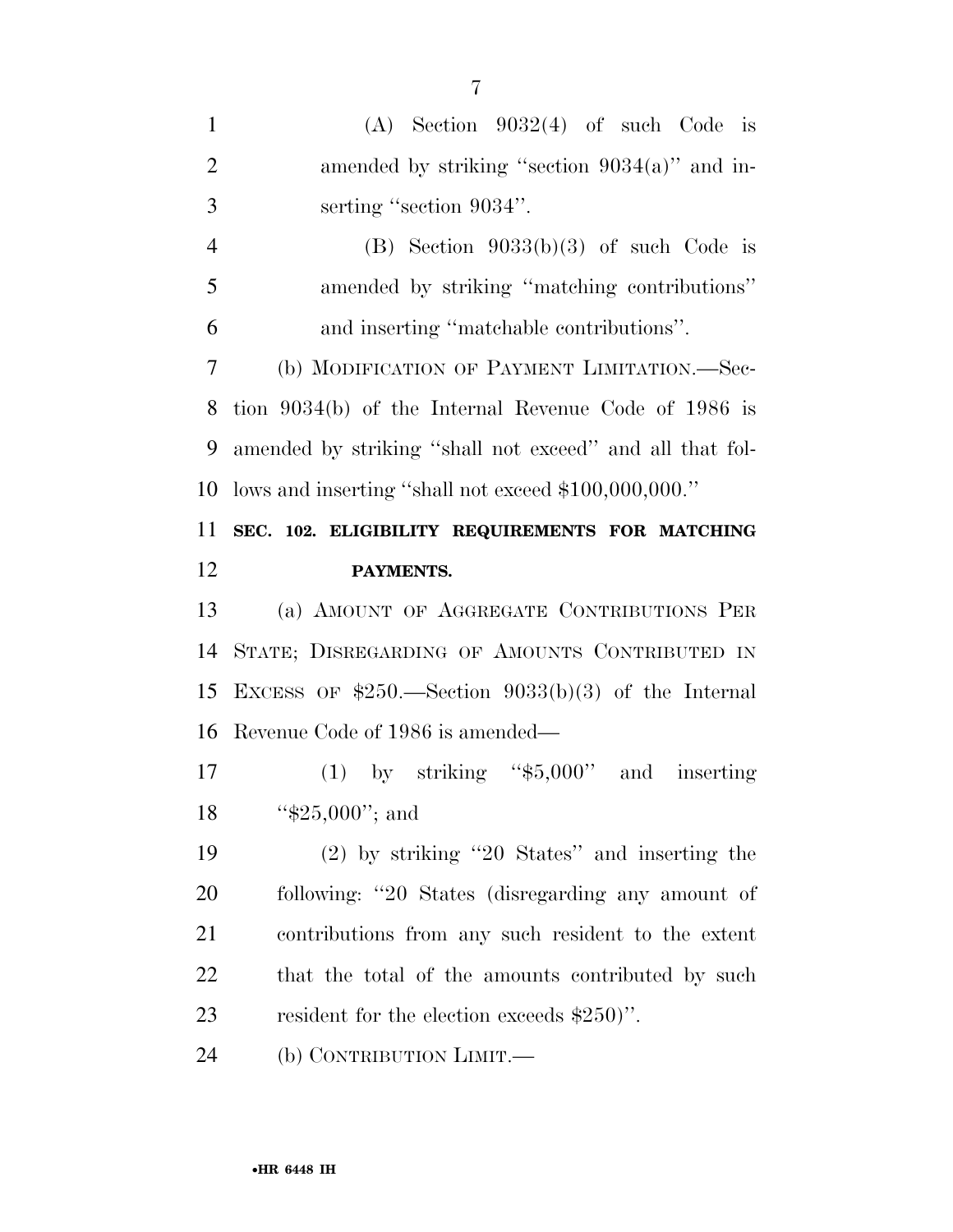| $\mathbf{1}$   | $(1)$ IN GENERAL.—Paragraph $(4)$ of section               |
|----------------|------------------------------------------------------------|
| $\overline{2}$ | $9033(b)$ of such Code is amended to read as follows:      |
| 3              | $\cdot$ (4) the candidate and the authorized commit-       |
| $\overline{4}$ | tees of the candidate will not accept aggregate con-       |
| 5              | tributions from any person with respect to the nomi-       |
| 6              | nation for election to the office of President of the      |
| 7              | United States in excess of $50\%$ of the limit applica-    |
| 8              | ble under paragraph $(1)(A)$ or paragraph $(2)(A)$ of      |
| 9              | section $315(a)$ of the Federal Election Campaign          |
| 10             | Act of 1971 to the amount of a contribution which          |
| 11             | may be made to a candidate who is not eligible to          |
| 12             | receive payments under section 9037 with respect to        |
| 13             | such nomination.".                                         |
| 14             | (2) CONFORMING AMENDMENTS.—                                |
| 15             | $(A)$ Section 9033(b) of such Code<br>$\frac{1}{1}$        |
| 16             | amended by adding at the end the following                 |
| 17             | new flush sentence:                                        |
|                | 18 "For purposes of paragraph (4), the term 'contribution' |
| 19             | has the meaning given such term in section $301(8)$ of the |
| 20             | Federal Election Campaign Act of 1971.".                   |
| 21             | $(B)$ Section 9032(4) of such Code, as                     |
| 22             | amended by section $101(a)(3)(A)$ is amended by            |
| 23             | inserting "or 9033(b)" after "9034".                       |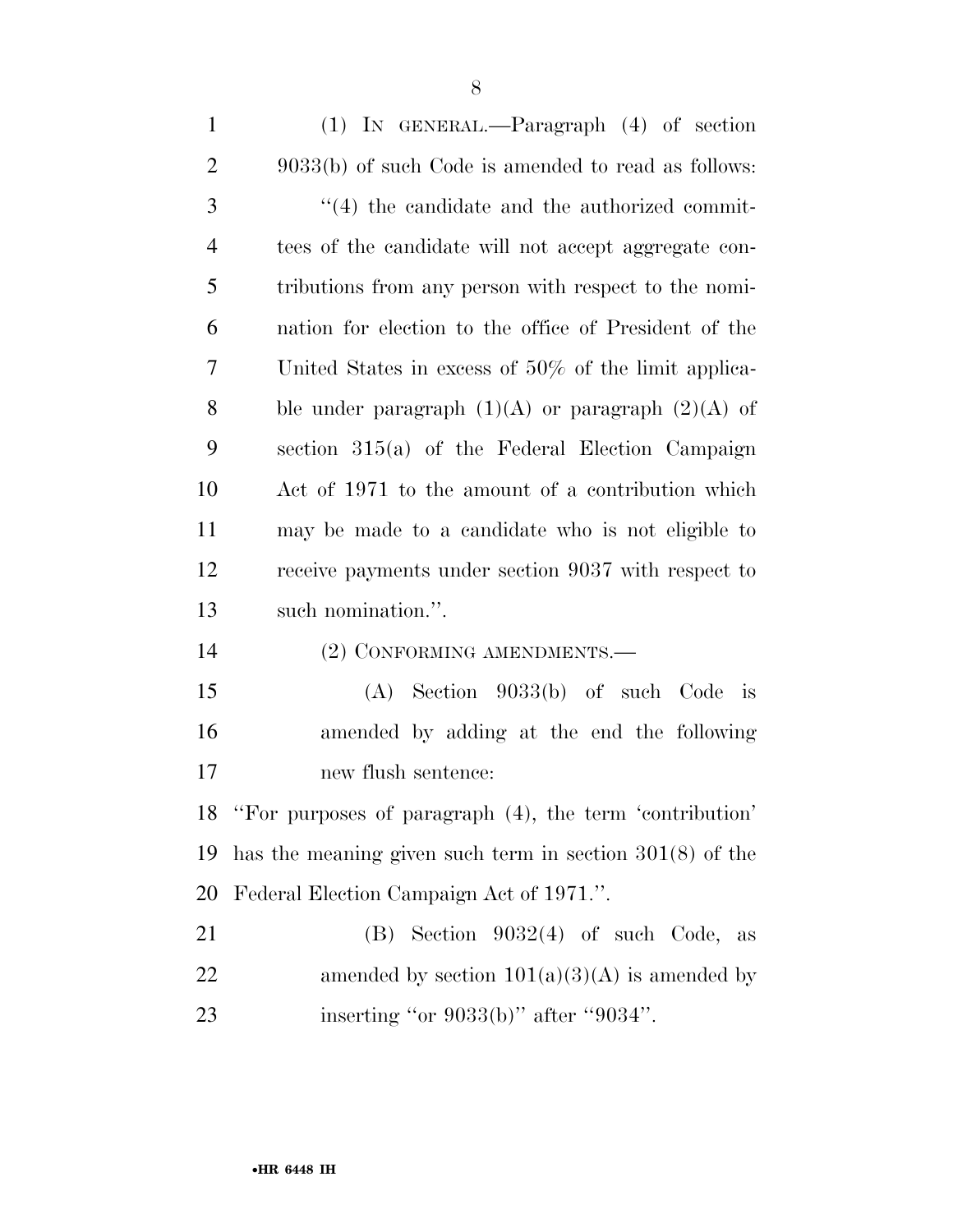| 1              | (c) BAN ON CONTRIBUTIONS BY LOBBYISTS AND         |
|----------------|---------------------------------------------------|
| $\overline{2}$ | PACs.—Section 9033(b) of such Code, as amended by |
| 3              | subsection (b), is amended—                       |
| $\overline{4}$ | (1) by striking "and" at the end of paragraph     |
| 5              | (3);                                              |
| 6              | $(2)$ by striking the period at the end of para-  |
| $\overline{7}$ | graph $(4)$ and inserting ", and"; and            |
| 8              | $(3)$ by adding at the end the following new      |
| 9              | paragraph:                                        |
| 10             | $\lq(5)$ the candidate and the authorized com-    |
| 11             | mittee of the candidate will not accept—          |
| 12             | $\lq\lq$ any contribution from—                   |
| 13             | "(i) an individual who is a current               |
| 14             | registrant under section $4(a)(1)$ of the         |
| 15             | Lobbying Disclosure Act of 1995, or               |
| 16             | "(ii) an individual who is listed on a            |
| 17             | current registration filed under section          |
| 18             | $4(b)(6)$ of such Act or a current report         |
| 19             | under section $5(b)(2)(C)$ of such Act,           |
| 20             | "(B) any bundled contribution (as defined         |
| 21             | in section $304(i)(8)$ forwarded by or credited   |
|                |                                                   |

23 ''(C) any contribution from a political com- mittee other than a political committee of a po-25 litical party.".

22 to a person described in section  $304(i)(7)$ , and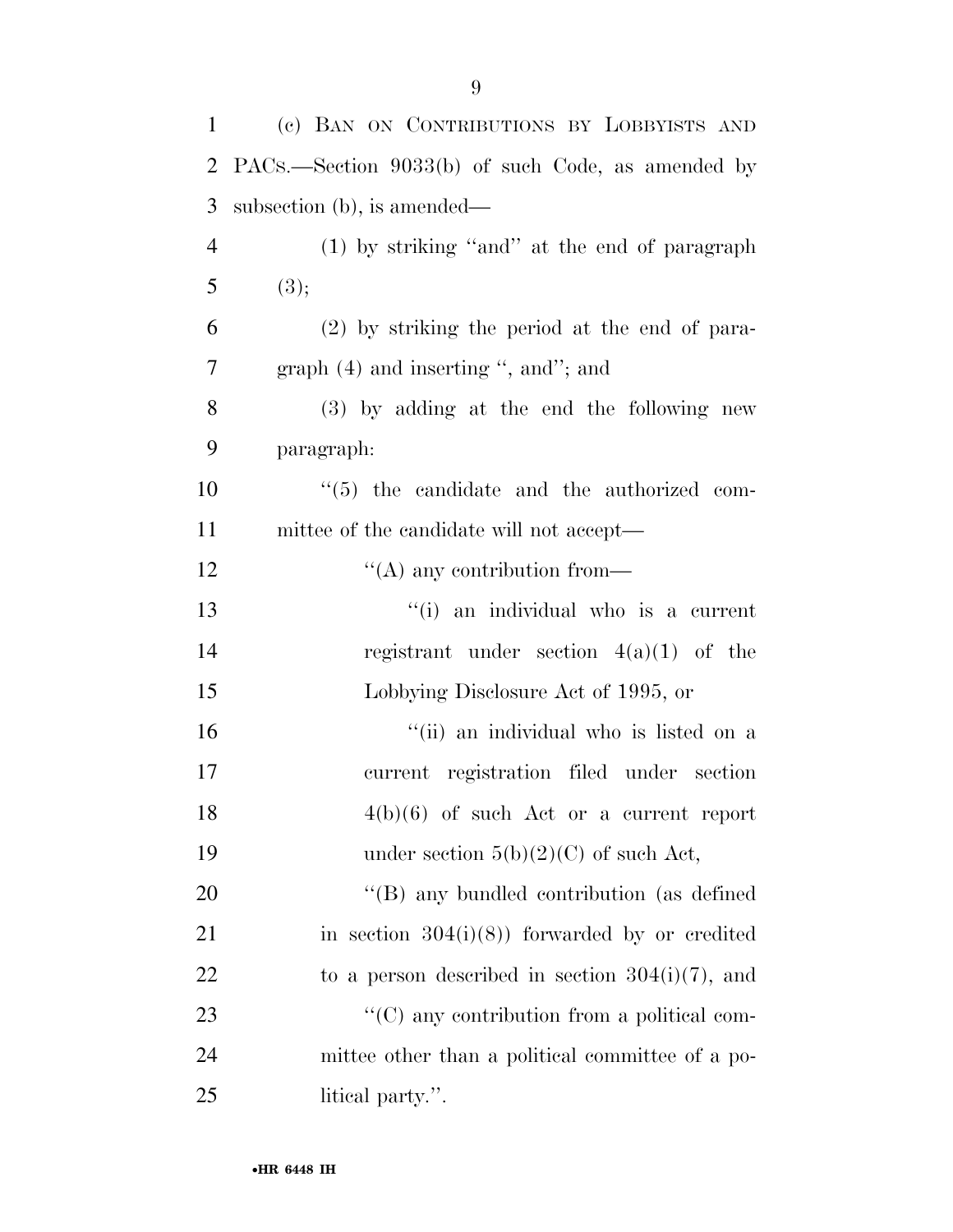(d) PARTICIPATION IN SYSTEM FOR PAYMENTS FOR GENERAL ELECTION.—Section 9033(b) of such Code, as amended by subsection (c), is amended— (1) by striking ''and'' at the end of paragraph 5  $(4);$  (2) by striking the period at the end of para- graph (5) and inserting '', and''; and (3) by adding at the end the following new paragraph:  $\frac{10}{10}$  ''(6) if the candidate is nominated by a political party for election to the office of President, the can- didate will apply for and accept payments with re- spect to the general election for such office in ac- cordance with chapter 95.''. **SEC. 103. INFLATION ADJUSTMENT FOR MATCHING CON- TRIBUTIONS.**  Section 9033 of such Code is amended by adding at the end the following new subsection: 19 "(d) INFLATION ADJUSTMENTS.—  $\frac{1}{20}$  IN GENERAL.—In the case of any applica- ble period beginning after 2012, each of the dollar amounts in section 9034(b) shall be increased by an

amount equal to—

''(A) such dollar amount, multiplied by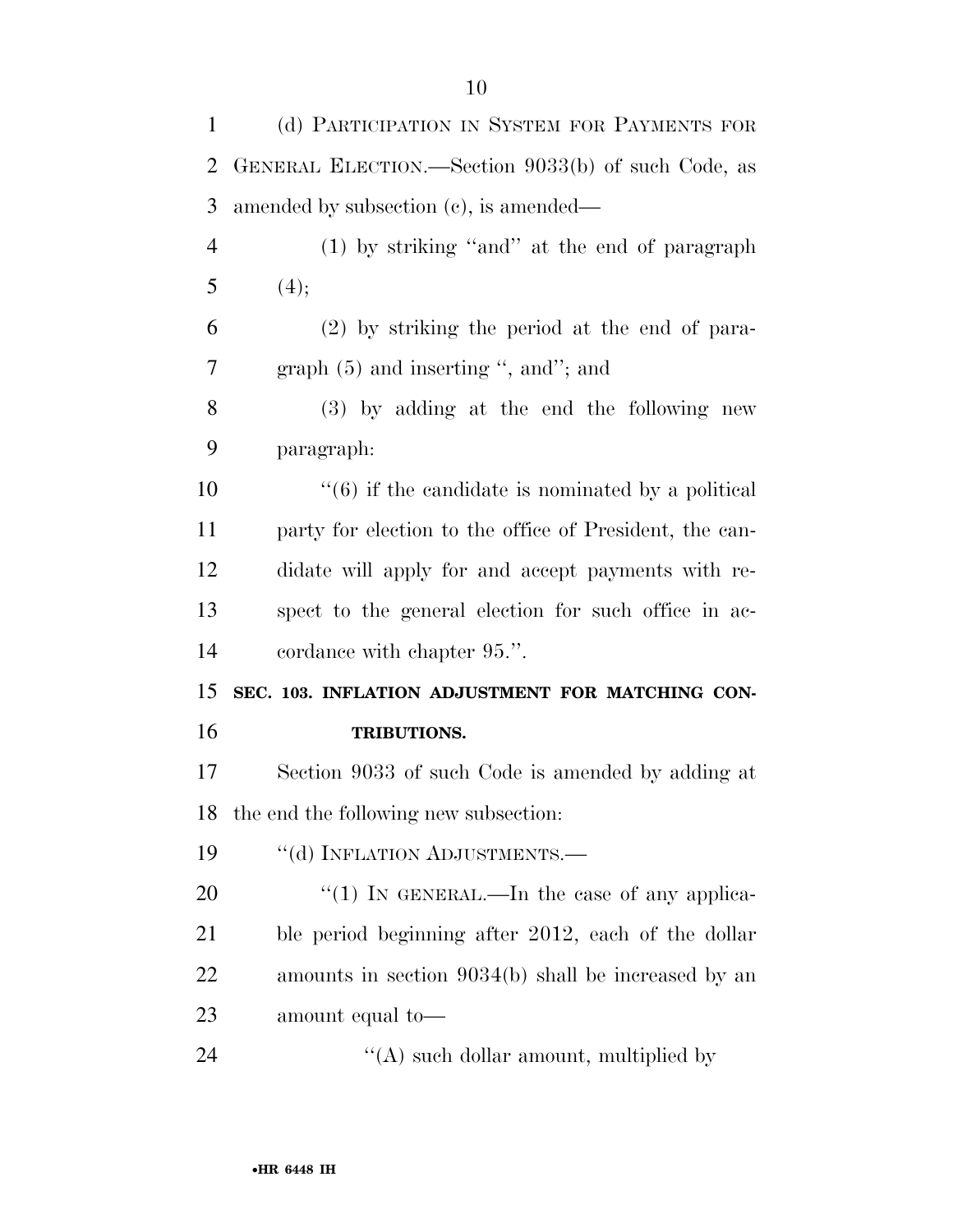1 ''(B) the cost-of-living adjustment deter-2 mined under section  $1(f)(3)$  for the calendar year following the year which such applicable period begins, determined by substituting 'cal- endar year 2012' for 'calendar year 1992' in subparagraph (B) thereof. 7 "(2) APPLICABLE PERIOD.—For purposes of this subsection, the term 'applicable period' means the 4-year period beginning with the first day fol- lowing the date of the last general election for the office of President and ending on the date of the next such general election. 13 "(3) ROUNDING.—If any amount as adjusted under paragraph (1) is not a multiple of \$100, such amount shall be rounded to the nearest multiple of \$100.''. **SEC. 104. REPEAL OF EXPENDITURE LIMITATIONS.**  (a) IN GENERAL.—Subsection (a) of section 9035 of the Internal Revenue Code of 1986 is amended to read

as follows:

 ''(a) PERSONAL EXPENDITURE LIMITATION.—No candidate shall knowingly make expenditures from his per- sonal funds, or the personal funds of his immediate family, in connection with his campaign for nomination for elec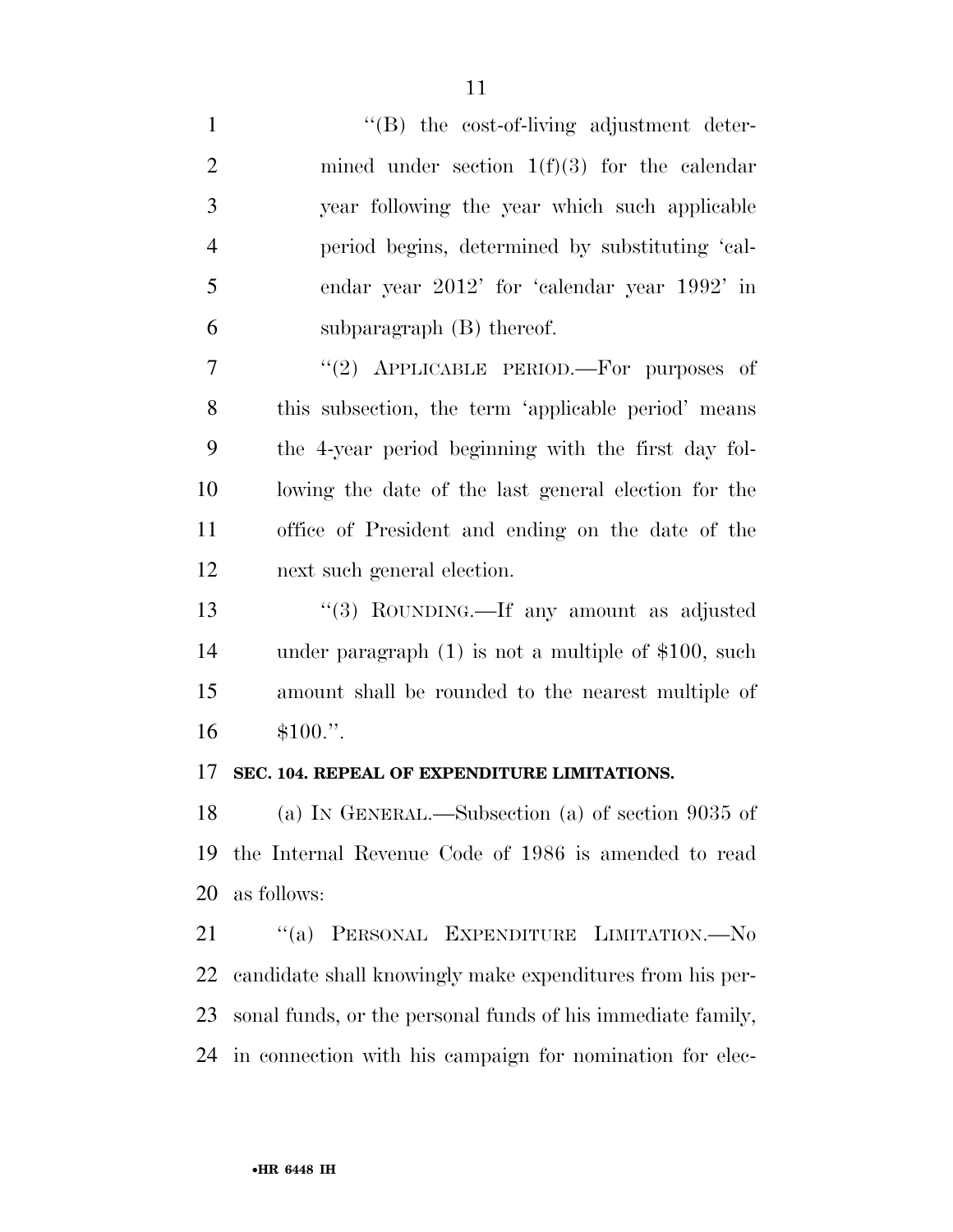tion to the office of President in excess of, in the aggre-gate, \$50,000.''.

 (b) CONFORMING AMENDMENT.—Paragraph (1) of section 9033(b) of the Internal Revenue Code of 1986 is amended to read as follows:

 $(1)$  the candidate will comply with the per-sonal expenditure limitation under section 9035,''.

## **SEC. 105. PERIOD OF AVAILABILITY OF MATCHING PAY-MENTS.**

 Section 9032(6) of such Code is amended by striking ''the beginning of the calendar year in which a general election for the office of President of the United States will be held'' and inserting ''the date that is 6 months prior to the date of the earliest State primary election''. **SEC. 106. EXAMINATION AND AUDITS OF MATCHABLE CON-**

**TRIBUTIONS.** 

 Section 9038(a) of the Internal Revenue Code of 1986 is amended by inserting ''and matchable contribu-tions accepted by'' after ''qualified campaign expenses of''.

**SEC. 107. MODIFICATION TO LIMITATION ON CONTRIBU-**

 **TIONS FOR PRESIDENTIAL PRIMARY CAN-DIDATES.** 

 Section 315(a)(6) of the Federal Election Campaign 24 Act of 1971 (2 U.S.C.  $441a(a)(6)$ ) is amended by striking ''calendar year'' and inserting ''four-year election cycle''.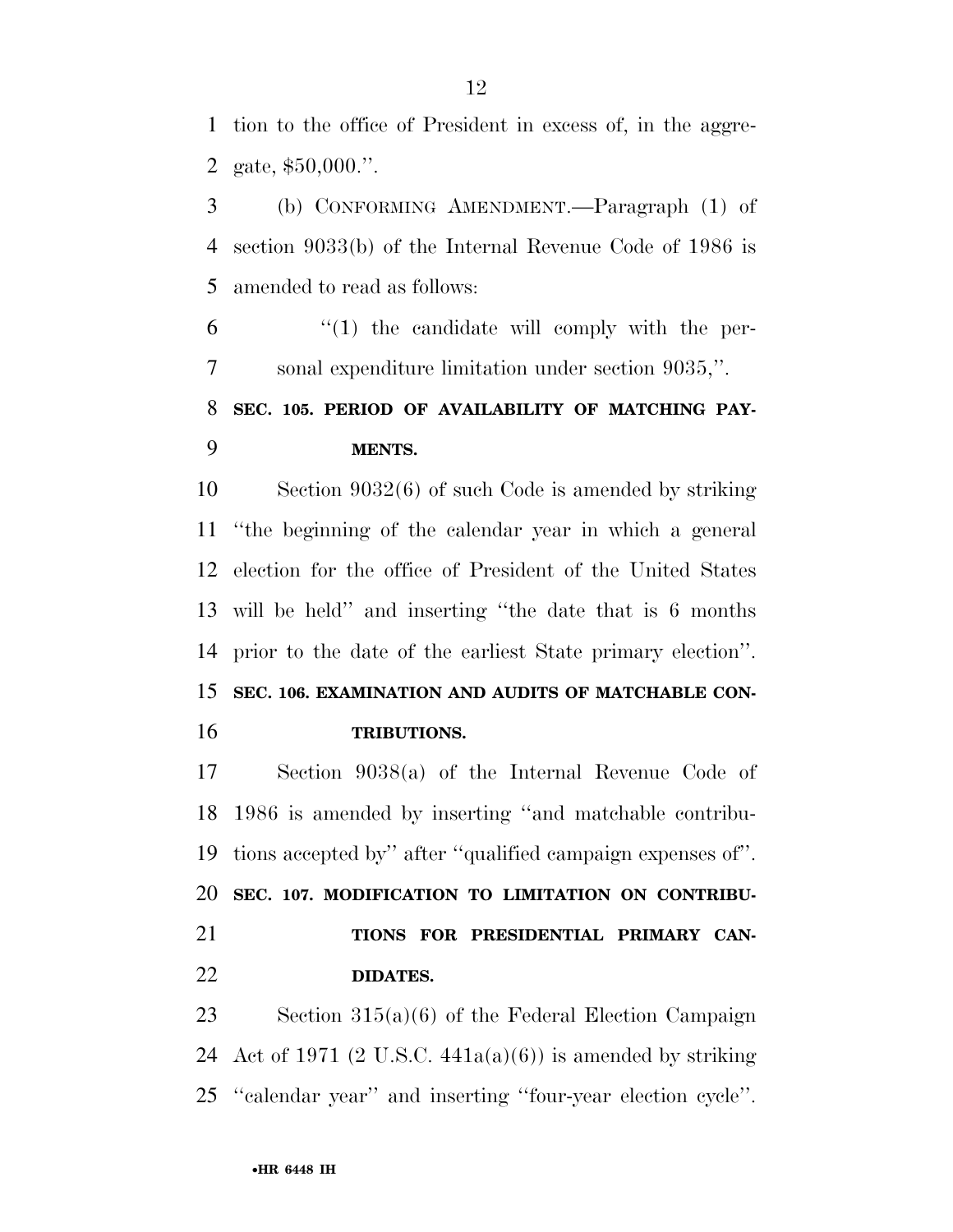| $\mathbf{1}$   | <b>Subtitle B—General Elections</b>                          |
|----------------|--------------------------------------------------------------|
| 2              | SEC. 111. MODIFICATION OF ELIGIBILITY REQUIREMENTS           |
| 3              | FOR PUBLIC FINANCING.                                        |
| $\overline{4}$ | Section $9003(a)$ of the Internal Revenue Code of            |
| 5              | 1986 is amended to read as follows:                          |
| 6              | "(a) IN GENERAL.—In order to be eligible to receive          |
| 7              | any payments under section 9006, the candidates of a po-     |
| 8              | litical party in a presidential election shall meet the fol- |
| 9              | lowing requirements:                                         |
| 10             | PARTICIPATION IN PRIMARY PAYMENT<br>``(1)                    |
| 11             | SYSTEM.—The candidate for President received pay-            |
| 12             | ments under chapter 96 for the campaign for nomi-            |
| 13             | nation for election to be President.                         |
| 14             | "(2) AGREEMENTS WITH COMMISSION.—The                         |
| 15             | candidates, in writing-                                      |
| 16             | $\lq\lq$ agree to obtain and furnish to the                  |
| 17             | Commission such evidence as it may request of                |
| 18             | the qualified campaign expenses of such can-                 |
| 19             | didates,                                                     |
| 20             | $\lq\lq$ (B) agree to keep and furnish to the                |
| 21             | Commission such records, books, and other in-                |
| 22             | formation as it may request, and                             |
| 23             | $\cdot\cdot$ (C) agree to an audit and examination by        |
| 24             | the Commission under section 9007 and to pay                 |

•**HR 6448 IH**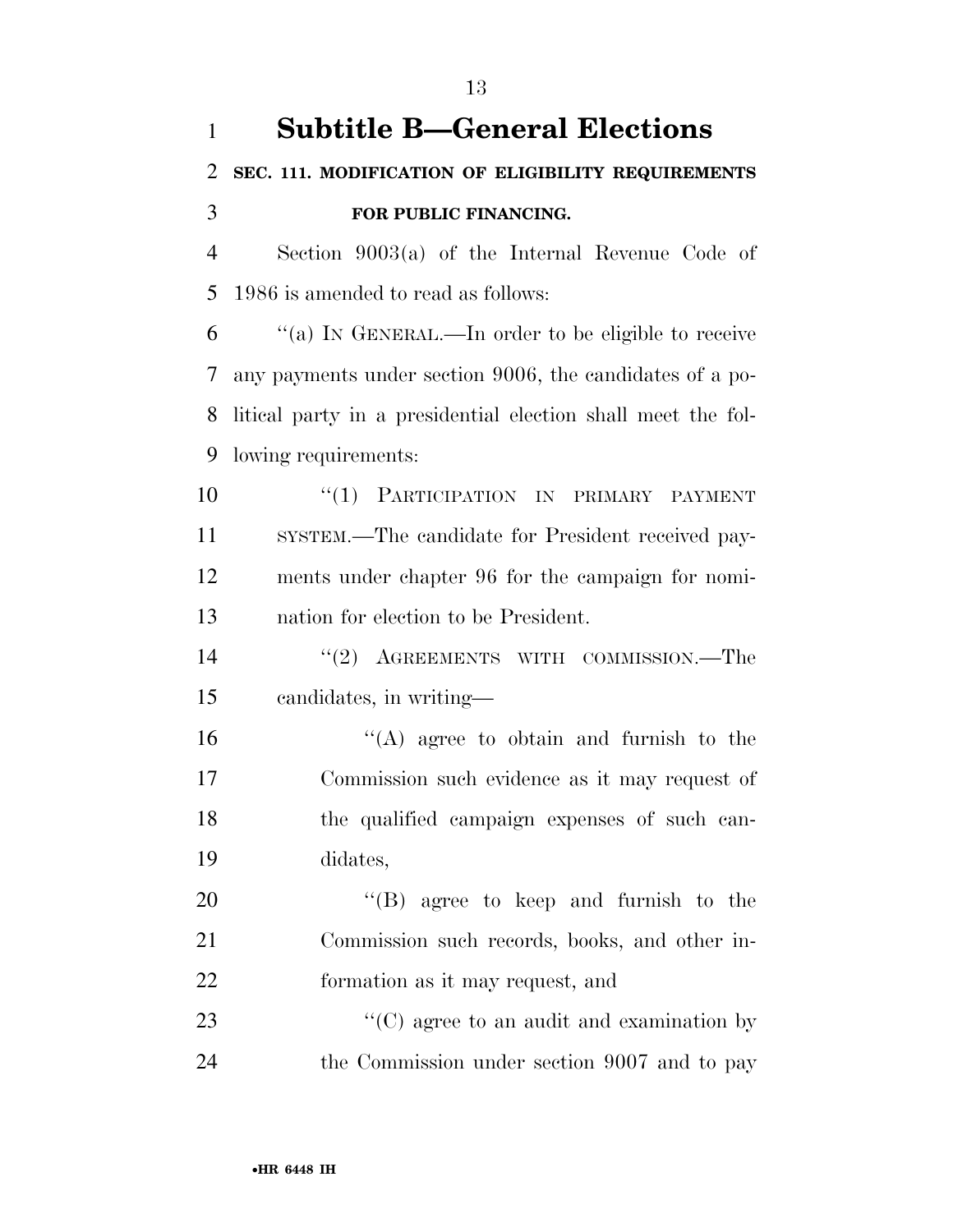| $\mathbf{1}$   | any amounts required to be paid under such        |
|----------------|---------------------------------------------------|
| $\overline{2}$ | section.                                          |
| 3              | "(3) BAN ON CERTAIN CONTRIBUTIONS AND             |
| $\overline{4}$ | SOLICITATIONS.—The candidates certify to the Com- |
| 5              | mission, under penalty of perjury, the following: |
| 6              | "(A) LOBBYISTS AND PACS.-Such can-                |
| 7              | didates and the authorized committees of such     |
| 8              | candidates will not accept—                       |
| 9              | "(i) any contribution from—                       |
| 10             | "(I) an individual who is a cur-                  |
| 11             | rent registrant under section $4(a)(1)$           |
| 12             | of the Lobbying Disclosure Act of                 |
| 13             | 1995, or                                          |
| 14             | "(II) an individual who is listed                 |
| 15             | on a current registration filed under             |
| 16             | section $4(b)(6)$ of such Act or a cur-           |
| 17             | rent report under section $5(b)(2)(C)$            |
| 18             | of such Act,                                      |
| 19             | "(ii) any bundled contribution (as de-            |
| 20             | fined in section $304(i)(8)$ forwarded by or      |
| 21             | credited to a person described in section         |
| 22             | $304(i)(7)$ , and                                 |
| 23             | "(iii) any contribution from a political          |
| 24             | committee other than a political committee        |
| 25             | of a political party.                             |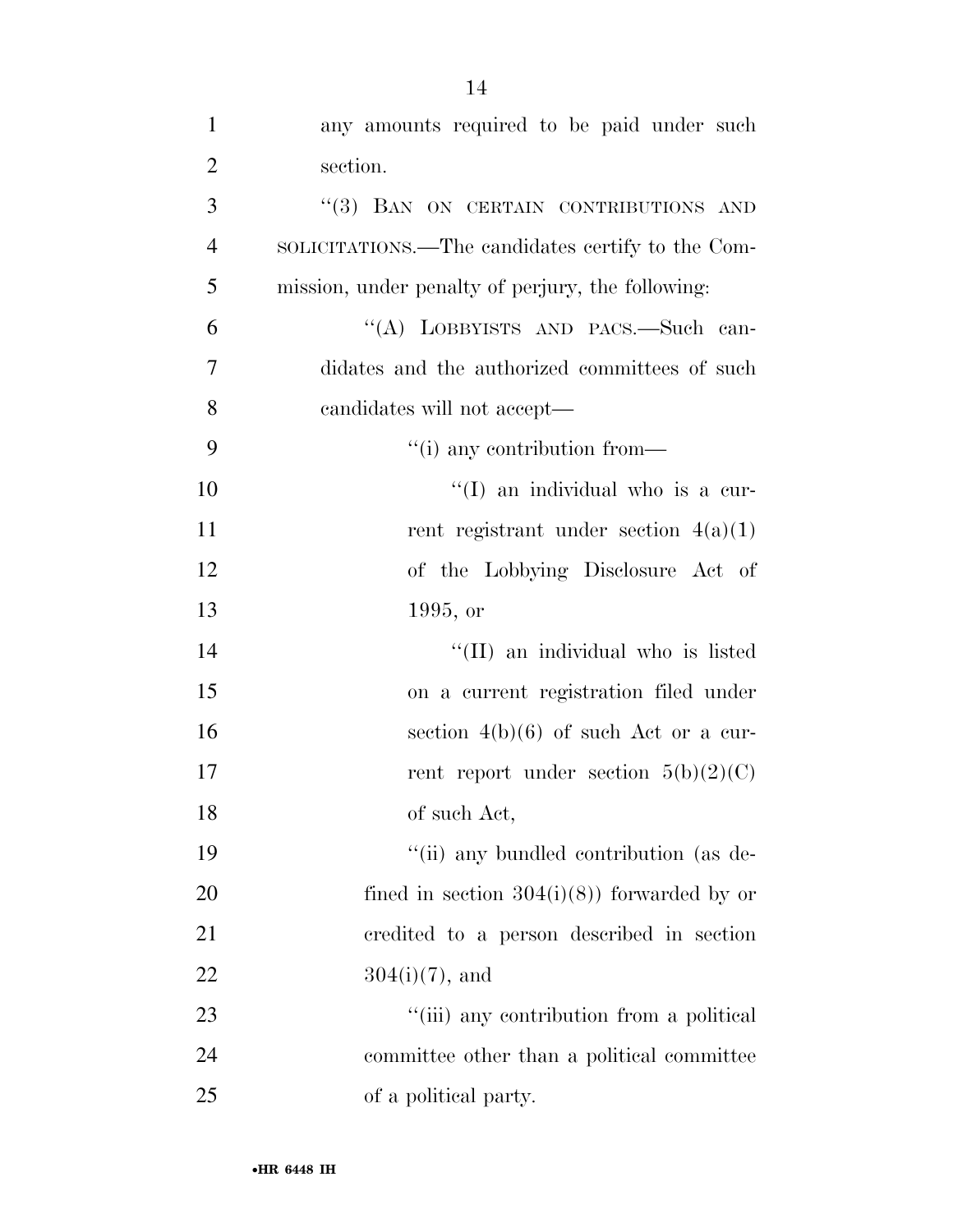| $\mathbf{1}$   | "(B) SOLICITATIONS FOR JOINT FUND-                            |
|----------------|---------------------------------------------------------------|
| $\overline{2}$ | RAISING COMMITTEES.—Such candidates and                       |
| 3              | their authorized committees will not, after June              |
| $\overline{4}$ | 1 of the election year, solicit any funds for any             |
| 5              | joint fundraising committee that includes any                 |
| 6              | committee of a political party.                               |
| 7              | "(C) SOLICITATION FOR POLITICAL PAR-                          |
| 8              | TIES.—Such candidates and their authorized                    |
| 9              | committees will not, after the date described in              |
| 10             | section 9006(b), solicit any funds for any com-               |
| 11             | mittee of a political party.                                  |
| 12             | Such certification shall be made within such time             |
| 13             | prior to the day of the presidential election as the          |
| 14             | Commission shall prescribe by rules or regulations.".         |
| 15             | SEC. 112. REPEAL OF EXPENDITURE LIMITATIONS AND USE           |
| 16             | OF QUALIFIED CAMPAIGN CONTRIBUTIONS.                          |
| 17             | (a) MAJOR PARTIES.—Subsection (b) of section 9003             |
| 18             | of the Internal Revenue Code of 1986 is amended to read       |
| 19             | as follows:                                                   |
| 20             | "(b) MAJOR PARTIES.—In order to be eligible to re-            |
| 21             | ceive any payments under section 9006, the candidates of      |
| 22             | a major party in a presidential election shall certify to the |
| 23             | Commission, under penalty of perjury, that—                   |
| 24             | $\lq(1)$ such candidates and their authorized com-            |
|                |                                                               |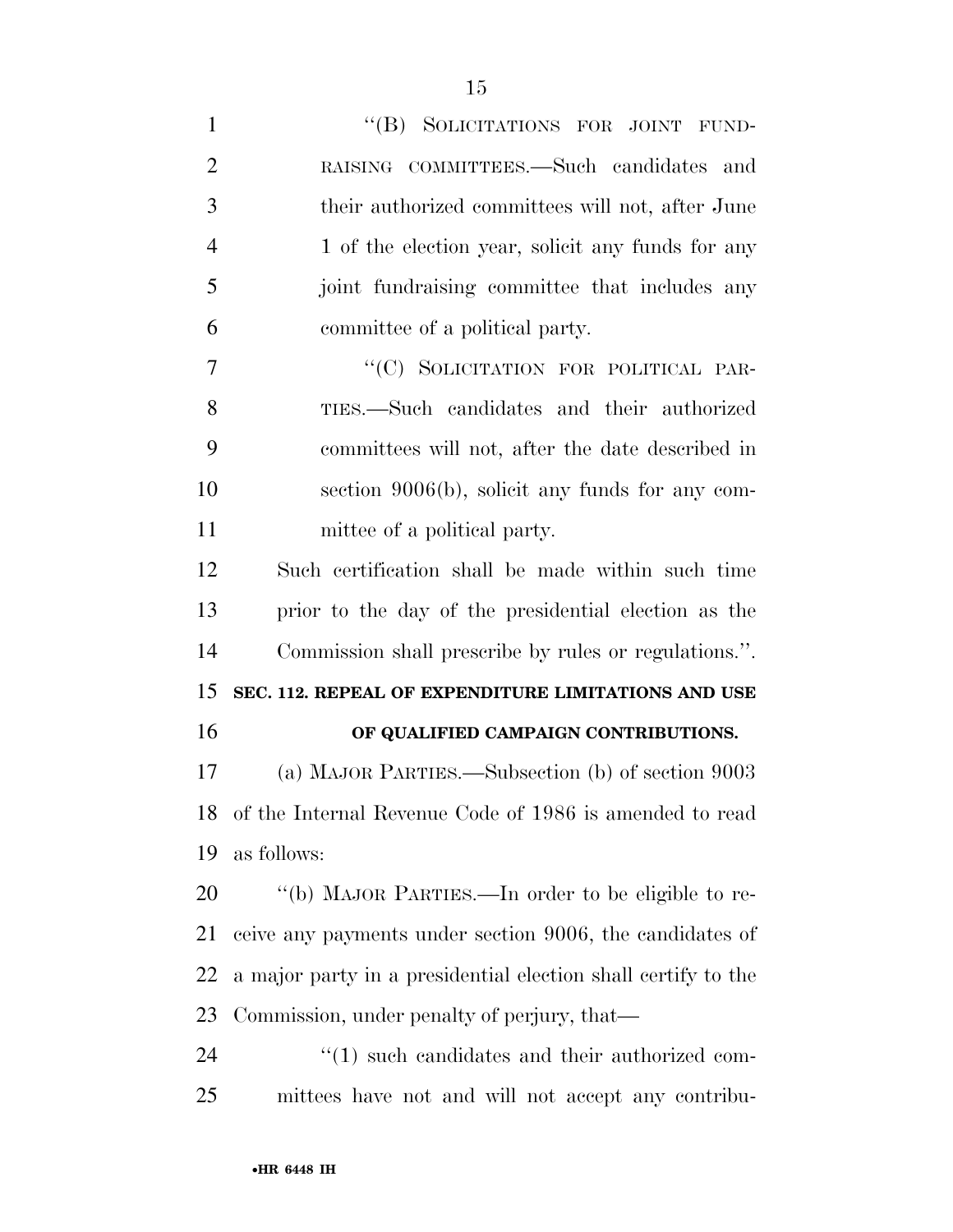tions to defray qualified campaign expenses other 2 than—

|    | $\lq\lq$ qualified campaign contributions, and     |
|----|----------------------------------------------------|
|    | $\lq\lq (B)$ contributions to the extent necessary |
| -5 | to make up any deficiency payments received        |
| -6 | out of the fund on account of the application of   |
| 7  | section $9006(c)$ , and                            |

8 ''(2) such candidates and their authorized com- mittees have not and will not accept any contribu- tion to defray expenses which would be qualified campaign expenses but for subparagraph (C) of sec-tion 9002(11).

 Such certification shall be made at the same time as the certification required under subsection (a)(3).''.

 (b) MINOR AND NEW PARTIES.—Subsection (c) of section 9003 of the Internal Revenue Code of 1986 is amended to read as follows:

18 "(c) MINOR AND NEW PARTIES.—In order to be eli- gible to receive any payments under section 9006, the can- didates of a minor or new party in a presidential election shall certify to the Commission, under penalty of perjury, that such candidates and their authorized committees have not and will not accept any contributions to defray quali-fied campaign expenses other than—

25  $\frac{1}{25}$  (1) qualified campaign contributions, and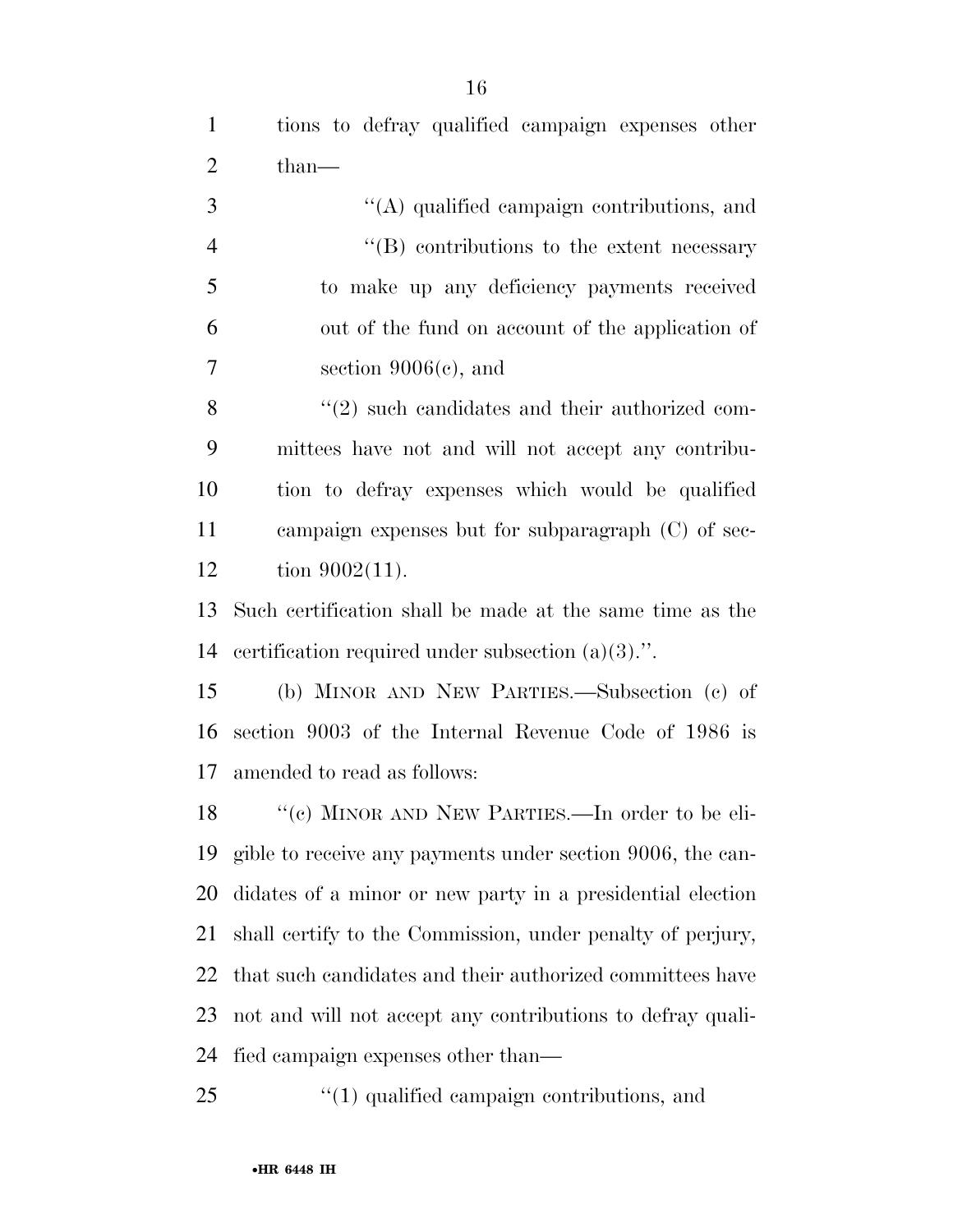| $\mathbf{1}$   | $(2)$ contributions other than qualified cam-            |
|----------------|----------------------------------------------------------|
| $\overline{2}$ | paign contributions to the extent to which—              |
| 3              | $\lq\lq$ the aggregate payments to which                 |
| $\overline{4}$ | such candidates would be entitled under section          |
| 5              | 9004 if such candidates were candidates of a             |
| 6              | major party, exceed                                      |
| 7              | $\lq\lq$ the aggregate payments to which                 |
| 8              | such candidates are entitled to under section            |
| 9              | 9004.                                                    |
| 10             | Such certification shall be made at the same time as the |
| 11             | certification required under subsection $(a)(3)$ .".     |
| 12             | (c) DEFINITION OF QUALIFIED CAMPAIGN CON-                |
| 13             | TRIBUTIONS.—Section 9002 of the Internal Revenue Code    |
| 14             | of 1986 is amended by adding at the end the following    |
| 15             | new paragraph:                                           |
| 16             | "(13) QUALIFIED CAMPAIGN CONTRIBUTION.-                  |
| 17             | The term 'qualified campaign contribution' means,        |
| 18             | with respect to any election for the office of Presi-    |
| 19             | dent of the United States, a contribution from an in-    |
| 20             | dividual to a candidate or an authorized committee       |
| 21             | of a candidate which—                                    |
| 22             | "(A) is made after June 1 of the year in                 |
| 23             | which the election is held;                              |
| 24             | "(B) does not exceed $50\%$ of the limit ap-             |
| 25             | plicable under paragraph $(1)(A)$ or paragraph           |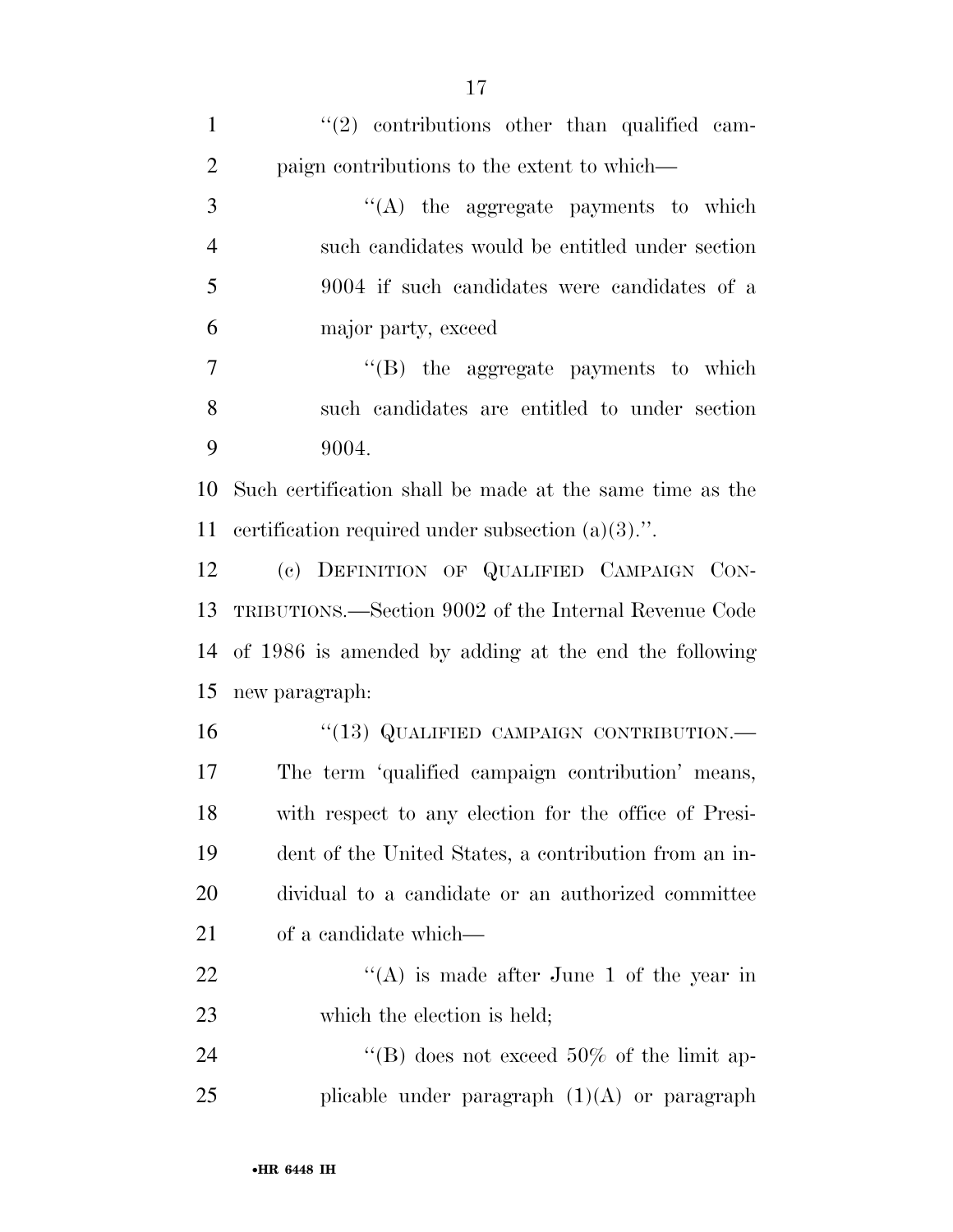18

| $\mathbf{1}$   | $(2)(A)$ of section 315(a) of the Federal Election |
|----------------|----------------------------------------------------|
| $\overline{2}$ | Campaign Act of 1971 to the amount of a con-       |
| 3              | tribution which may be made to a candidate         |
| $\overline{4}$ | who is not eligible to receive payments under      |
| 5              | section 9006 with respect to such election; and    |
| 6              | $\lq\lq$ with respect to which the candidate       |
| 7              | has certified in writing that—                     |
| 8              | "(i) the individual making such con-               |
| 9              | tribution has not made aggregate contribu-         |
| 10             | tions (including such qualified contribu-          |
| 11             | tion) to such candidate and the authorized         |
| 12             | committees of such candidate in excess of          |
| 13             | the amount described in subparagraph (B),          |
| 14             | and                                                |
| 15             | "(ii) such candidate and the author-               |
| 16             | ized committees of such candidate will not         |
| 17             | accept contributions from such individual          |
| 18             | (including such qualified contribution) ag-        |
| 19             | gregating more than the amount described           |
| 20             | in subparagraph (B) with respect to such           |
| 21             | election.".                                        |
| 22             | (d) CONFORMING AMENDMENTS.-                        |
| 23             | $(1)$ REPEAL OF EXPENDITURE LIMITS.—               |
|                |                                                    |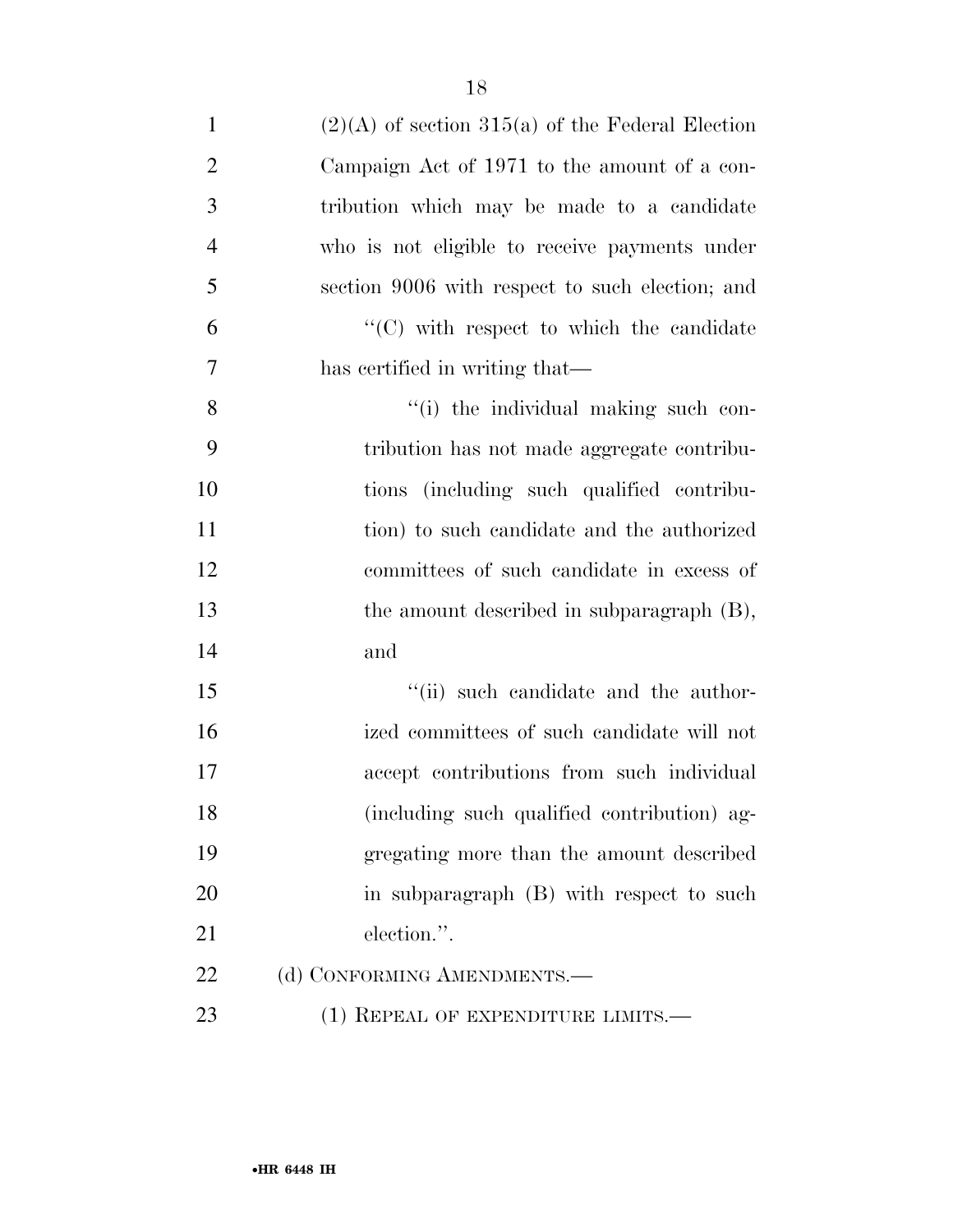| $\mathbf{1}$   | $(A)$ Section 315 of the Federal Election            |
|----------------|------------------------------------------------------|
| $\overline{2}$ | Campaign Act of $1971$ (2 U.S.C. 441a) is            |
| 3              | amended by striking subsection (b).                  |
| $\overline{4}$ | (B) Section $315(c)$ of such Act (2 U.S.C.           |
| 5              | $441a(c)$ is amended—                                |
| 6              | (i) in paragraph $(1)(B)(i)$ , by striking           |
| 7              | ", (b)"; and                                         |
| 8              | (ii) in paragraph $(2)(B)(i)$ , by striking          |
| 9              | "subsections (b) and (d)" and inserting              |
| 10             | "subsection $(d)$ ".                                 |
| 11             | (2) LIMITATION ON PAYMENTS TO CANDIDATES             |
| 12             | OF MINOR AND NEW PARTIES.—Paragraph (1) of           |
| 13             | section 9004(b) of the Internal Revenue Code of      |
| 14             | 1986 is amended by inserting ", other than qualified |
| 15             | contributions," after "contributions".               |
| 16             | $(3)$ REPAYMENTS.—                                   |
| 17             | $(A)$ Section 9007(b) of such Code is                |
| 18             | amended by striking paragraph (2) and redesig-       |
| 19             | nating paragraphs $(3)$ , $(4)$ , and $(5)$ as para- |
| 20             | graphs $(2)$ , $(3)$ , and $(4)$ , respectively.     |
| 21             | $(B)$ Paragraph $(2)$ of section $9007(b)$ of        |
| 22             | such Code, as redesignated by subparagraph           |
| 23             | $(A)$ , is amended by inserting "qualified con-      |
| 24             | tributions and" after "contributions (other          |
| 25             | than".                                               |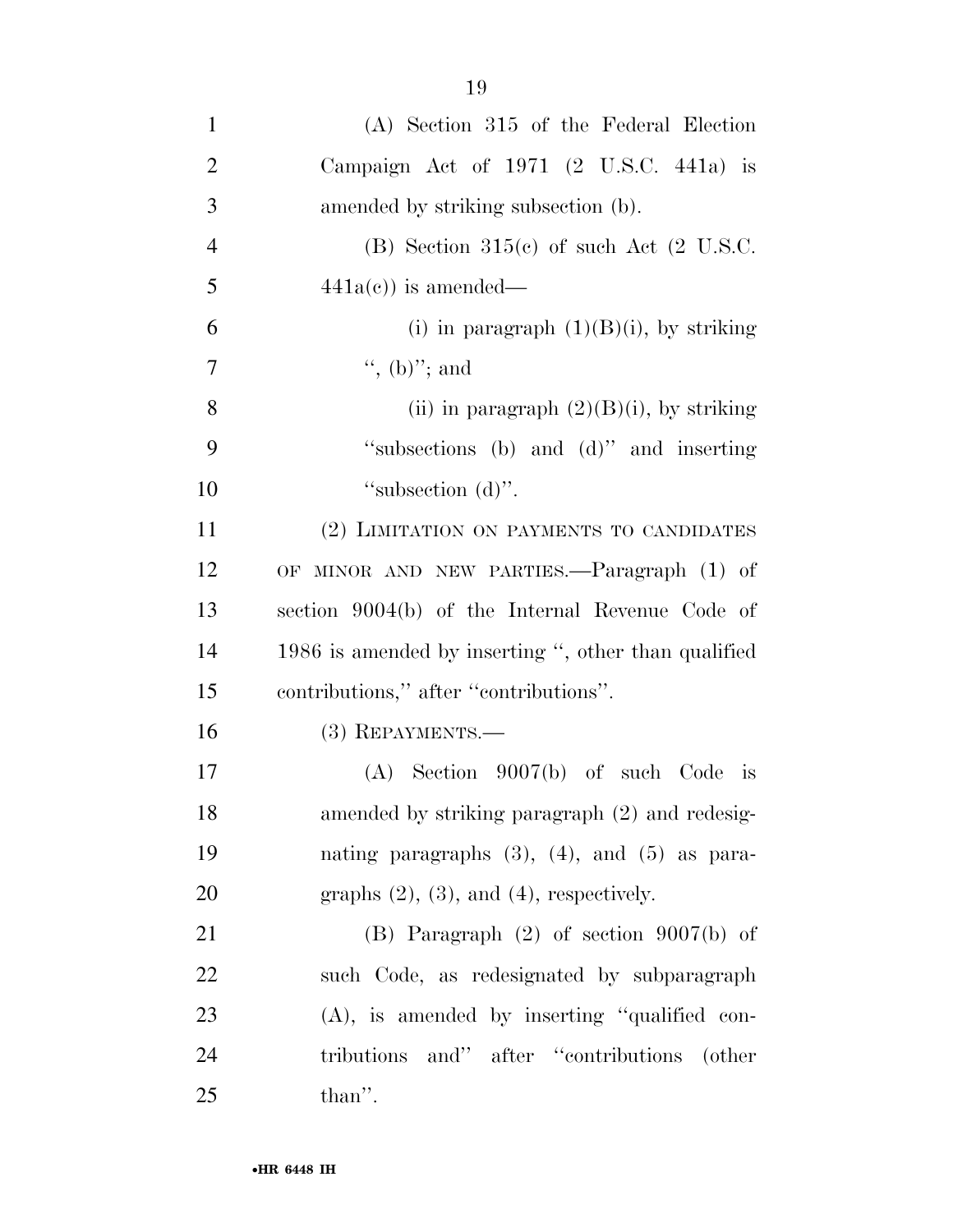| $\mathbf{1}$   | (4) CRIMINAL PENALTIES.-                          |
|----------------|---------------------------------------------------|
| $\overline{2}$ | (A) EXCESS EXPENSES.—Section $9012(a)$            |
| 3              | of the Internal Revenue Code of 1986 is           |
| $\overline{4}$ | amended by striking the first sentence.           |
| 5              | (B) CONTRIBUTIONS.—                               |
| 6              | CANDIDATES OF MAJOR<br>(i)<br>PAR-                |
| 7              | TIES.—Section $9012(b)(1)$ of the Internal        |
| 8              | Revenue Code of 1986 is amended by in-            |
| 9              | serting "other than qualified contribu-           |
| 10             | tions," after "to defray qualified campaign       |
| 11             | expenses,".                                       |
| 12             | (ii) CANDIDATES OF OTHER<br>PAR-                  |
| 13             | TIES.—Section $9012(b)(2)$ of such Code is        |
| 14             | amended by inserting ", other than quali-         |
| 15             | fied contributions," after "contributions".       |
| 16             | SEC. 113. MATCHING PAYMENTS AND OTHER MODIFICA-   |
| 17             | TIONS TO PAYMENT AMOUNTS.                         |
| 18             | (a) IN GENERAL.—                                  |
| 19             | (1) AMOUNT OF PAYMENTS FOR MAJOR PARTY            |
| 20             | CANDIDATES.—Subsection (a) of section 9004 of the |
| 21             | Internal Revenue Code of 1986 is amended to read  |
| 22             | as follows:                                       |

23 "(a) IN GENERAL.—Subject to the provisions of this chapter—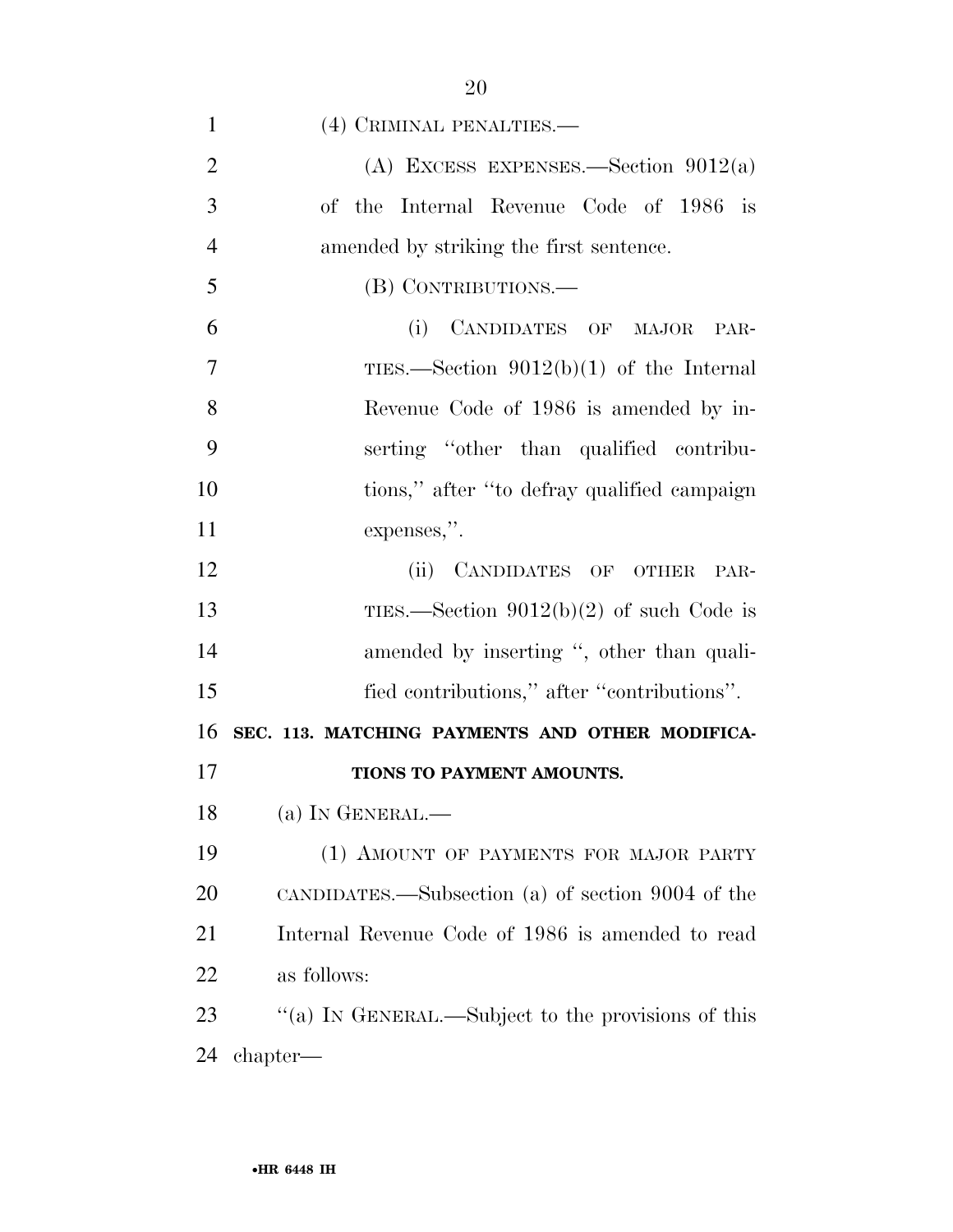| $\mathbf{1}$   | "(1) MAJOR PARTIES.—The eligible candidates          |
|----------------|------------------------------------------------------|
| $\overline{2}$ | of each major party in a presidential election shall |
| 3              | be entitled to equal payment under section 9006 in   |
| $\overline{4}$ | an amount equal to —                                 |
| 5              | $\lq (A) \; $50,000,000, \; plus$                    |
| 6              | "(B) an amount equal to 500 percent of               |
| 7              | the amount of each matchable contribution re-        |
| 8              | ceived by such candidate on or after June 1 of       |
| 9              | the year of the presidential election, or by his     |
| 10             | committees (disregarding)<br>authorized<br>any       |
| 11             | amount of contributions from any person to the       |
| 12             | extent that the total of the amounts contributed     |
| 13             | by such person for the election exceeds $$250$ .     |
| 14             | The total amount of payments to which a major        |
| 15             | party candidate is entitled under subparagraph (B)   |
| 16             | shall not exceed $$150,000,000$ .                    |
| 17             | PRE-ELECTION PAYMENTS<br>(2)<br>FOR<br><b>MINOR</b>  |
| 18             | AND NEW PARTIES.-                                    |
| 19             | "(A) PAYMENT BASED ON PRIOR VOTES                    |
| 20             | RECEIVED BY PARTY.                                   |
| 21             | "(i) IN GENERAL.—The eligible can-                   |
| 22             | didates of a minor party in a presidential           |
| 23             | election shall be entitled to equal payment          |
| 24             | under section 9006 in an amount equal to             |
| 25             | the sum of-                                          |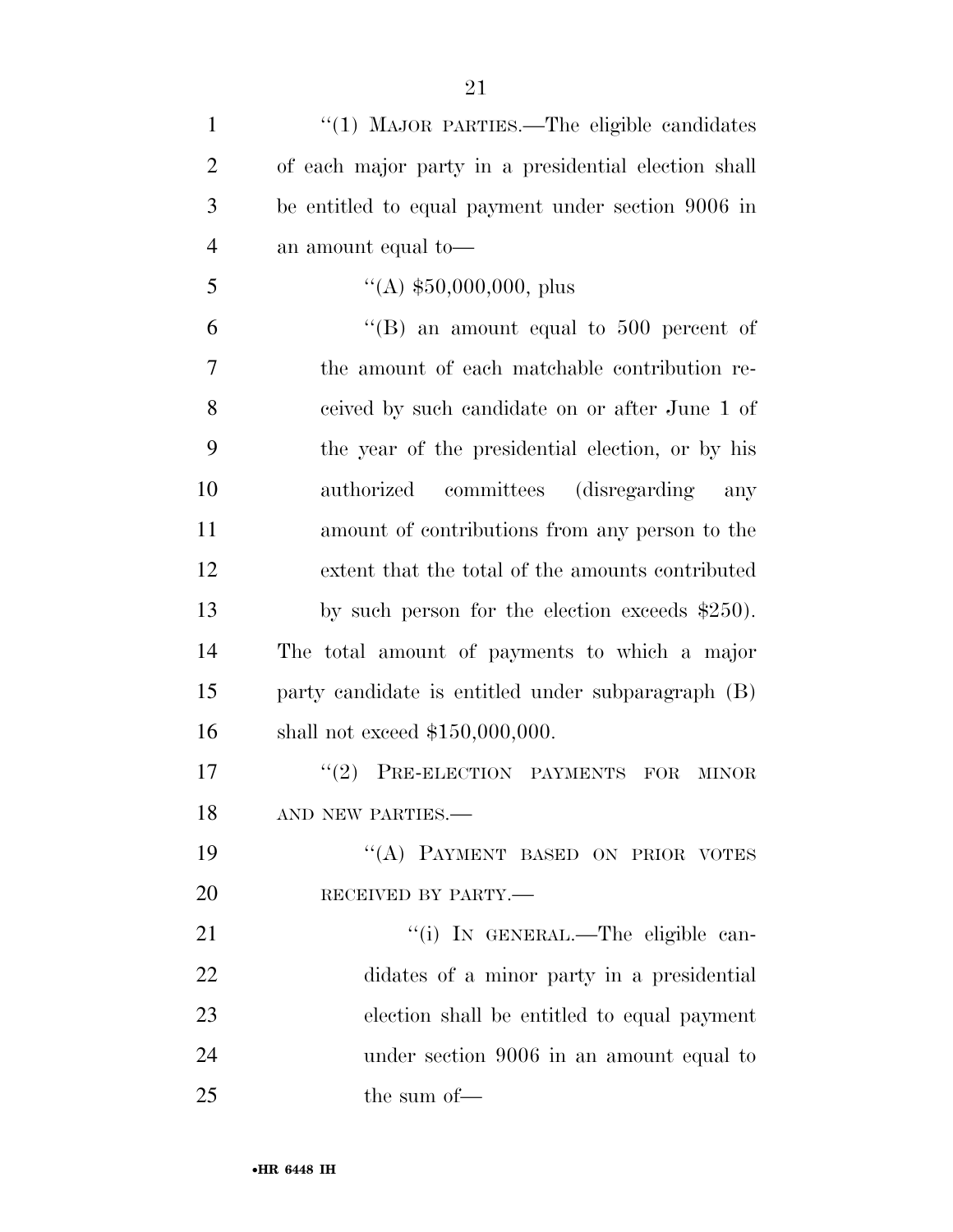| $\mathbf{1}$   | $\lq\lq$ (I) the product of the popular      |
|----------------|----------------------------------------------|
| $\overline{2}$ | vote ratio with respect to such minor        |
| 3              | party and the amount in effect under         |
| $\overline{4}$ | paragraph $(1)(A)$ , plus                    |
| 5              | "(II) an amount equal to the ap-             |
| 6              | plicable percentage of the amount of         |
| 7              | each matchable contribution received         |
| 8              | by such candidate on or after June 1         |
| 9              | of the year of the presidential election,    |
| 10             | or by his authorized committees.             |
| 11             | The total amount of payments to which        |
| 12             | such a candidate is entitled under sub-      |
| 13             | clause (II) shall not exceed the product of  |
| 14             | the amount in effect under the last sen-     |
| 15             | tence of paragraph $(1)(A)$ and the popular  |
| 16             | vote ratio with respect to such minor        |
| 17             | party.                                       |
| 18             | "(ii) POPULAR VOTE RATIO WITH RE-            |
| 19             | SPECT TO A MINOR PARTY.—For purposes         |
| 20             | of this subparagraph, the popular vote       |
| 21             | ratio with respect to a minor party is the   |
| 22             | ratio of the number of popular votes re-     |
| 23             | ceived by the candidate for President of     |
| 24             | the minor party, as such candidate, in the   |
| 25             | preceding presidential election to the aver- |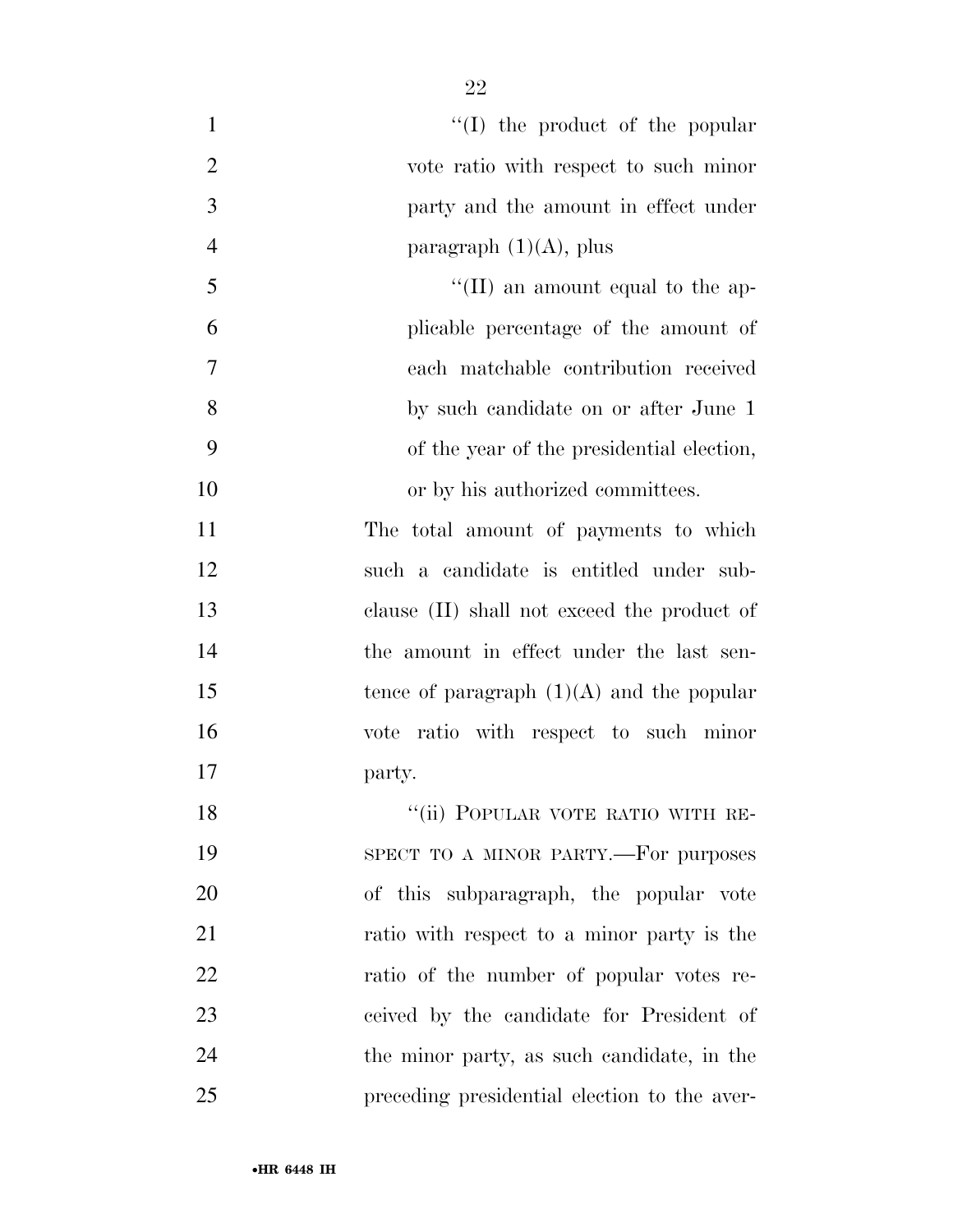age number of popular votes received by the candidates for President of the major parties in the preceding presidential elec- tion. 5 "(iii) APPLICABLE PERCENTAGE.— For purposes of subparagraph (A), the ap- plicable percentage is the product of 500 percent and the popular vote ratio with re- spect to such minor party. 10 "(B) PAYMENT BASED ON PRIOR VOTES 11 RECEIVED BY CANDIDATE.—  $\frac{1}{2}$  The candidate of one or more political parties (not including a major party) for the office of President was a candidate for such office in the pre- ceding presidential election and received 5 percent or more but less than 25 percent of the total number of popular votes re- ceived by all candidates for such office, such candidate and his running mate for 21 the office of Vice President, upon compli-22 ance with the provisions of section  $9003(a)$  and (c), shall be treated as eligible can- didates entitled to payments under section 9006 in an amount computed as provided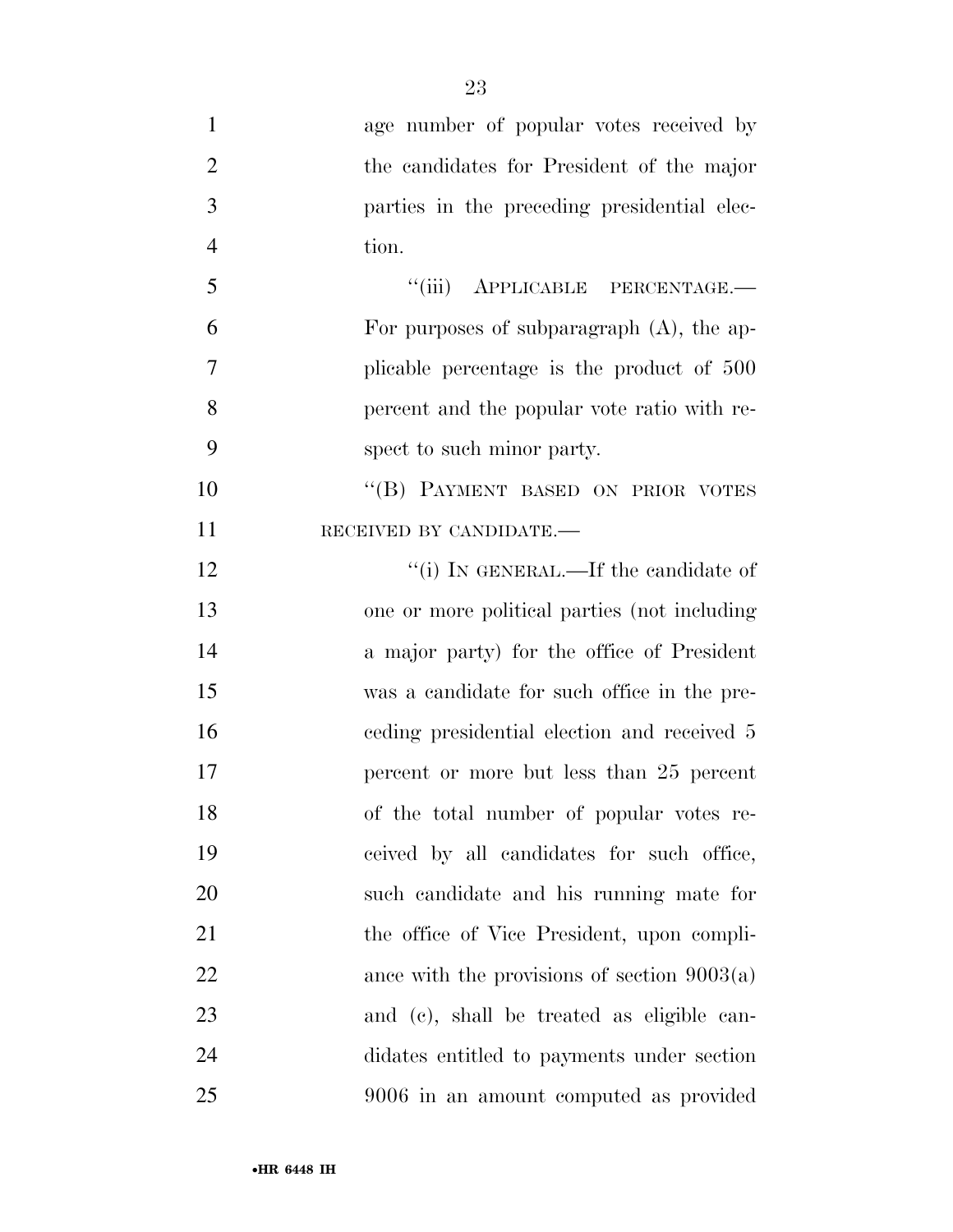- 1 in subparagraph (A), determined by sub- stituting 'the popular vote ratio with re- spect to such candidate' for 'the popular vote ratio with respect to such minor party' each place it appears. 6 "(ii) POPULAR VOTE RATIO WITH RE- SPECT TO A CANDIDATE.—For purposes of this subparagraph, the popular vote ratio
- with respect to a candidate is the ratio of 10 the number of popular votes received by such candidate for the office of President in the preceding presidential election to the average number of popular votes received by the candidates for President of the major parties in the preceding presidential election.
- ''(iii) COORDINATION RULE.—If eligi- ble candidates of a minor party are enti-19 tled to payments under this subparagraph, such entitlement shall be reduced by the amount of the entitlement allowed under 22 subparagraph (A).

23 "(3) POST-ELECTION PAYMENTS FOR MINOR 24 AND NEW PARTIES.—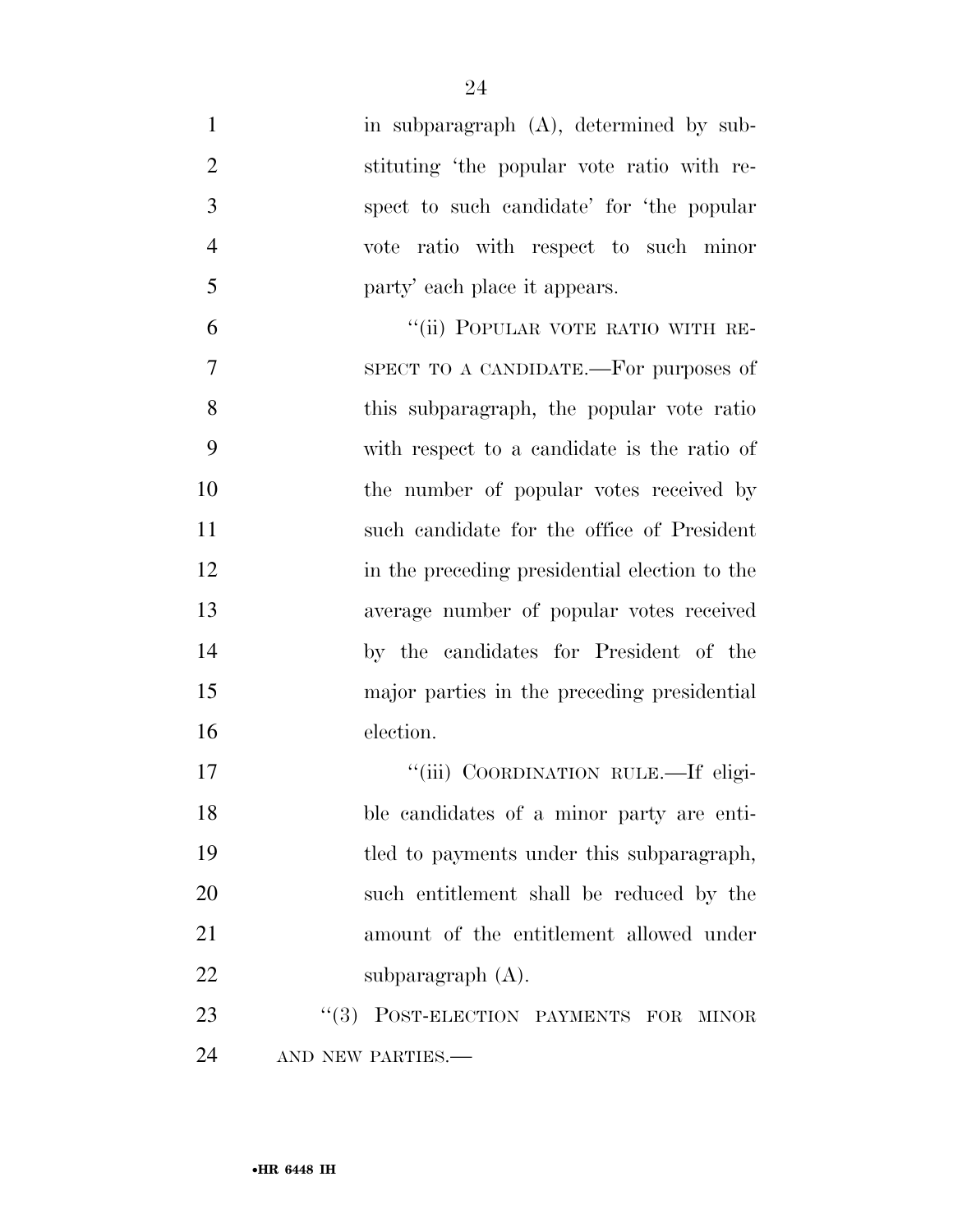| $\mathbf{1}$   | "(A) IN GENERAL.—The eligible can-                |
|----------------|---------------------------------------------------|
| $\overline{2}$ | didates of a minor party or a new party in a      |
| 3              | presidential election whose candidate for Presi-  |
| $\overline{4}$ | dent in such election receives, as such can-      |
| 5              | didate, 5 percent or more of the total number     |
| 6              | of popular votes cast for the office of President |
| 7              | in such election shall be entitled to payments    |
| 8              | under section 9006 equal to the sum of—           |
| 9              | "(i) the product of the popular vote"             |
| 10             | ratio with respect to such candidate and          |
| 11             | the amount in effect under paragraph              |
| 12             | $(1)(A)$ , plus                                   |
| 13             | "(ii) an amount equal to the applica-             |
| 14             | ble percentage of the amount of each              |
| 15             | matchable contribution received by such           |
| 16             | candidate on or after June 1 of the year          |
| 17             | of the presidential election, or by his au-       |
| 18             | thorized committees.                              |
| 19             | The total amount of payments to which such a      |
| 20             | candidate is entitled under clause (ii) shall not |
| 21             | exceed the product of the amount in effect        |
| 22             | under the last sentence of paragraph $(1)(A)$     |
| 23             | and the popular vote ratio with respect to such   |
| 24             | candidate.                                        |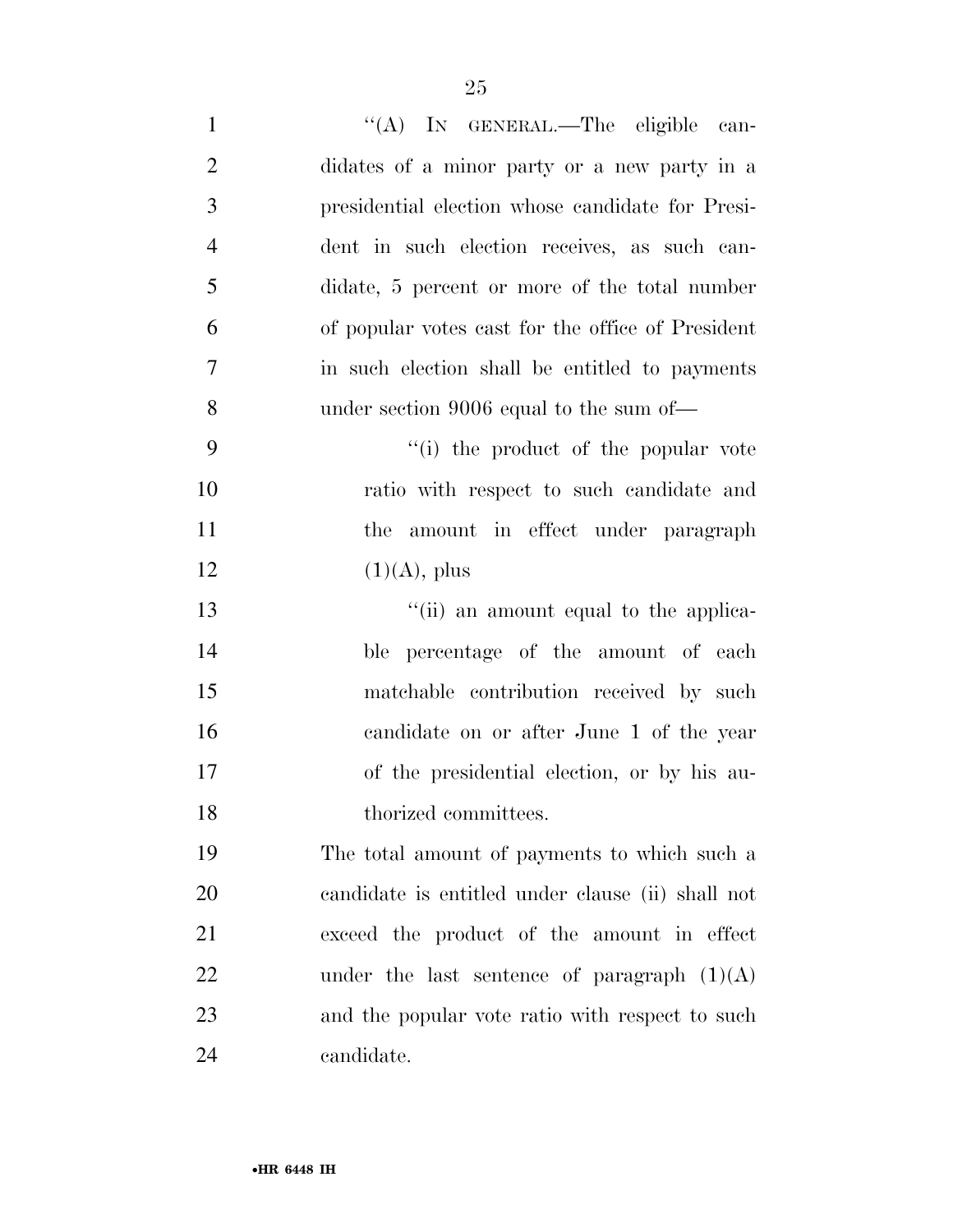1 ''(B) POPULAR VOTE RATIO WITH RESPECT TO A CANDIDATE.—For purposes of this para- graph, the popular vote ratio with respect to a candidate in a presidential election is the ratio of the number of popular votes received by such candidate for the office of President in such election to the average number of popular votes received by the candidates for President of the major parties in such election.  $C(C)$  APPLICABLE PERCENTAGE.—For purposes of subparagraph (A), the applicable percentage is the product of 500 percent and the popular vote ratio with respect to such can- didate. 15 "(D) COORDINATION RULE.—In the case

 of eligible candidates entitled to payments under paragraph (2), the amount allowable under this paragraph shall be limited to the amount, if any, by which the entitlement under the preceding sentence exceeds the amount of 21 the entitlement under paragraph  $(2)$ .".

 (2) CONFORMING AMENDMENT.—Section 9005(a) is amended by adding at the end the fol-lowing new sentence: ''The Commission shall make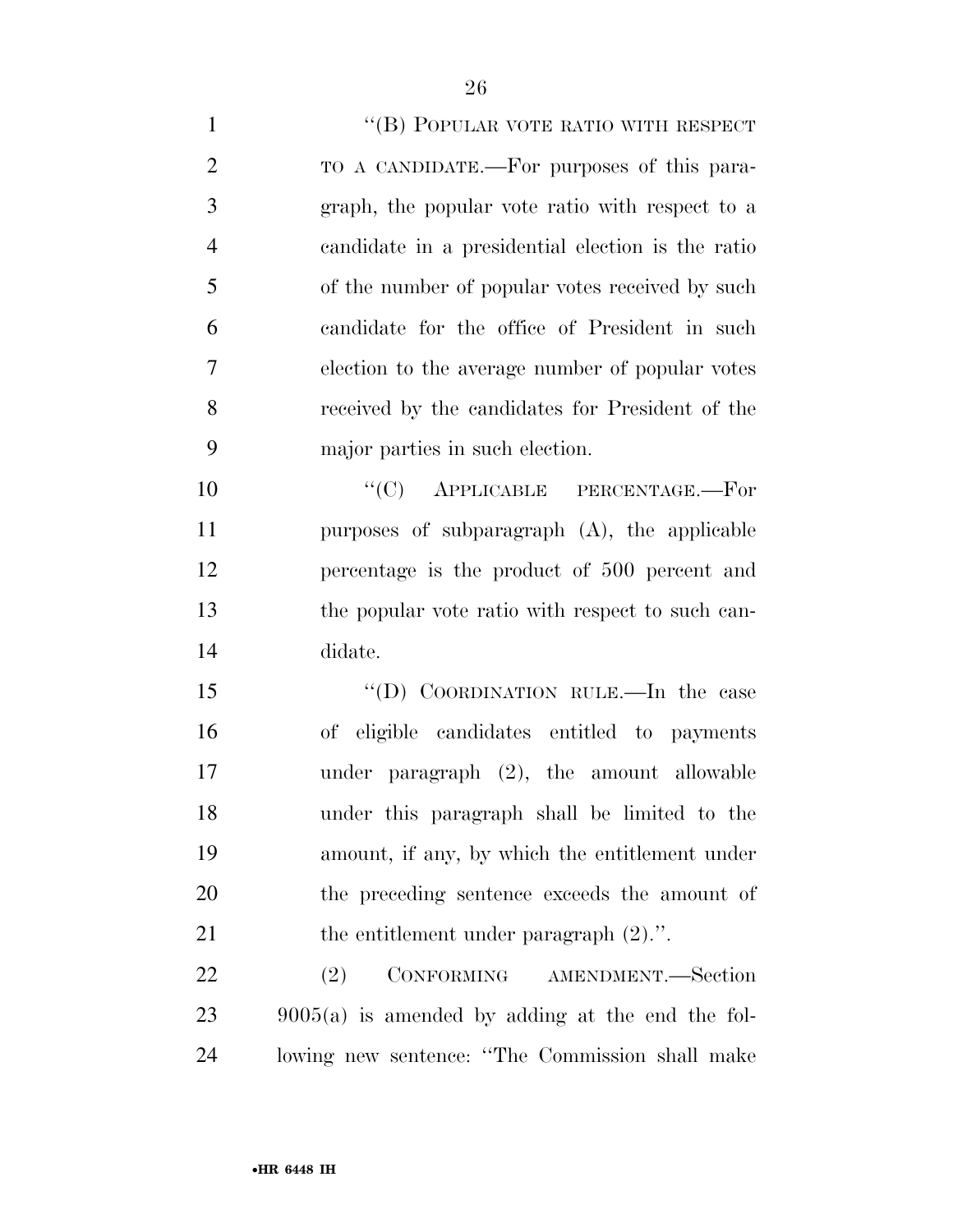such additional certifications as may be necessary to receive payments under section 9004.''.

 (b) MATCHABLE CONTRIBUTION.—Section 9002 of such Code, as amended by section 112, is amended by add-ing at the end the following new paragraph:

 ''(14) MATCHABLE CONTRIBUTION.—The term 'matchable contribution' means, with respect to the election to the office of President of the United States, a contribution by an individual to a can- didate or an authorized committee of a candidate with respect to which the candidate has certified in writing that—

13 ''(A) the individual making such contribu- tion has not made aggregate contributions (in- cluding such matchable contribution) to such candidate and the authorized committees of 17 such candidate in excess of 50% of the limit ap-18 plicable under paragraph  $(1)(A)$  or paragraph 19 (2)(A) of section 315(a) of the Federal Election Campaign Act of 1971 to the amount of a con- tribution which may be made to a candidate who is not eligible to receive payments under section 9006 with respect to such election;

 ''(B) such candidate and the authorized committees of such candidate will not accept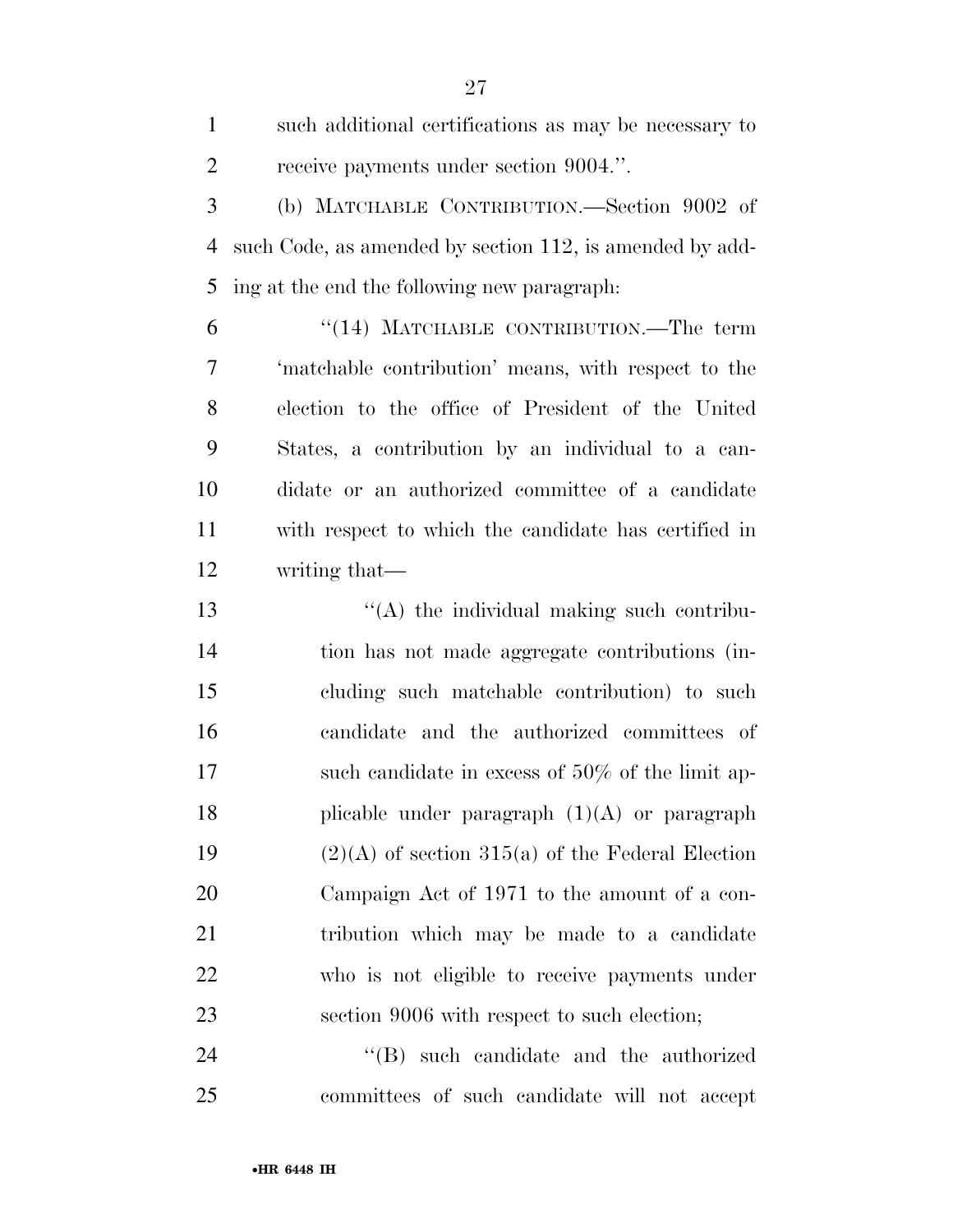| $\mathbf{1}$   | contributions from such individual (including                        |
|----------------|----------------------------------------------------------------------|
| $\overline{2}$ | such matchable contribution) aggregating more                        |
| 3              | than the amount described in subparagraph $(A)$                      |
| $\overline{4}$ | with respect to such election; and                                   |
| 5              | $\lq\lq$ such contribution was not—                                  |
| 6              | "(i) forwarded from the contributor                                  |
| 7              | from any person other than an individual,                            |
| 8              | or                                                                   |
| 9              | "(ii) received by the candidate or com-                              |
| 10             | mittee from a contributor or contributors,                           |
| 11             | but credited by the committee or candidate                           |
| 12             | to another person who is not an individual                           |
| 13             | through records, designations, or other                              |
| 14             | means of recognizing that a certain                                  |
| 15             | amount of money has been raised by such                              |
| 16             | person.".                                                            |
| 17             | SEC.<br><b>INFLATION ADJUSTMENT</b><br>114.<br>FOR<br><b>PAYMENT</b> |
| 18             | AMOUNTS.                                                             |
| 19             | Section 9004 of such Code is amended by adding at                    |
| 20             | the end the following new subsection:                                |
| 21             | "(f) INFLATION ADJUSTMENTS.-                                         |
| 22             | "(1) IN GENERAL.—In the case of any applica-                         |
| 23             | ble period beginning after 2016, each of the dollar                  |
| 24             | amounts in subsection $(a)(1)$ shall be increased by                 |
| 25             | an amount equal to-                                                  |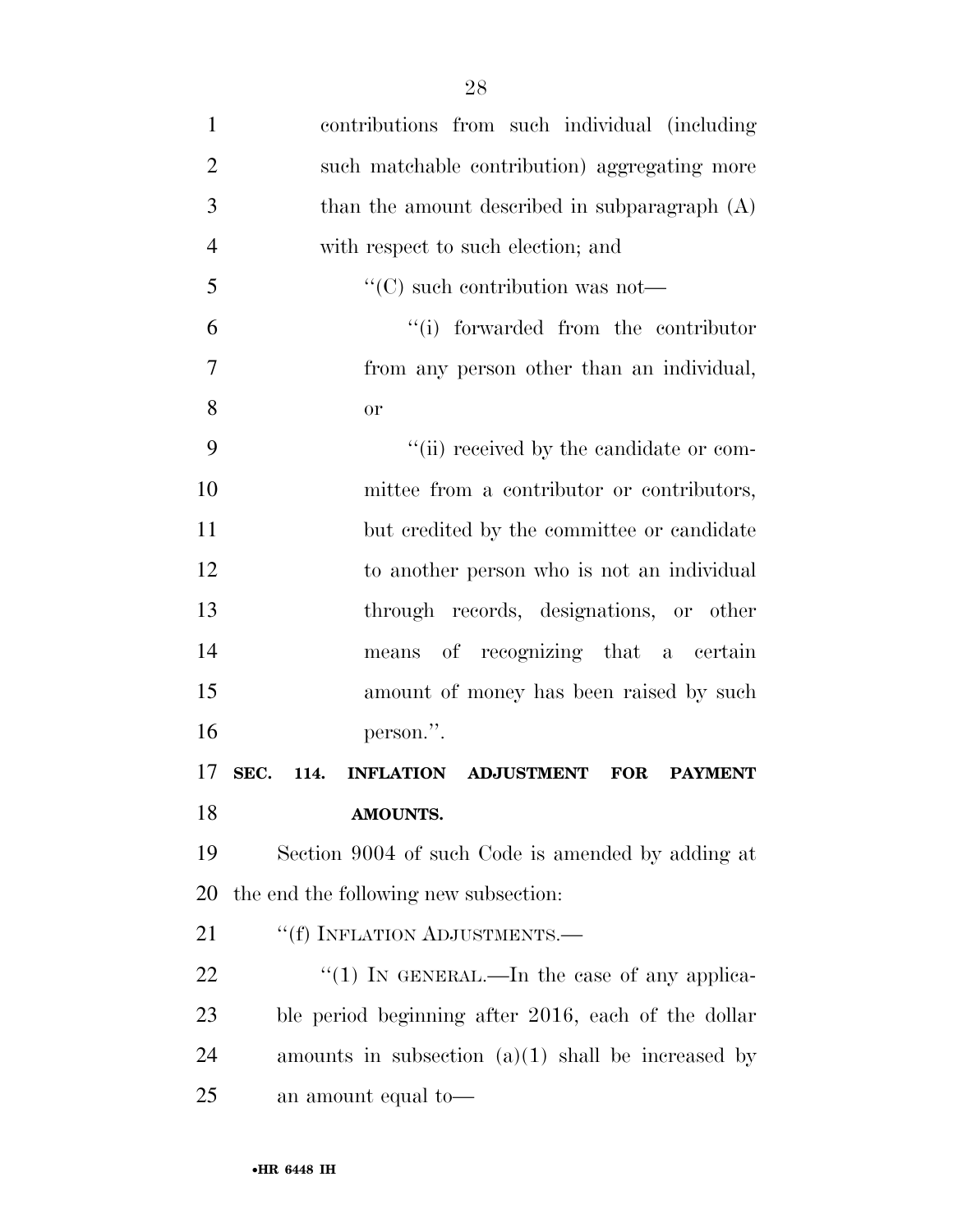$\langle (A) \rangle$  such dollar amount, multiplied by  $\text{``(B)}$  the cost-of-living adjustment deter- mined under section 1(f)(3) for the calendar year following the year which such applicable period begins, determined by substituting 'cal- endar year 2016' for 'calendar year 1992' in subparagraph (B) thereof. 8 "(2) APPLICABLE PERIOD.—For purposes of this subsection, the term 'applicable period' means the 4-year period beginning with the first day fol- lowing the date of the last general election for the office of President and ending on the date of the next such general election. ''(3) ROUNDING.—If any amount as adjusted under paragraph (1) is not a multiple of \$100, such amount shall be rounded to the nearest multiple of \$100.''. **SEC. 115. INCREASE IN LIMIT ON COORDINATED PARTY EX- PENDITURES.**  20 (a) IN GENERAL.—Section  $315(d)(2)$  of the Federal 21 Election Campaign Act of 1971  $(2 \text{ U.S.C. } 441a(d)(2))$  is amended to read as follows:  $\frac{1}{2}(2)(A)$  The national committee of a political party may not make any expenditure in connection with the gen-eral election campaign of any candidate for President of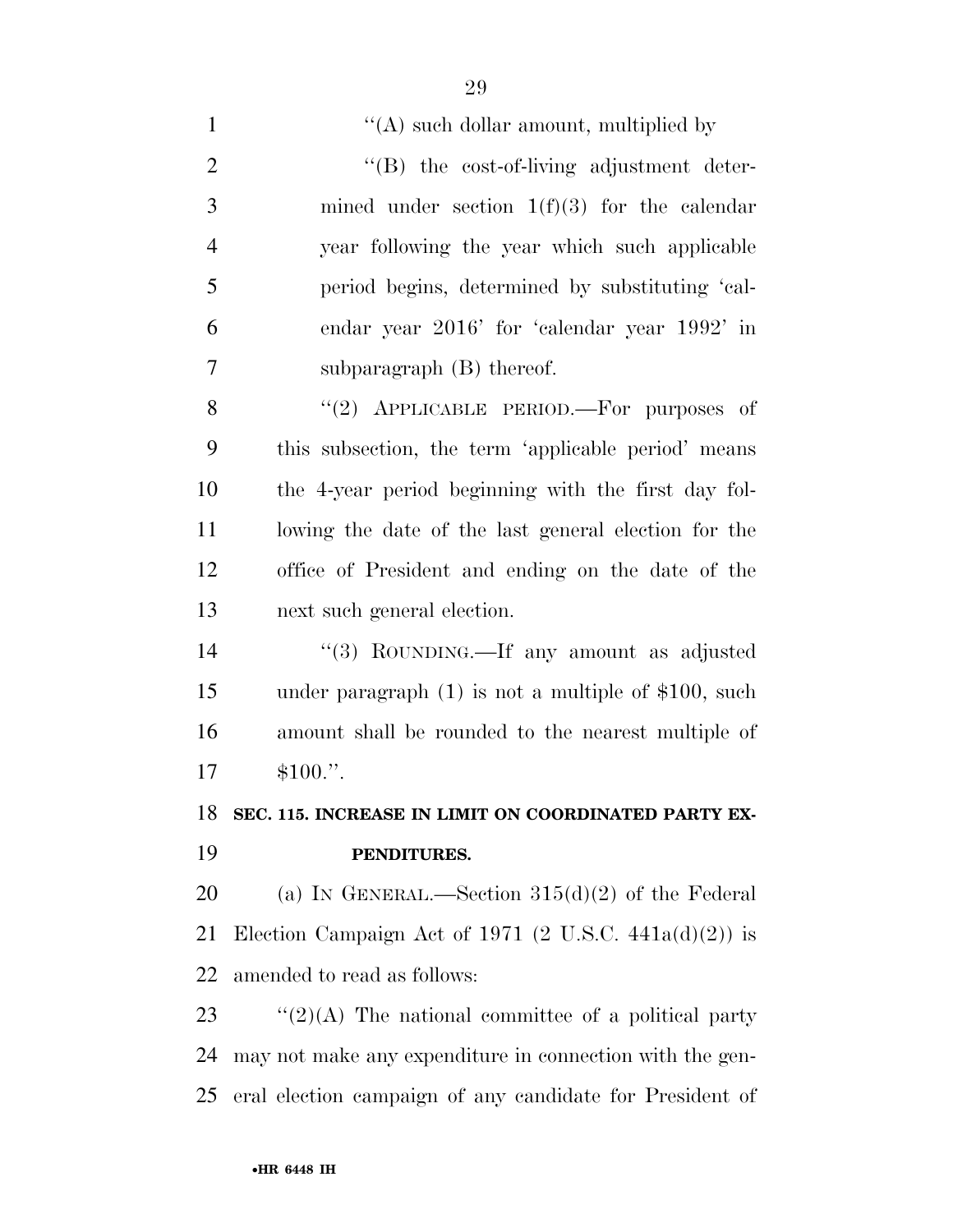the United States who is affiliated with such party which exceeds \$50,000,000.

3 <sup>"</sup>(B) For purposes of this paragraph—

 ''(i) any expenditure made by or on behalf of a national committee of a political party and in con- nection with a presidential election shall be consid- ered to be made in connection with the general elec- tion campaign of a candidate for President of the United States who is affiliated with such party; and

 $\frac{1}{10}$  any communication made by or on behalf of such party shall be considered to be made in con- nection with the general election campaign of a can- didate for President of the United States who is af- filiated with such party if any portion of the commu-nication is in connection with such election.

 ''(C) Any expenditure under this paragraph shall be in addition to any expenditure by a national committee of a political party serving as the principal campaign com- mittee of a candidate for the office of President of the United States.''.

 (b) CONFORMING AMENDMENTS RELATING TO TIM-22 ING OF COST-OF-LIVING ADJUSTMENT.

23 (1) IN GENERAL.—Section  $315(e)(1)$  of such 24 Act  $(2 \text{ U.S.C. } 441a(c)(1))$ , as amended by section 25  $112(d)(1)(B)$ , is amended—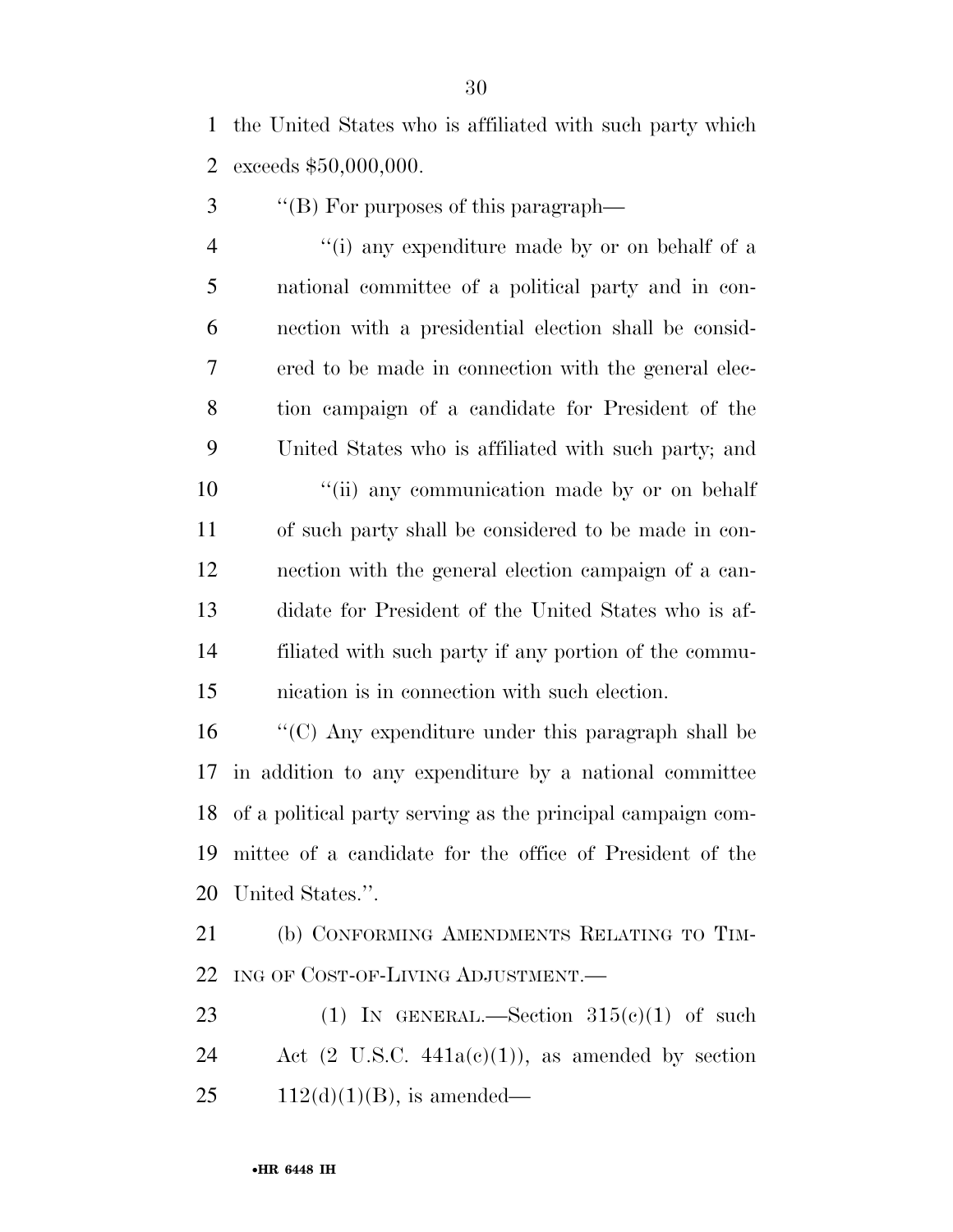| $\mathbf{1}$   | (A) in subparagraph $(B)$ , by striking " $(d)$ "            |
|----------------|--------------------------------------------------------------|
| $\overline{2}$ | and inserting " $(d)(3)$ "; and                              |
| 3              | (B) by inserting at the end the following                    |
| $\overline{4}$ | new subparagraph:                                            |
| 5              | "(D) In any calendar year after $2016-$                      |
| 6              | "(i) the dollar amount in subsection $(d)(2)$ shall          |
| 7              | be increased by the percent difference determined            |
| 8              | under subparagraph $(A)$ ;                                   |
| 9              | "(ii) the amount so increased shall remain in                |
| 10             | effect for the calendar year; and                            |
| 11             | "(iii) if the amount after adjustment under                  |
| 12             | clause (i) is not a multiple of $$100$ , such amount         |
| 13             | shall be rounded to the nearest multiple of \$100.".         |
| 14             | (2) BASE YEAR.—Section $315(e)(2)(B)$ of such                |
| 15             | Act $(2 \text{ U.S.C. } 441a(c)(2)(B))$ , as amended by sec- |
| 16             | tion $112(d)(1)(B)$ , is amended—                            |
| 17             | $(A)$ in clause (i)—                                         |
| 18             | (i) by striking $"$ (d)" and inserting                       |
| 19             | " $(d)(3)$ "; and                                            |
| 20             | (ii) by striking "and" at the end;                           |
| 21             | (B) in clause (ii), by striking the period at                |
| 22             | the end and inserting "; and"; and                           |
| 23             | (C) by adding at the end the following new                   |
| 24             | clause:                                                      |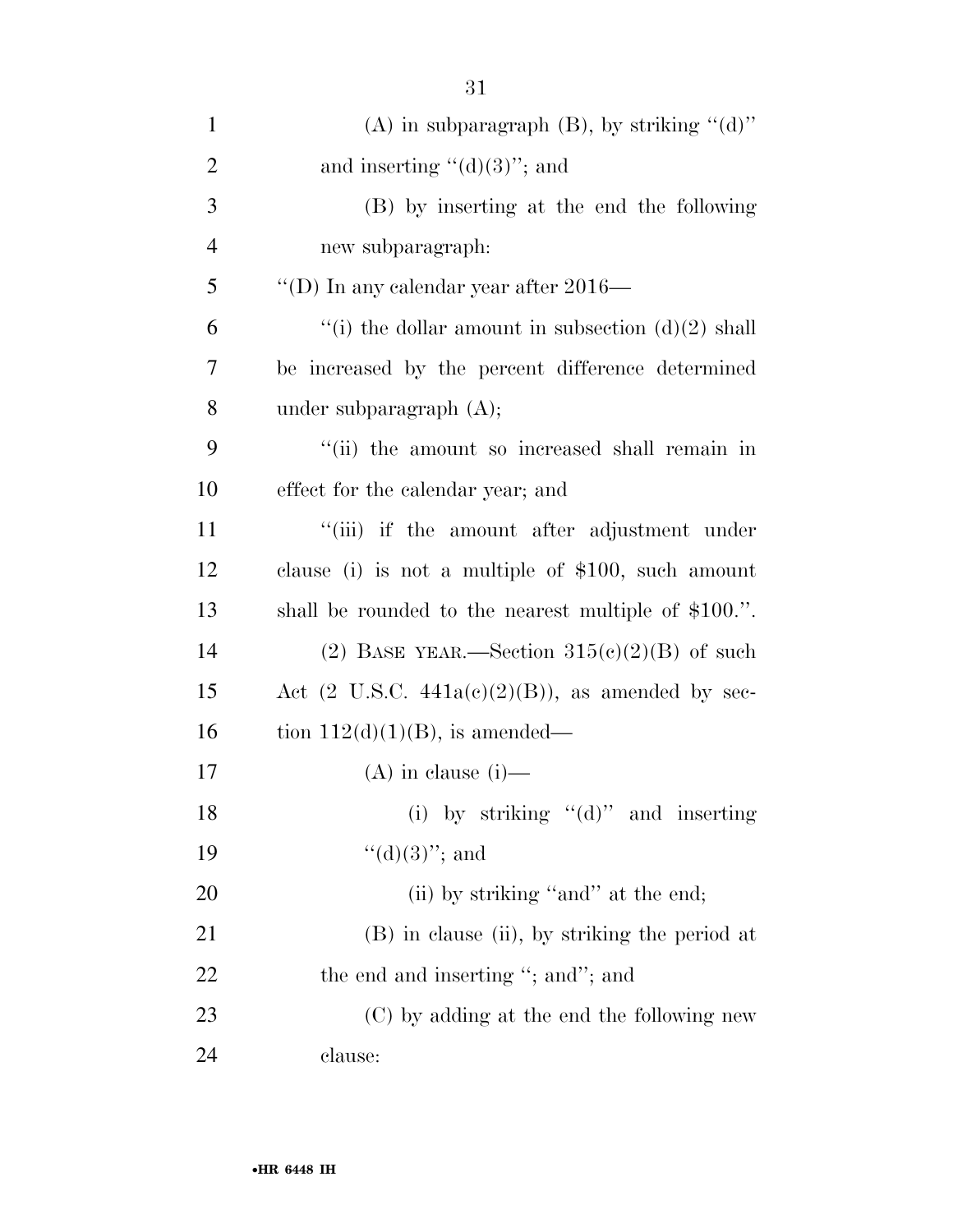| $\mathbf{1}$   | "(iii) for purposes of subsection $(d)(2)$ , cal-             |
|----------------|---------------------------------------------------------------|
| $\overline{2}$ | endar year 2015.".                                            |
| 3              | SEC. 116. ESTABLISHMENT OF UNIFORM DATE FOR RE-               |
| $\overline{4}$ | <b>LEASE OF PAYMENTS.</b>                                     |
| 5              | (a) DATE FOR PAYMENTS.—                                       |
| 6              | $(1)$ IN GENERAL.—Section 9006(b) of the In-                  |
| 7              | ternal Revenue Code of 1986 is amended to read as             |
| 8              | follows:                                                      |
| 9              | "(b) PAYMENTS FROM THE FUND.—If the Secretary                 |
| 10             | of the Treasury receives a certification from the Commis-     |
| 11             | sion under section 9005 for payment to the eligible can-      |
| 12             | didates of a political party, the Secretary shall pay to such |
| 13             | candidates out of the fund the amount certified by the        |
| 14             | Commission on the later of—                                   |
| 15             | $f'(1)$ the last Friday occurring before the first            |
| 16             | Monday in September, or                                       |
| 17             | $\lq(2)$ 24 hours after receiving the certifications          |
| 18             | for the eligible candidates of all major political par-       |
| 19             | ties.                                                         |
| 20             | Amounts paid to any such candidates shall be under the        |
| 21             | control of such candidates.".                                 |
| 22             | (2) CONFORMING AMENDMENT.—The first sen-                      |
| 23             | tence of section $9006(c)$ of such Code is amended by         |
| 24             | striking "the time of a certification by the Commis-          |
| 25             | sion under section 9005 for payment" and inserting            |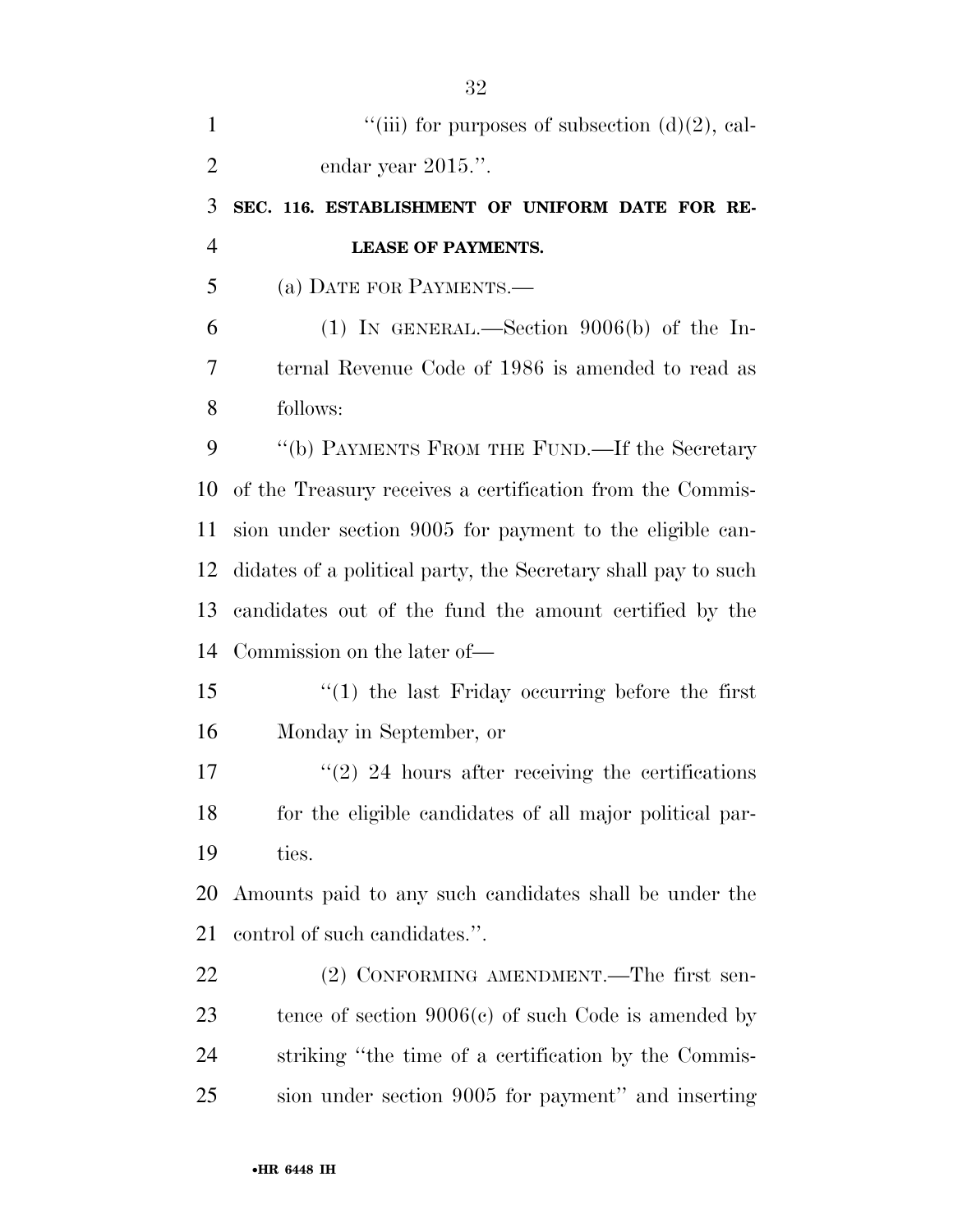''the time of making a payment under subsection 2 (b)".

 (b) TIME FOR CERTIFICATION.—Section 9005(a) of the Internal Revenue Code of 1986 is amended by striking ''10 days'' and inserting ''24 hours''.

### **SEC. 117. AMOUNTS IN PRESIDENTIAL ELECTION CAM-PAIGN FUND.**

8 (a) DETERMINATION OF AMOUNTS IN FUND.—Sec- tion 9006(c) of the Internal Revenue Code of 1986 is amended by adding at the end the following new sentence: ''In making a determination of whether there are insuffi- cient moneys in the fund for purposes of the previous sen- tence, the Secretary shall take into account in determining the balance of the fund for a Presidential election year the Secretary's best estimate of the amount of moneys which will be deposited into the fund during the year, ex- cept that the amount of the estimate may not exceed the average of the annual amounts deposited in the fund dur-ing the previous 3 years.''.

 (b) SPECIAL RULE FOR FIRST CAMPAIGN CYCLE UNDER THIS ACT.—

 (1) IN GENERAL.—Section 9006 of the Internal Revenue Code of 1986 is amended by adding at the end the following new subsection:

25 "(d) SPECIAL AUTHORITY TO BORROW.—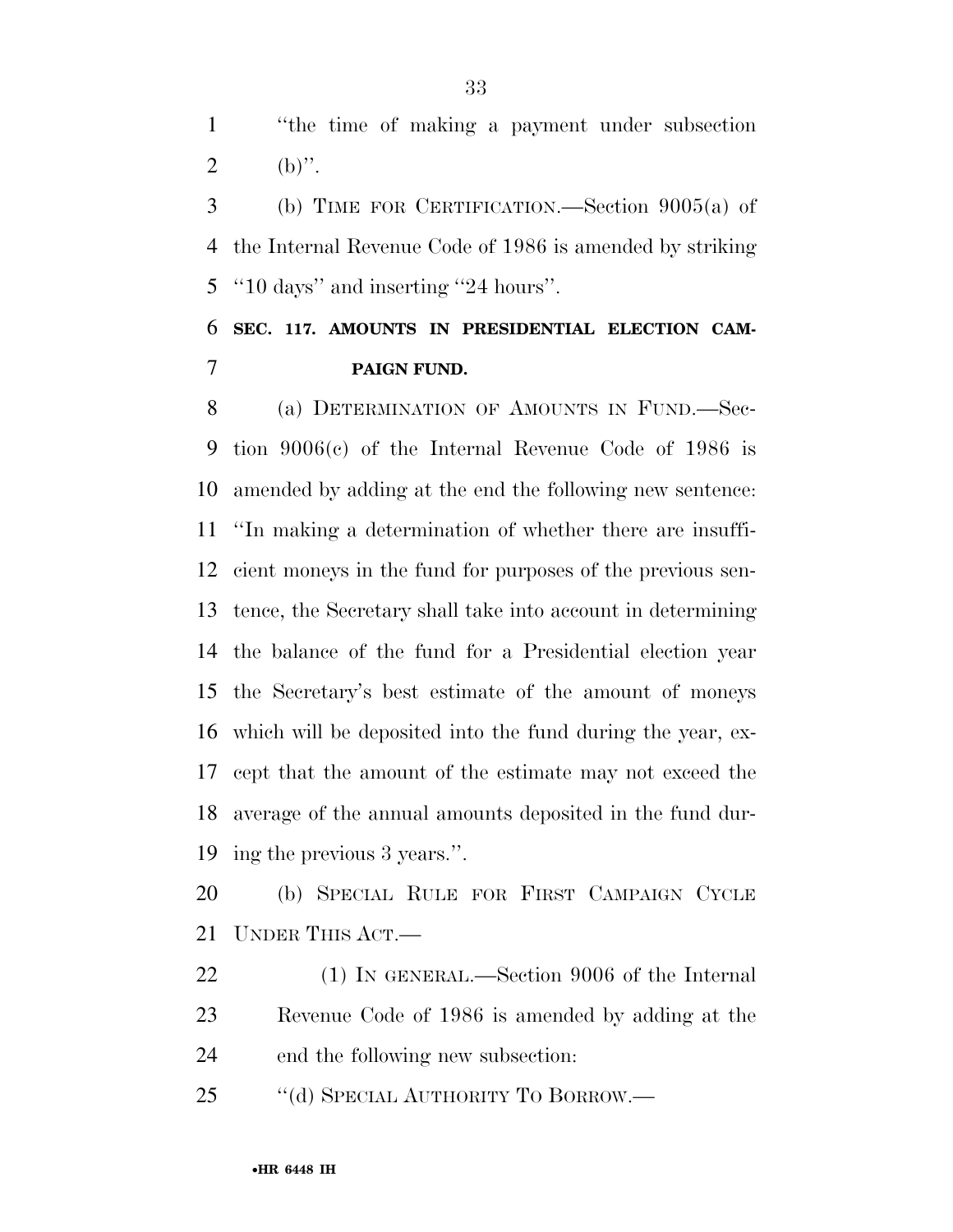| $\mathbf{1}$   | $\lq(1)$ In GENERAL.—Notwithstanding subsection      |
|----------------|------------------------------------------------------|
| $\overline{2}$ | (c), there are authorized to be appropriated to the  |
| 3              | fund, as repayable advances, such sums as are nec-   |
| $\overline{4}$ | essary to carry out the purposes of the fund during  |
| 5              | the period ending on the first presidential election |
| 6              | occurring after the date of the enactment of this    |
| 7              | subsection.                                          |
| 8              | $"(2)$ REPAYMENT OF ADVANCES.—                       |
| 9              | "(A) IN GENERAL.—Advances made to the                |
| 10             | fund shall be repaid, and interest on such ad-       |
| 11             | vances shall be paid, to the general fund of the     |
| 12             | Treasury when the Secretary determines that          |
| 13             | moneys are available for such purposes in the        |
| 14             | fund.                                                |
| 15             | $``$ (B) RATE OF INTEREST.—Interest on ad-           |
| 16             | vances made to the fund shall be at a rate de-       |
| 17             | termined by the Secretary of the Treasury (as        |
| 18             | of the close of the calendar month preceding the     |
| 19             | month in which the advance is made) to be            |
| 20             | equal to the current average market yield on         |
| 21             | outstanding marketable obligations of the            |
| 22             | United States with remaining periods to matu-        |
| 23             | rity comparable to the anticipated period during     |
| 24             | which the advance will be outstanding and shall      |
| 25             | be compounded annually.".                            |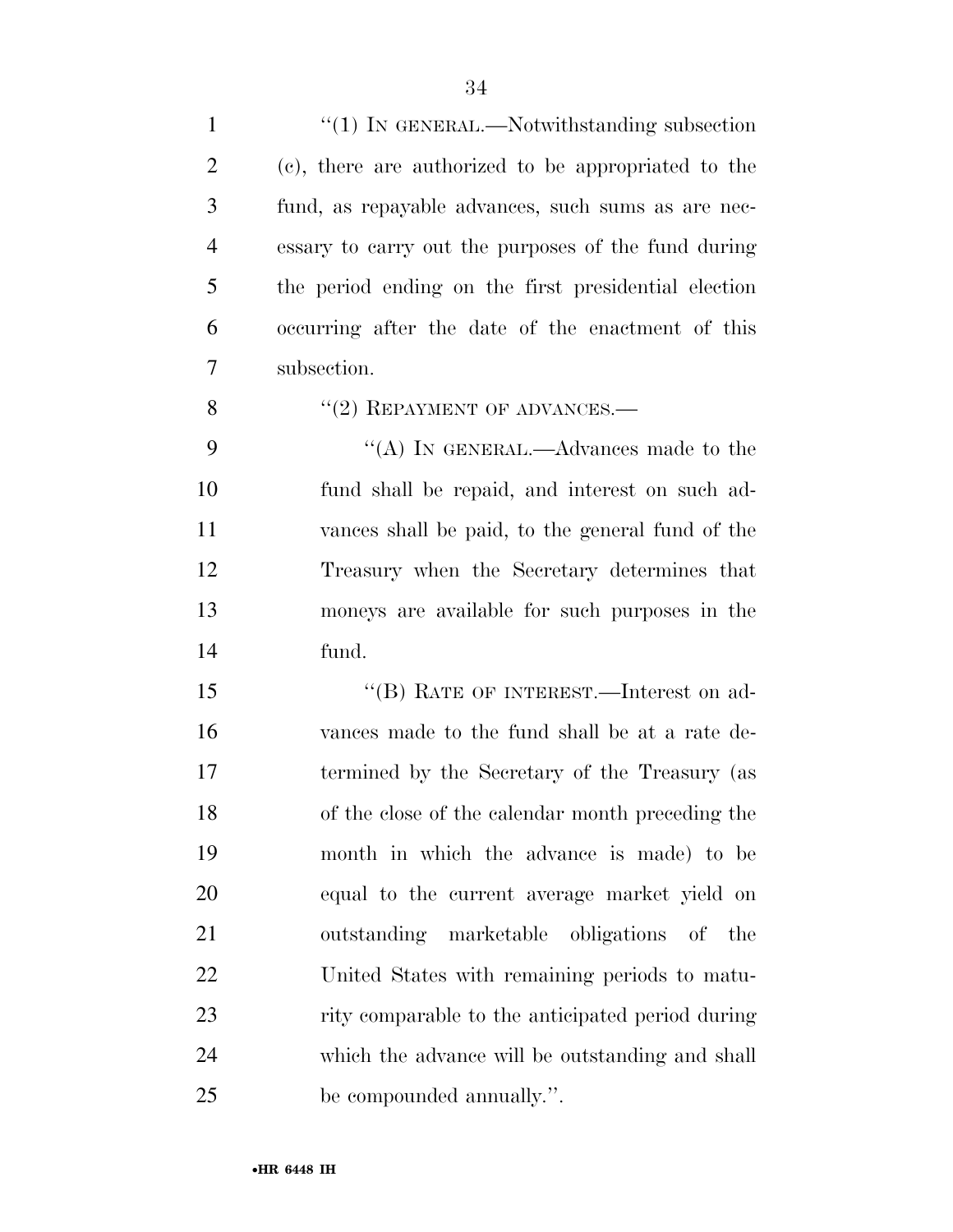(2) EFFECTIVE DATE.—The amendment made by this subsection shall take effect January 1, 2013. **SEC. 118. USE OF GENERAL ELECTION PAYMENTS FOR GEN- ERAL ELECTION LEGAL AND ACCOUNTING COMPLIANCE.**  Section 9002(11) of the Internal Revenue Code of 1986 is amended by adding at the end the following new sentence: ''For purposes of subparagraph (A), an expense incurred by a candidate or authorized committee for gen- eral election legal and accounting compliance purposes shall be considered to be an expense to further the election of such candidate.''. **Subtitle C—Political Conventions SEC. 121. REPEAL OF PUBLIC FINANCING OF PARTY CON- VENTIONS.**  (a) REPEAL.— (1) IN GENERAL.—Chapter 95 of the Internal Revenue Code of 1986 is amended by striking sec- tion 9008. 20 (2) CLERICAL AMENDMENT.—The table of sec- tions of chapter 95 of such Code is amended by striking the item relating to section 9008. 23 (b) CONFORMING AMENDMENTS.—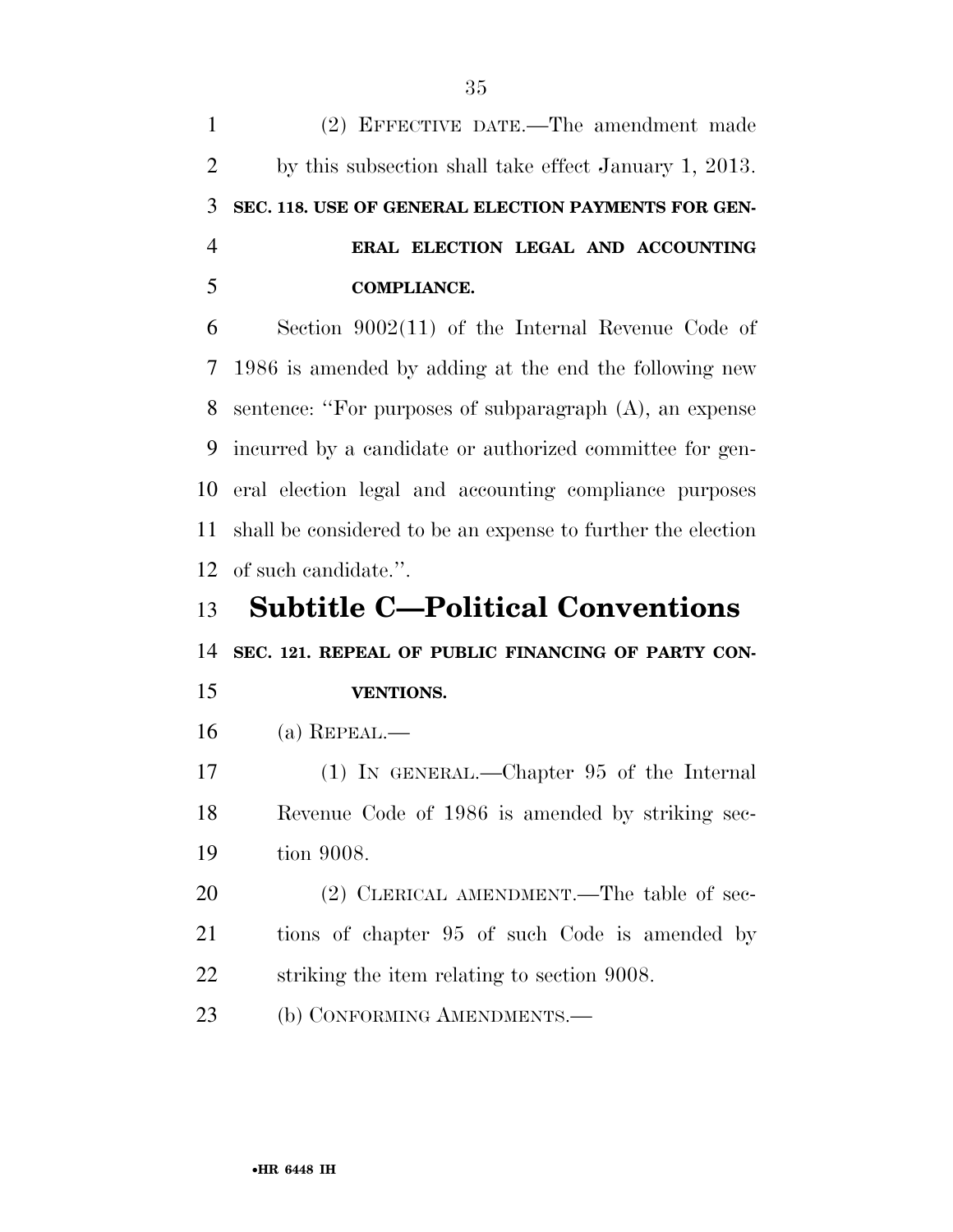| $\mathbf{1}$   | (1) AVAILABILITY OF PAYMENTS<br>TO<br>CAN-         |
|----------------|----------------------------------------------------|
| $\overline{c}$ | DIDATES.—Section $9006(c)$ of such Code is amended |
| $\mathfrak{Z}$ | by striking "section $9008(b)(3)$ ".               |
| $\overline{4}$ | (2) REPORTS BY FEDERAL ELECTION COMMIS-            |
| 5              | sion.—Section 9009 of such Code is amended—        |
| 6              | $(A)$ by adding "and" at the end of para-          |
| 7              | graph(2);                                          |
| 8              | (B) by striking the semicolon at the end of        |
| 9              | paragraph (3) and inserting a period; and          |
| 10             | $(C)$ by striking paragraphs $(4)$ , $(5)$ , and   |
| 11             | (6).                                               |
| 12             | (3) PENALTIES.—Section 9012 of such Code,          |
| 13             | as amended by section $112(d)(4)$ , is amended—    |
| 14             | $(A)$ by striking subsection $(a)$ and redesig-    |
| 15             | nating subsections (b) through (g) as sub-         |
| 16             | sections (a) through (f), respectively;            |
| 17             | (B) in subsection (b), as redesignated by          |
| 18             | subparagraph $(A)$ , by striking paragraph $(2)$   |
| 19             | and redesignating paragraph (3) as paragraph       |
| 20             | (2);                                               |
| 21             | $(C)$ in subsection $(d)(1)$ , as redesignated     |
| 22             | by subparagraph (A), by striking the second        |
| 23             | sentence; and                                      |
| 24             | (D) in subsection $(d)(3)$ , as redesignated       |
| 25             | by subparagraph $(A)$ , by striking ", or in con-  |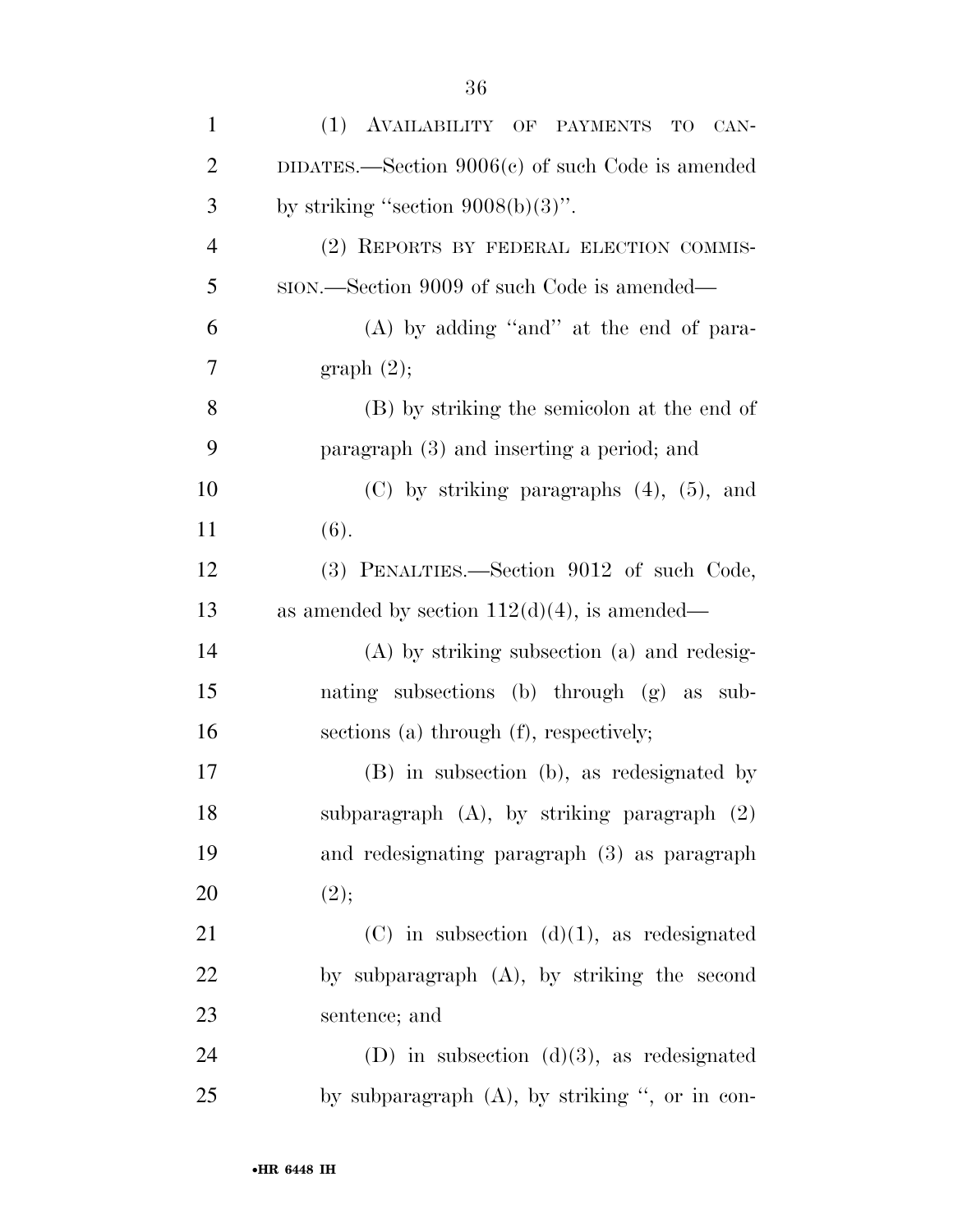| $\mathbf{1}$   | nection with any expense incurred by the na-       |
|----------------|----------------------------------------------------|
| $\overline{2}$ | tional committee of a major party or minor         |
| 3              | party with respect to a presidential nominating    |
| $\overline{4}$ | convention".                                       |
| 5              | (4) AVAILABILITY OF PAYMENTS FROM PRESI-           |
| 6              | DENTIAL PRIMARY MATCHING ACCOUNT.—The sec-         |
| 7              | ond sentence of section $9037(a)$ of such Code is  |
| 8              | amended by striking "and for payments under sec-   |
| 9              | tion $9008(b)(3)$ ".                               |
| 10             | SEC. 122. CONTRIBUTIONS FOR POLITICAL CONVENTIONS. |
| 11             | (a) SEPARATE CONTRIBUTION LIMITATION.—             |
| 12             | $(1)$ INDIVIDUALS.—                                |
| 13             | (A) IN GENERAL.—Subsection $(a)(1)$ of             |
| 14             | section 315 of the Federal Election Campaign       |
| 15             | Act of $1971$ (2 U.S.C. 441a) is amended by        |
| 16             | striking "or" at the end of subparagraph (C),      |
| 17             | by striking the period at the end of subpara-      |
| 18             | graph $(D)$ and inserting "; or", and by adding    |
| 19             | at the end the following new subparagraph:         |
| 20             | $\lq\lq(E)$ to the national nominating convention  |
| 21             | account of political committees established and    |
| <u>22</u>      | maintained by a national political party, in any   |
| 23             | 4-year period ending on the last day of the cal-   |
| 24             | endar year beginning on the day after a general    |
| 25             | election for the office of President which, in the |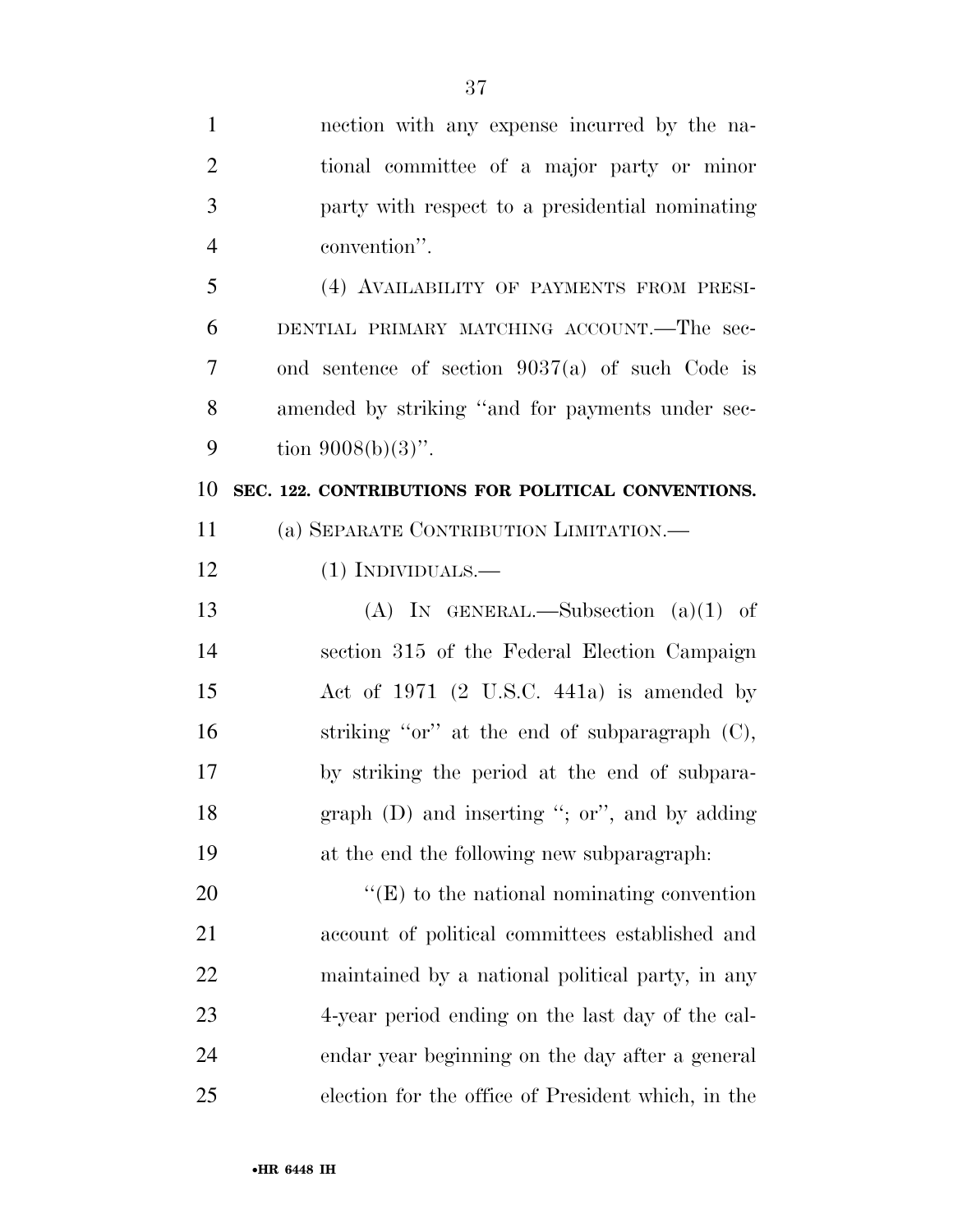| $\mathbf{1}$   | aggregate, exceed the dollar amount in effect                |
|----------------|--------------------------------------------------------------|
| $\overline{2}$ | under subparagraph $(B)$ ;".                                 |
| 3              | (B) CONFORMING AMENDMENT.—Subpara-                           |
| $\overline{4}$ | graph (B) of section $315(a)(1)$ of such Act (2)             |
| 5              | U.S.C. $441a(a)(1)$ is amended by inserting                  |
| 6              | "(other than to the national nominating conven-              |
| 7              | tion accounts of such political committees which             |
| 8              | are described in subparagraph $(E)$ " after "na-             |
| 9              | tional political party".                                     |
| 10             | (2) AGGREGATE CONTRIBUTION LIMITATION.                       |
| 11             | Paragraph $(3)$ of section $315(a)$ of such Act $(2)$        |
| 12             | U.S.C. $441a(a)$ ) is amended by adding at the end           |
| 13             | the following new flush sentence:                            |
| 14             | "The dollar amount in subparagraph (B) shall be in-          |
| 15             | creased by the amount of contributions (not in excess of     |
| 16             | the dollar amount in effect under subparagraph $(E)$ ) made  |
|                | 17 to the national nominating convention account of a polit- |
|                | 18 ical committee established and maintained by a national   |
| 19             | political party during the period described in the preceding |
| 20             | sentence.".                                                  |
| 21             | (b) NATIONAL NOMINATING CONVENTION AC-                       |
|                | 22 COUNT.—Subsection (a) of section 315 of such Act (2       |
|                | 23 U.S.C. 441a) is amended by adding at the end the fol-     |

lowing new paragraph: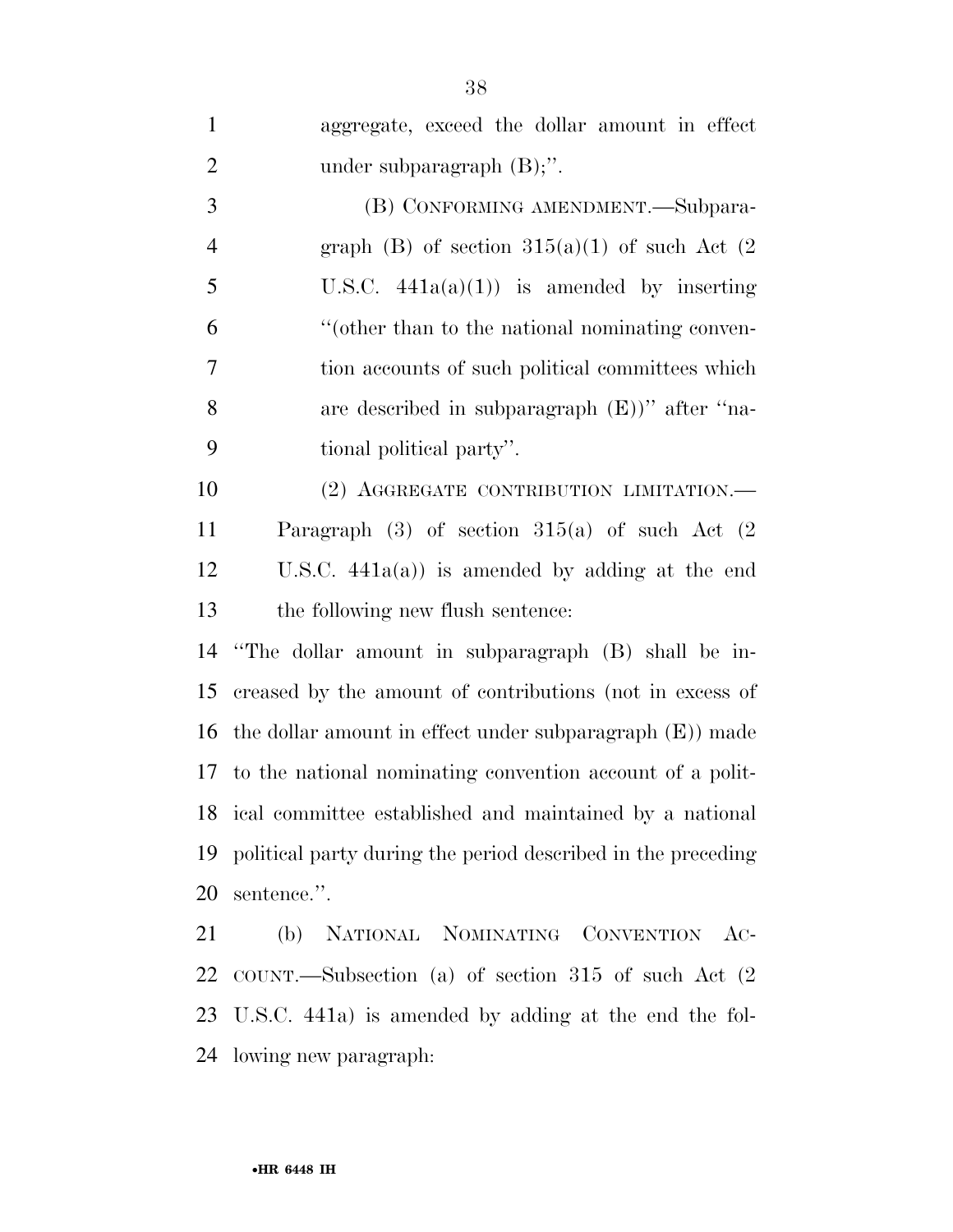1 ''(9) For purposes of this subsection, the na- tional nomination convention account of any political committees established and maintained by a national political party is a separate account the funds of which may only be used to defray the costs of the national nominating convention of such party.''.

#### **SEC. 123. PROHIBITION ON USE OF SOFT MONEY.**

 Section 323 of the Federal Election Campaign Act of 1971 (2 U.S.C. 441i) is amended by adding at the end the following new subsection:

 ''(g) NATIONAL CONVENTIONS.—Any person de- scribed in subsection (a) or (e) shall not solicit, receive, direct, transfer, or spend any funds in connection with a presidential nominating convention of any political party, including funds from or for a host committee, civic com- mittee, municipality, or any other person or entity spend- ing funds in connection with such a convention, unless such funds—

19 ''(1) are not in excess of the amounts permitted with respect to contributions to the political com- mittee established and maintained by a national po-22 litical party committee under section 315; and

23  $\frac{u(2)}{2}$  are not from sources prohibited by this Act from making contributions in connection with an election for Federal office.''.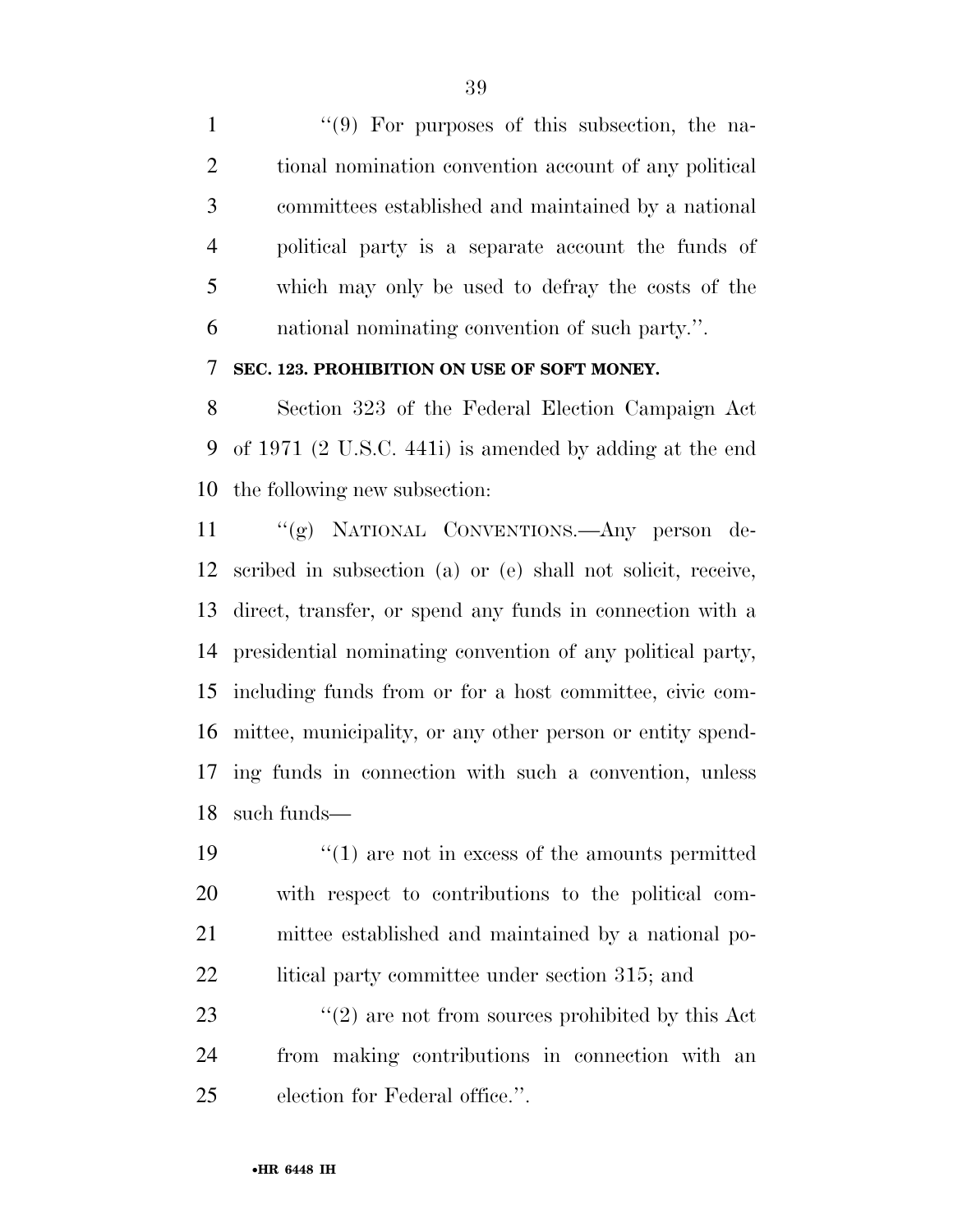# **TITLE II—PUBLIC FINANCING FOR CONGRESSIONAL ELEC- TION CAMPAIGNS SEC. 201. BENEFITS AND ELIGIBILITY REQUIREMENTS FOR CONGRESSIONAL CANDIDATES.**  The Federal Election Campaign Act of 1971 (2 U.S.C. 431 et seq.) is amended by adding at the end the following: **''TITLE V—PUBLIC FINANCING OF CONGRESSIONAL ELEC- TION CAMPAIGNS ''Subtitle A—Benefits ''SEC. 501. BENEFITS FOR PARTICIPATING CANDIDATES.**  ''(a) IN GENERAL.—If a candidate for election to the office of Senator or Representative in, or Delegate or Resi- dent Commissioner to, the Congress is a participating can-didate under this title with respect to an election for such

21 "(b) AMOUNT OF PAYMENT.— 22 "(1) MATCH OF QUALIFIED CONTRIBUTIONS.— Subject to paragraph (2), the amount of a payment made to a participating candidate under this title shall be equal to 500 percent of the amount of quali-

office, the candidate shall be entitled to payments under

this title, to be used only for authorized expenditures in

connection with the election.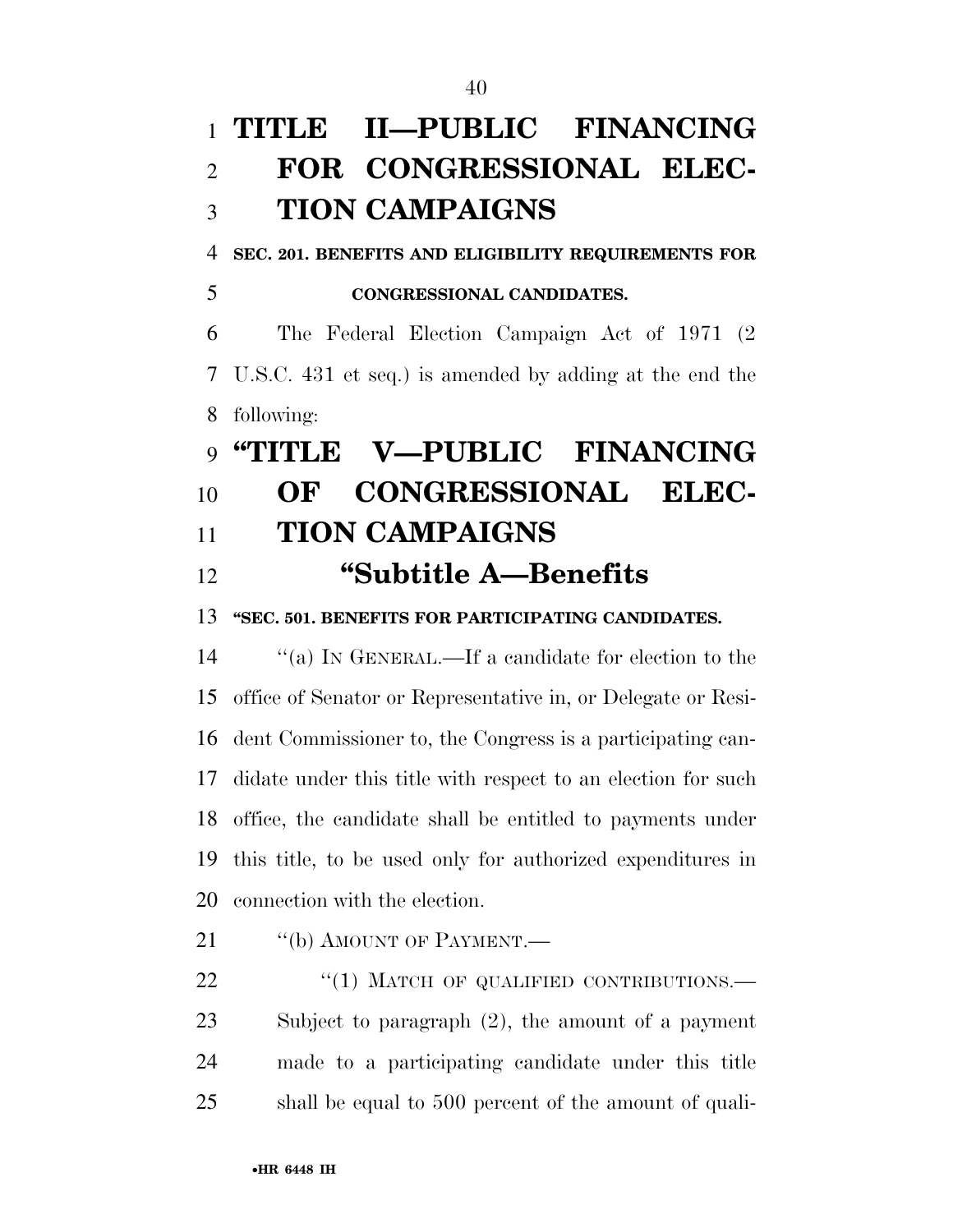| $\mathbf{1}$   | fied contributions received by the candidate since the  |
|----------------|---------------------------------------------------------|
| $\overline{2}$ | most recent payment made to the candidate under         |
| 3              | this title with respect to the election, as set forth—  |
| $\overline{4}$ | $\lq\lq$ in the case of the first payment made          |
| 5              | to the candidate with respect to the election, in       |
| 6              | the report filed under section $511(a)(2)$ ; and        |
| $\overline{7}$ | $\cdot$ (B) in the case of any subsequent pay-          |
| 8              | ment made to the candidate with respect to the          |
| 9              | election, in the report of qualified contributions      |
| 10             | filed under subsection (c).                             |
| 11             | "(2) LIMITATION.—In determining the amount              |
| 12             | of qualified contributions received by a candidate for  |
| 13             | purposes of making a payment under this section,        |
| 14             | there shall be disregarded any amount of contribu-      |
| 15             | tions from any person to the extent that the total of   |
| 16             | the amounts contributed by such person for the elec-    |
| 17             | tion exceeds \$250.                                     |
| 18             | "(c) REPORTS.—                                          |
| 19             | "(1) IN GENERAL.—Each participating can-                |
| 20             | didate shall file reports of receipts of qualified con- |
| 21             | tributions at such times and in such manner as the      |
| 22             | Commission may by regulations prescribe.                |
| 23             | "(2) CONTENTS OF REPORTS.-Each report                   |
| 24             | under this subsection shall disclose each qualified     |
| 25             | contribution received by the candidate since the most   |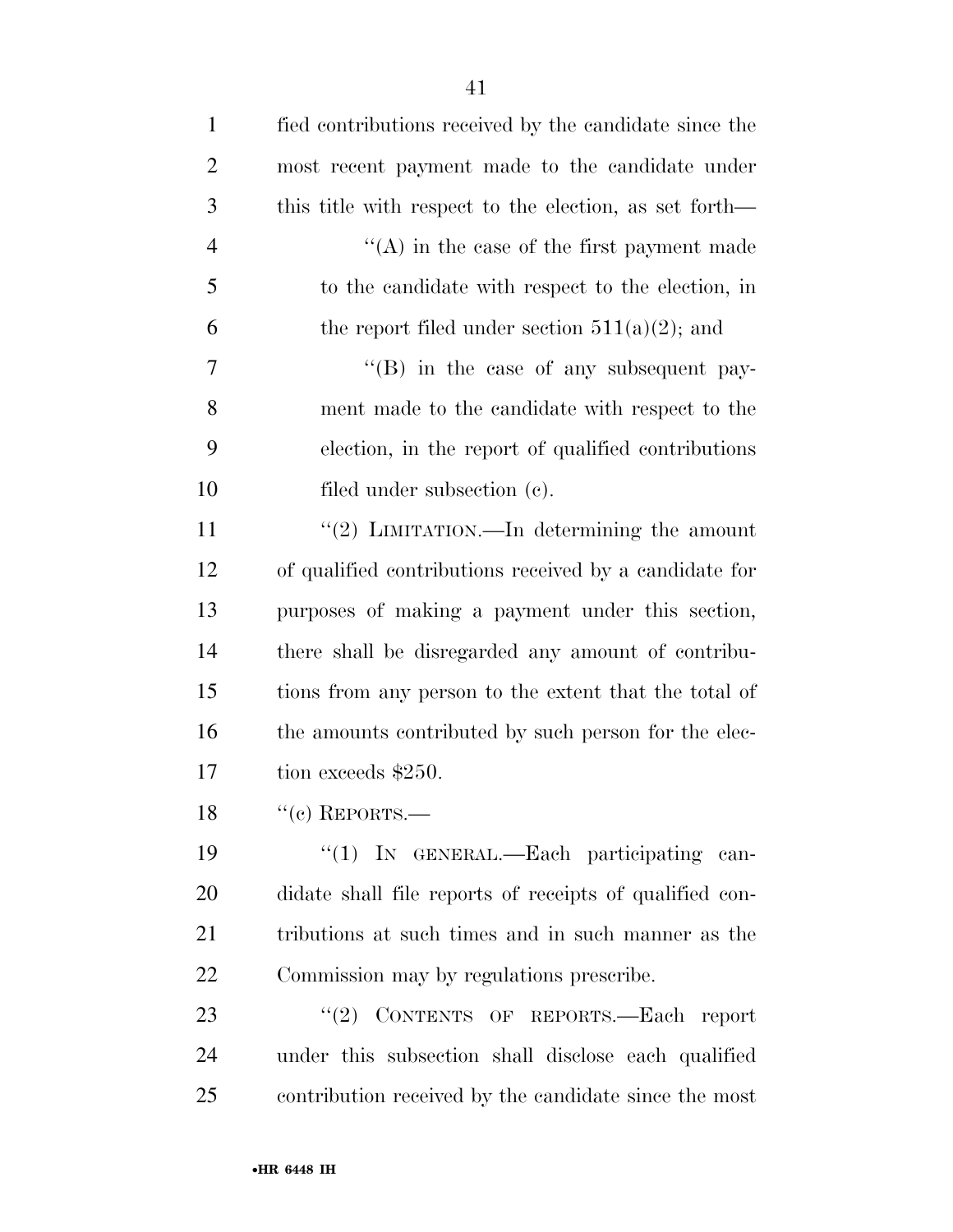| $\mathbf{1}$   | recent report filed under this section, and shall state   |
|----------------|-----------------------------------------------------------|
| $\overline{2}$ | the aggregate amount of all such qualified contribu-      |
| 3              | tions received since the most recent report filed         |
| $\overline{4}$ | under this section.                                       |
| 5              | "(3) FREQUENCY OF REPORTS.—Reports under                  |
| 6              | this subsection shall be made no more frequently          |
| $\overline{7}$ | $than-$                                                   |
| 8              | $\lq\lq$ once every month until the date that             |
| 9              | is 90 days before the date of the election;               |
| 10             | $\lq\lq (B)$ once every week after the period de-         |
| 11             | scribed in subparagraph (A) and until the date            |
| 12             | that is 21 days before the election; and                  |
| 13             | $\lq\lq$ once every day after the period de-              |
| 14             | scribed in subparagraph (B).                              |
| 15             | "(4) LIMITATION ON REGULATIONS.—The                       |
| 16             | Commission may not prescribe any regulations with         |
| 17             | respect to reporting under this subsection with re-       |
| 18             | spect to any election after the date that is 180 days     |
| 19             | before the date of such election.                         |
| 20             | $\lq\lq (d)$<br>LIMIT ON AGGREGATE AMOUNT OF PAY-         |
| 21             | MENTS.—The aggregate amount of payments that may be       |
| 22             | made under this title to a participating candidate during |
| 23             | an election cycle may not exceed—                         |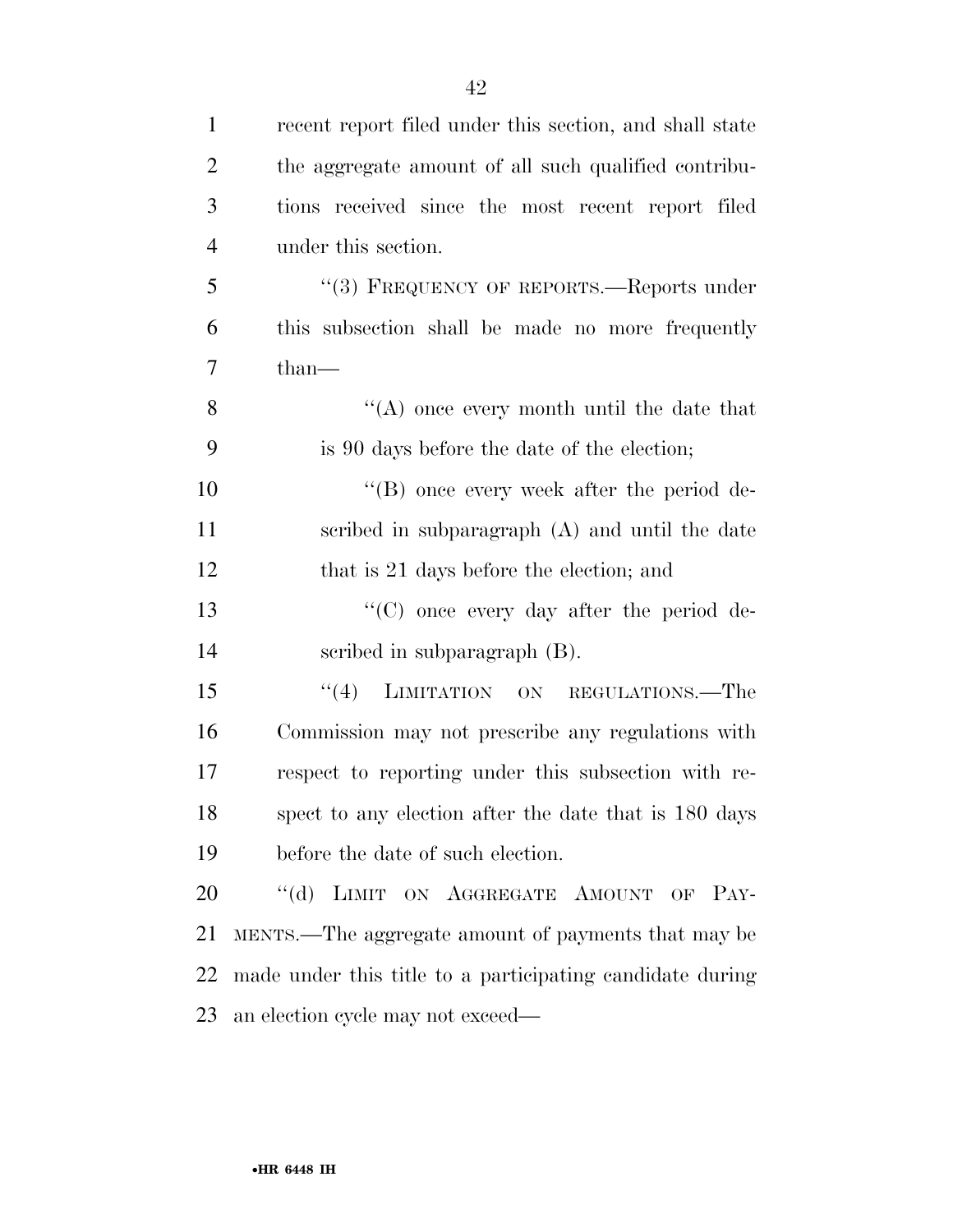$\frac{1}{2}$  (1) \$2,000,000, in the case of a candidate for the office of Representative in, or Delegate or Resi- dent Commissioner to, the Congress; or  $(2)$  \$10,000,000, in the case of a candidate for the office of Senator. **''SEC. 502. ADMINISTRATION OF PAYMENTS.**  ''(a) TIMING.—The Commission shall make payments under this title to a participating candidate—  $\frac{4}{1}$  in the case of the first payment made to the candidate with respect to the election, not later than 48 hours after the date on which such can- didate is certified as a participating candidate under section 513; and  $(2)$  in the case of any subsequent payment made to the candidate with respect to the election, not later than 2 business days after the receipt of a report made under section 501(c). ''(b) METHOD OF PAYMENT.—The Commission shall distribute funds available to participating candidates

 under this title through the use of an electronic funds ex-change or a debit card.

 ''(c) APPEALS.—The Commission shall provide a written explanation with respect to any denial of any pay-ment under this title and shall provide for the opportunity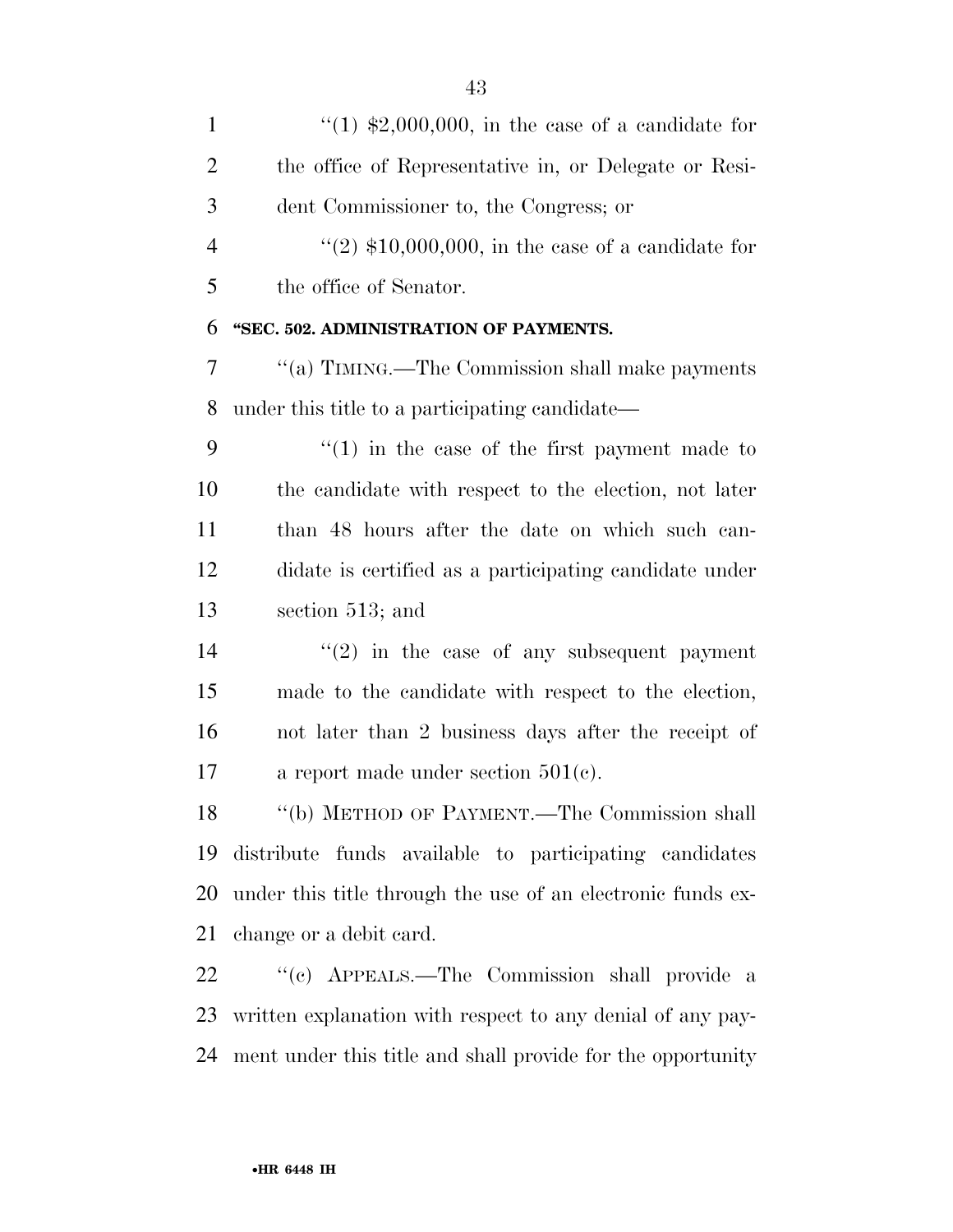for review and reconsideration within 5 business days of such denial.

#### **''SEC. 503. QUALIFIED CONTRIBUTION DEFINED.**

 ''In this title, the term 'qualified contribution' means, with respect to a candidate, a contribution that meets each of the following requirements:

 $7 \t\t\t\t\t\t''(1)$  The contribution is in an amount that is not greater than the limit on the amount of a con- tribution that may be accepted by a participating candidate from an individual under section 521(a).  $\frac{1}{2}$  The contribution is made by an individual who is not otherwise prohibited from making a con-tribution under this Act.

14  $\frac{1}{3}$  The contribution is not—

15 "(A) forwarded from the contributor by any person other than an individual; or

 $\text{``(B)}$  received by the candidate or an au- thorized committee of the candidate from a con- tributor or contributors, but credited by the committee or candidate to another person who is not an individual through records, designa-22 tions, or other means of recognizing that a cer- tain amount of money has been raised by such person.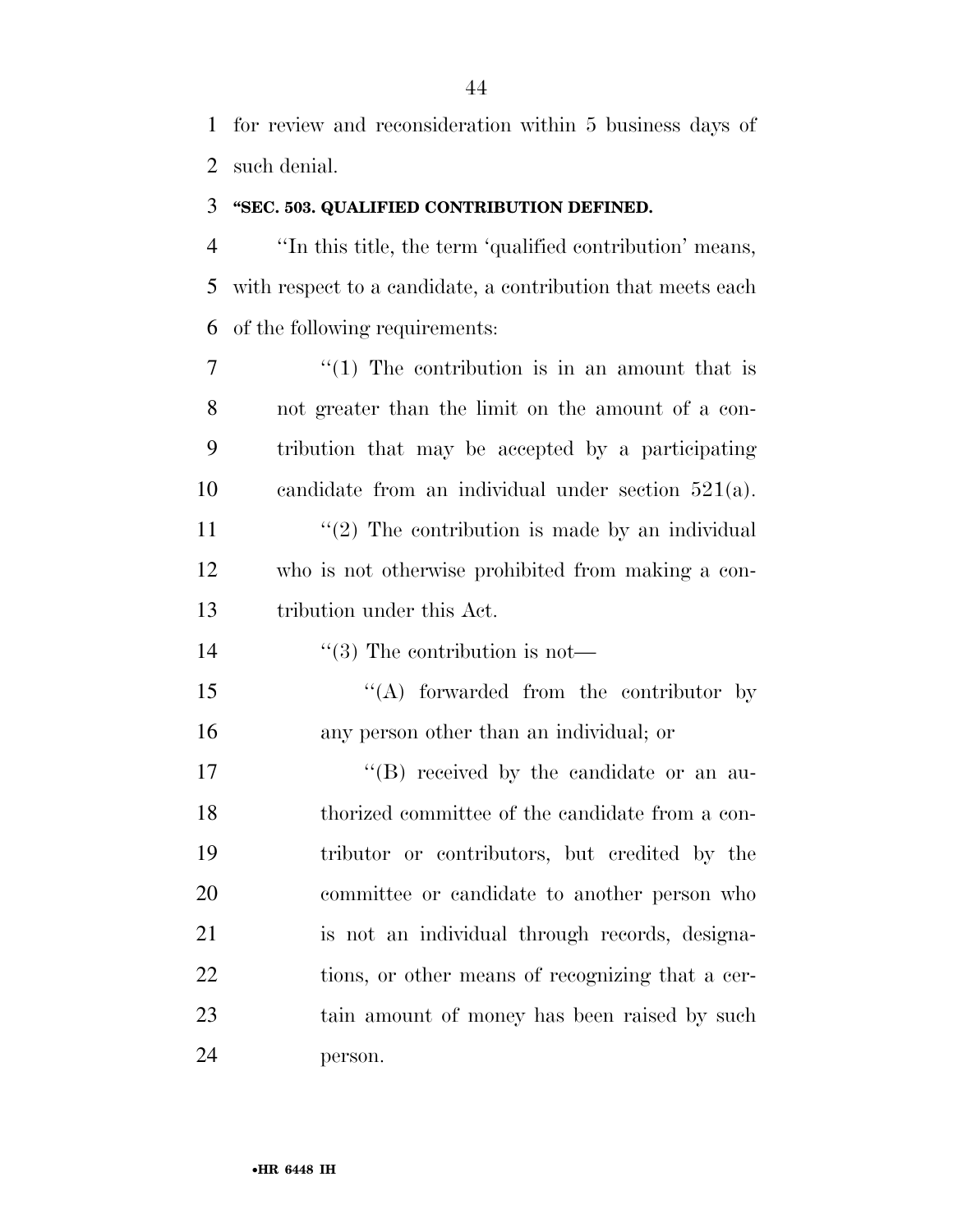1 ''(4) The contribution meets the requirements 2 of section  $512(b)$ . **''Subtitle B—Eligibility and Certification** 

#### **''SEC. 511. ELIGIBILITY.**

 ''(a) IN GENERAL.—A candidate for the office of Senator or Representative in, or Delegate or Resident Commissioner to, the Congress is eligible to be certified as a participating candidate under this title with respect to an election if the candidate meets the following require-ments:

 $\frac{1}{2}$  (1) During the election cycle for the office in- volved, the candidate files with the Commission a statement of intent to seek certification as a partici-pating candidate.

 $\frac{16}{2}$  The candidate meets the qualified con- tribution requirements of section 512 and submits to the Commission a report disclosing each qualified contribution received by the candidate and stating the aggregate amount of all such qualified contribu-21 tions received.

 ''(3) Not later than the last day of the quali- fying period, the candidate files with the Commis-sion an affidavit signed by the candidate and the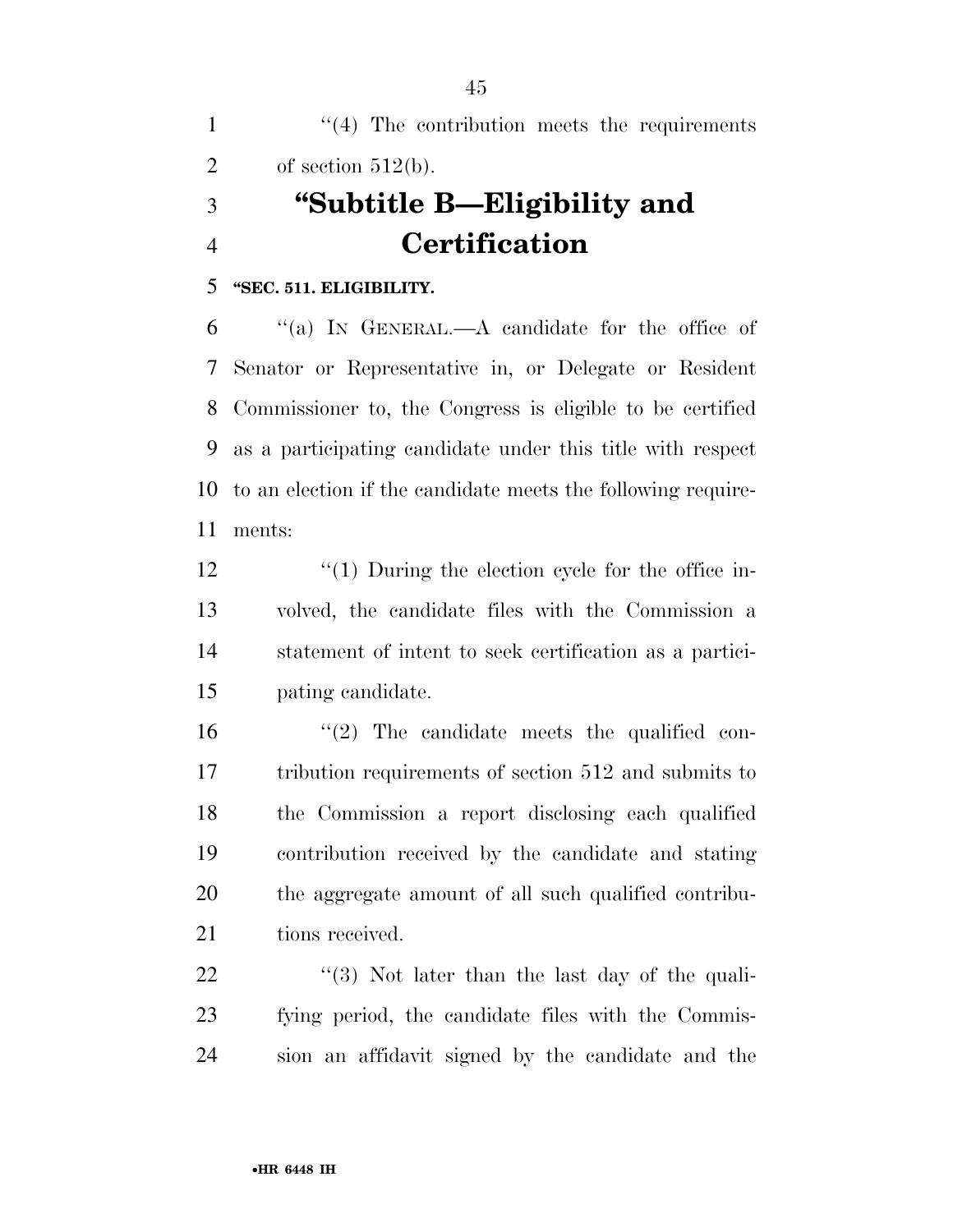| $\mathbf{1}$   | treasurer of the candidate's principal campaign com-         |
|----------------|--------------------------------------------------------------|
| $\overline{2}$ | mittee declaring that the candidate—                         |
| $\mathfrak{Z}$ | $\lq\lq$ has complied and, if certified, will                |
| $\overline{4}$ | comply with the contribution and expenditure                 |
| 5              | requirements of section 521;                                 |
| 6              | $\lq\lq$ if certified, will run only as a partici-           |
| $\tau$         | pating candidate for all elections for the office            |
| 8              | that such candidate is seeking during the elec-              |
| 9              | tion cycle; and                                              |
| 10             | $\lq\lq$ (C) has either qualified or will take steps         |
| 11             | to qualify under State law to be on the ballot.              |
| 12             | "(b) GENERAL ELECTION.—Notwithstanding sub-                  |
| 13             | section (a), a candidate shall not be eligible to receive a  |
| 14             | payment under this title for a general election or a general |
| 15             | runoff election unless the candidate's party nominated the   |
| 16             | candidate to be placed on the ballot for the general elec-   |
|                | 17 tion or the candidate is otherwise qualified to be on the |
|                | 18 ballot under State law.                                   |
| 19             | "(c) QUALIFYING PERIOD DEFINED.—The term                     |
| 20             | 'qualifying period' means, with respect to any candidate     |
| 21             | for the office of Senator or Representative in, or Delegate  |
| 22             | or Resident Commissioner to, the Congress, the 120-day       |
| 23             | period (during the election cycle for such office) which be- |
| 24             | gins on the date on which the candidate files a statement    |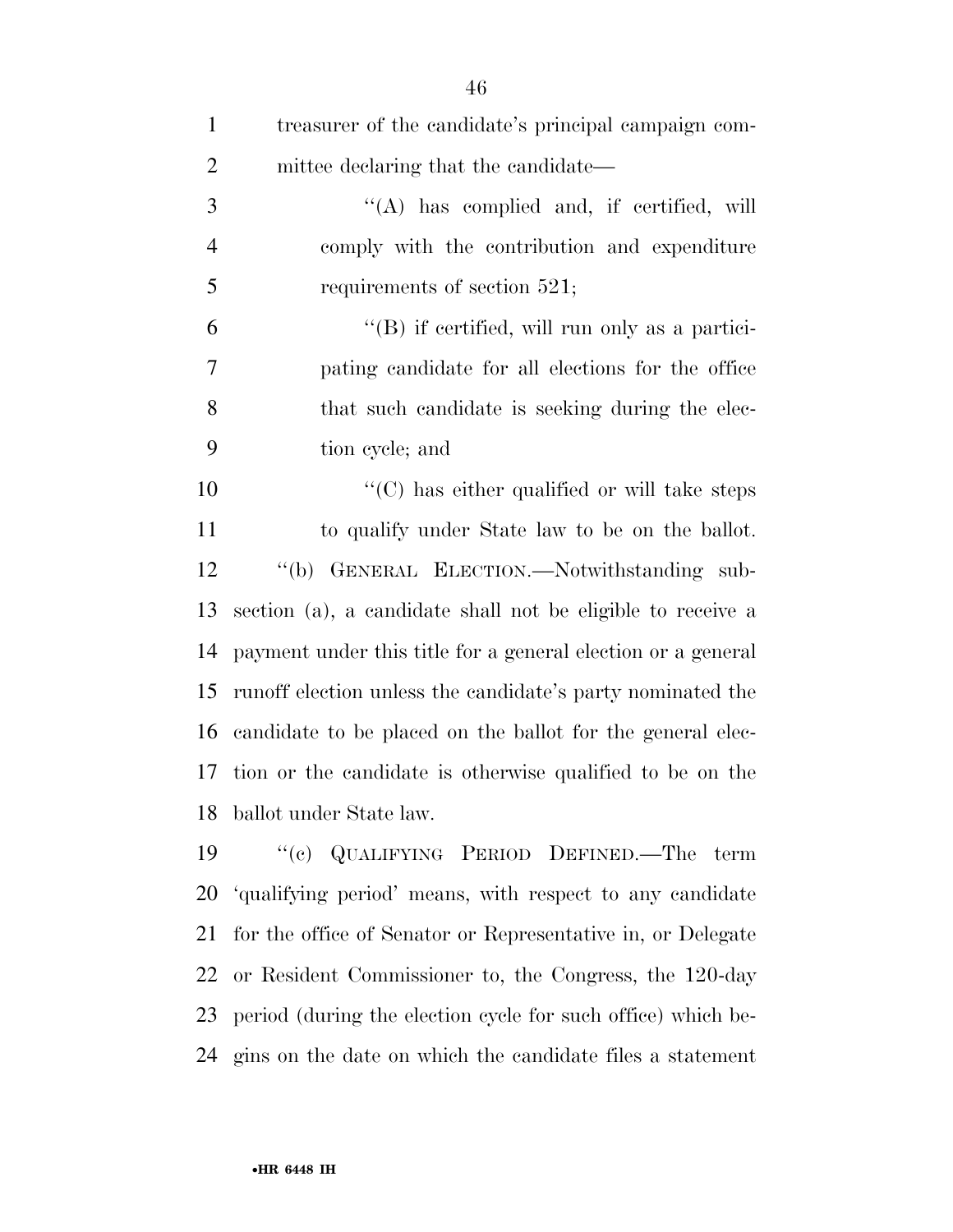| $\mathbf{1}$   | of intent under section $511(a)(1)$ , except that such period |
|----------------|---------------------------------------------------------------|
| $\overline{2}$ | may not continue after the date that is 60 days before—       |
| 3              | $f''(1)$ the date of the primary election; or                 |
| $\overline{4}$ | $f'(2)$ in the case of a State that does not hold             |
| 5              | a primary election, the date prescribed by State law          |
| 6              | as the last day to qualify for a position on the gen-         |
| 7              | eral election ballot.                                         |
| 8              | "SEC. 512. QUALIFIED CONTRIBUTION REQUIREMENTS.               |
| 9              | "(a) RECEIPT OF QUALIFIED CONTRIBUTIONS.—                     |
| 10             | "(1) IN GENERAL.—A candidate meets the re-                    |
| 11             | quirements of this section if, during the qualifying          |
| 12             | period described in section $511(c)$ , the candidate ob-      |
| 13             | tains-                                                        |
| 14             | $\lq\lq$ a single qualified contribution from a               |
| 15             | number of individuals equal to or greater                     |
| 16             | $than-$                                                       |
| 17             | "(i) in the case of a candidate for                           |
| 18             | election the office of Representative in, or                  |
| 19             | Delegate or Resident Commissioner to, the                     |
| 20             | Congress, 400, or                                             |
| 21             | "(ii) in the case of a candidate for the                      |
| 22             | office of Senator, the product of 400 and                     |
| 23             | the number of Congressional districts in                      |
| 24             | the State involved as of the date of the                      |
| 25             | election; and                                                 |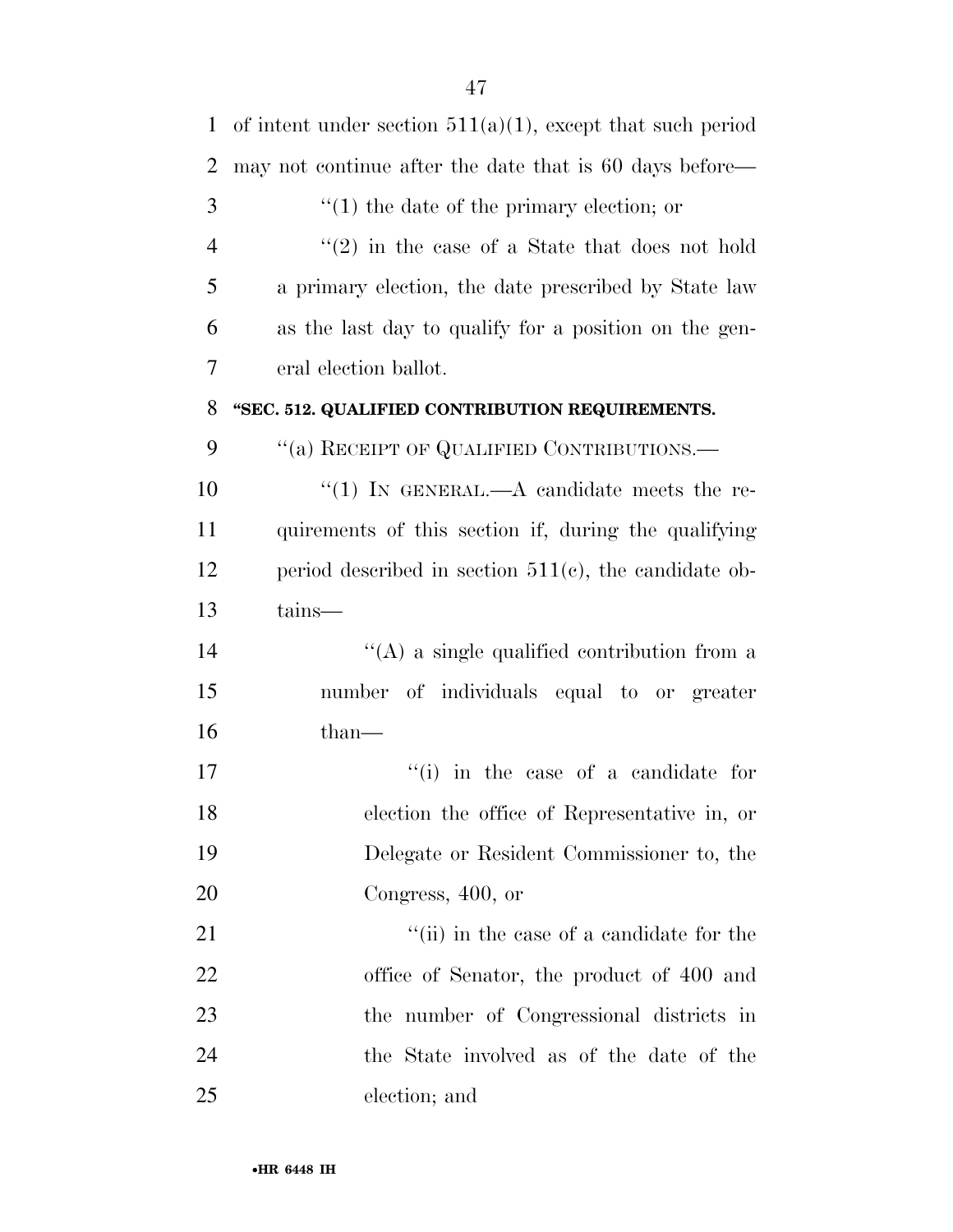| $\mathbf{1}$   | $\lq\lq (B)$ a total dollar amount of qualified      |
|----------------|------------------------------------------------------|
| $\overline{2}$ | contributions equal to or greater than—              |
| 3              | $f'(i)$ in the case of a candidate for               |
| $\overline{4}$ | election the office of Representative in, or         |
| 5              | Delegate or Resident Commissioner to, the            |
| 6              | Congress, $$40,000$ , disregarding any               |
| 7              | amount of contributions from any person              |
| 8              | to the extent that the total of the amounts          |
| 9              | contributed by such person for the election          |
| 10             | exceeds \$250, or                                    |
| 11             | "(ii) in the case of a candidate for the             |
| 12             | office of Senator, the product of $$40,000$          |
| 13             | and the number of Congressional districts            |
| 14             | in the State involved as of the date of the          |
| 15             | election, disregarding any amount of con-            |
| 16             | tributions from any person to the extent             |
| 17             | that the total of the amounts contributed            |
| 18             | by such person for the election exceeds              |
| 19             | \$250.                                               |
| 20             | "(2) EXCLUSION OF CONTRIBUTIONS<br><b>FROM</b>       |
| 21             | OUT-OF-STATE RESIDENTS.—In determining the           |
| 22             | number of qualified contributions obtained by a can- |
| 23             | didate under paragraph $(1)(A)$ and the dollar       |

amount of qualified contributions obtained by a can-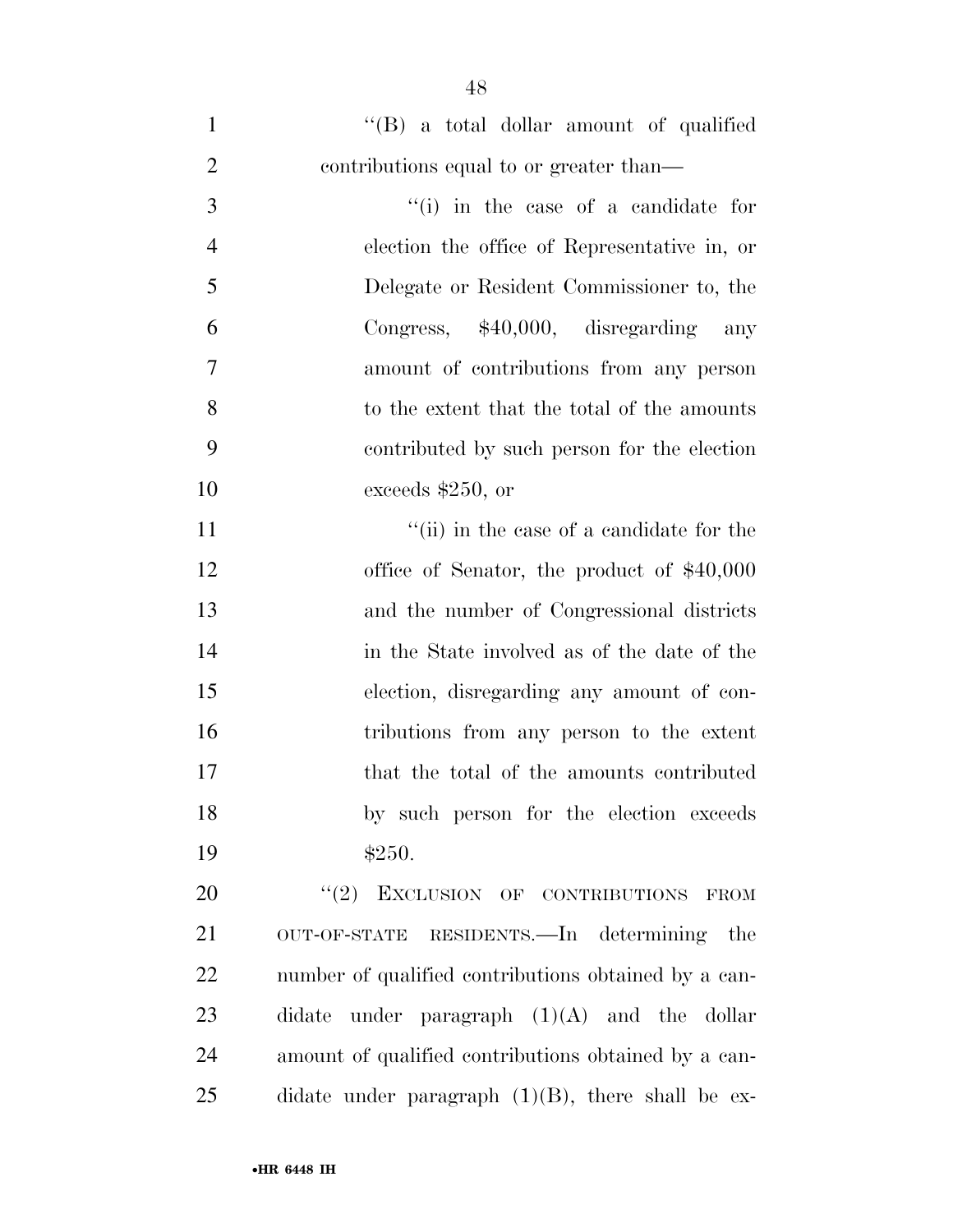cluded any contributions made by an individual who does not have a primary residence in the State in which such candidate is seeking election.

 ''(b) REQUIREMENTS RELATING TO RECEIPT OF QUALIFIED CONTRIBUTION.—Each qualified contribu-tion—

7  $\frac{1}{1}$  may be made by means of a personal check, money order, debit card, credit card, or elec-tronic payment account;

 $\frac{1}{2}$  shall be accompanied by a signed state- ment containing the contributor's name and the con- tributor's address in the State in which the primary residence of the contributor is located; and

 ''(3) shall be acknowledged by a receipt that is sent to the contributor with a copy kept by the can- didate for the Commission and a copy kept by the candidate for the election authorities in the State with respect to which the candidate is seeking elec-tion.

20 "'(c) VERIFICATION OF QUALIFIED CONTRIBU- TIONS.—The Commission shall establish procedures for the auditing and verification of qualified contributions to ensure that such contributions meet the requirements of this section.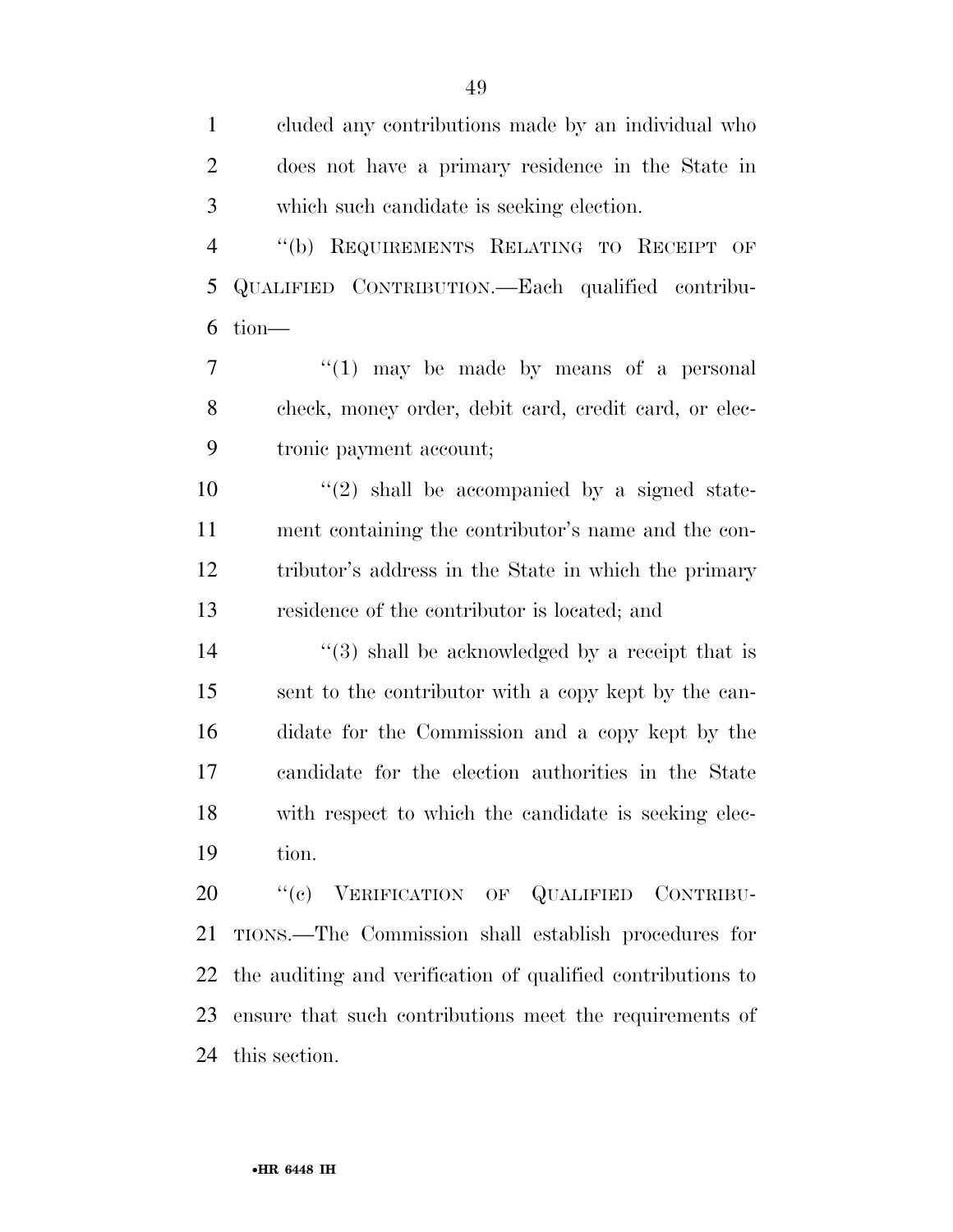''(d) PROHIBITING PAYMENT ON COMMISSION BASIS OF INDIVIDUALS COLLECTING QUALIFIED CONTRIBU- TIONS.—No person may be paid a commission on a per qualified contribution basis for collecting qualified con-tributions.

#### **''SEC. 513. CERTIFICATION.**

7 <sup>"</sup>(a) DEADLINE AND NOTIFICATION.—

8 "(1) IN GENERAL.—Not later than 10 days after a candidate files an affidavit under section  $10 \qquad 511(a)(3)$ , the Commission shall—

11 ''(A) determine whether or not the can- didate meets the requirements for certification as a participating candidate;

 ''(B) if the Commission determines that the candidate meets such requirements, certify the candidate as a participating candidate; and  $\lq\lq$  (C) notify the candidate of the Commis-sion's determination.

19 "(2) DEEMED CERTIFICATION FOR ALL ELEC- TIONS IN ELECTION CYCLE.—If the Commission cer- tifies a candidate as a participating candidate with respect to the first election of the election cycle in- volved, the Commissioner shall be deemed to have certified the candidate as a participating candidate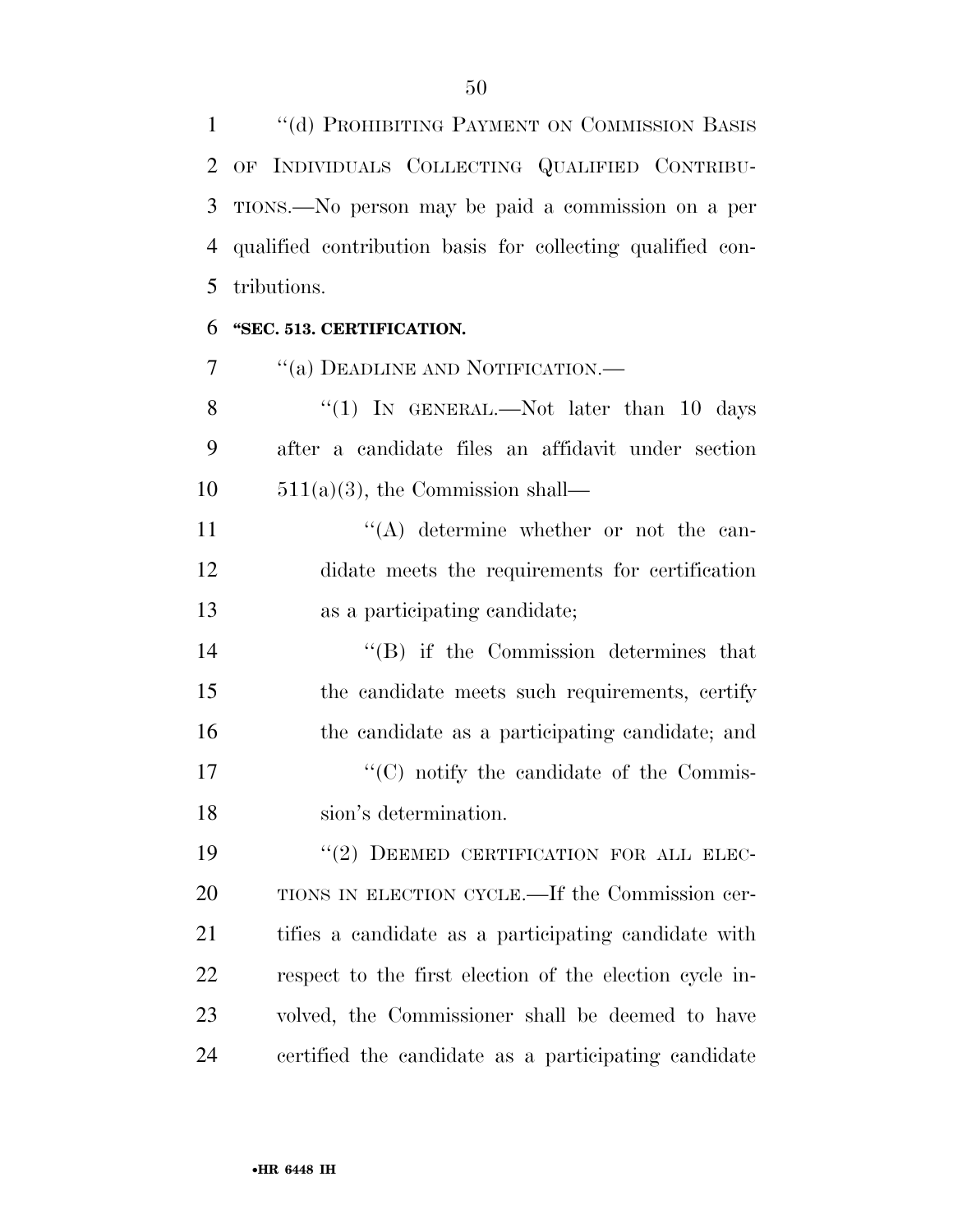| $\mathbf{1}$   | with respect to all subsequent elections of the elec-    |
|----------------|----------------------------------------------------------|
| $\overline{2}$ | tion cycle.                                              |
| 3              | "(b) REVOCATION OF CERTIFICATION.—                       |
| $\overline{4}$ | "(1) IN GENERAL.—The Commission may re-                  |
| 5              | voke a certification under subsection (a) if—            |
| 6              | "(A) a candidate fails to qualify to appear              |
| 7              | on the ballot at any time after the date of cer-         |
| 8              | tification (other than a candidate certified as a        |
| 9              | participating candidate with respect to a pri-           |
| 10             | mary election who fails to qualify to appear on          |
| 11             | the ballot for a subsequent election in that elec-       |
| 12             | tion eyele); or                                          |
| 13             | $\lq\lq (B)$ a candidate otherwise fails to comply       |
| 14             | with the requirements of this title, including           |
| 15             | any regulatory requirements prescribed by the            |
| 16             | Commission.                                              |
| 17             | REPAYMENT OF BENEFITS. If certifi-<br>(2)                |
| 18             | cation is revoked under paragraph (1), the candidate     |
| 19             | shall repay to the Empowering Citizens Payment Ac-       |
| 20             | count of the Presidential Election Campaign Fund         |
| 21             | (established under section 9051 of the Internal Rev-     |
| 22             | enue Code of 1986) an amount equal to the value          |
| 23             | of benefits received under this title with respect to    |
| 24             | the election cycle involved plus interest (at a rate de- |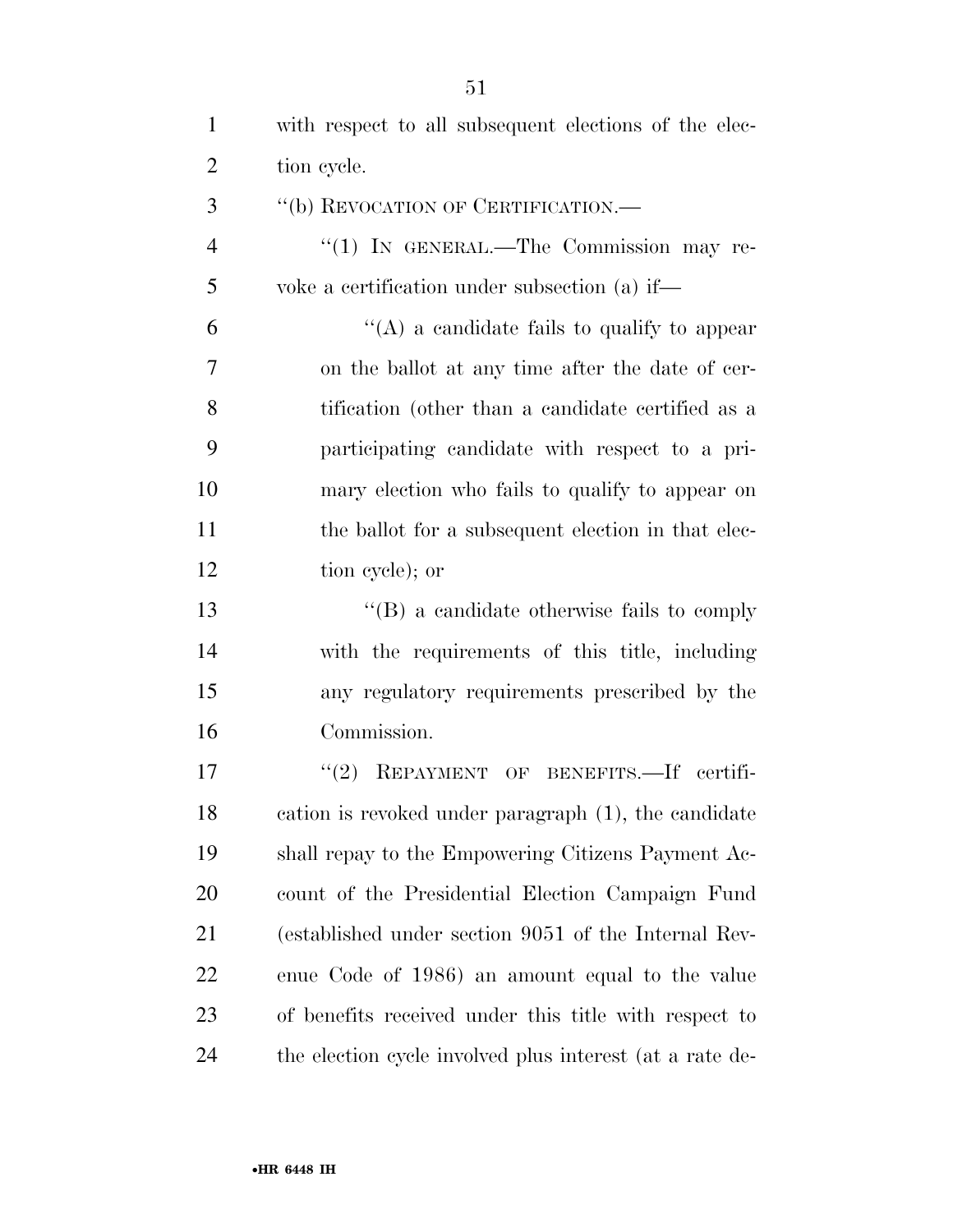termined by the Commission) on any such amount received.

 ''(c) PARTICIPATING CANDIDATE DEFINED.—In this title, a 'participating candidate' means a candidate for the office of Senator or Representative in, or Delegate or Resi- dent Commissioner to, the Congress who is certified under this section as eligible to receive benefits under this title. **''Subtitle C—Requirements for Can-**

### **didates Certified as Partici-pating Candidates**

 **''SEC. 521. RESTRICTIONS ON CERTAIN CONTRIBUTIONS AND EXPENDITURES.** 

 ''(a) 50 PERCENT REDUCTION IN OTHERWISE AP- PLICABLE CONTRIBUTION LIMITS.—In the case of a can- didate who is certified as a participating candidate under this title with respect to an election, the limit applicable 17 under paragraph  $(1)(A)$  or paragraph  $(2)(A)$  of section 315(a) to the amount of a contribution which may be made to the candidate and any authorized committee of the candidate with respect to the election shall be equal to 50% of the amount applicable under such paragraph to a contribution made to a candidate with respect to the election who is not certified as a participating candidate under this title.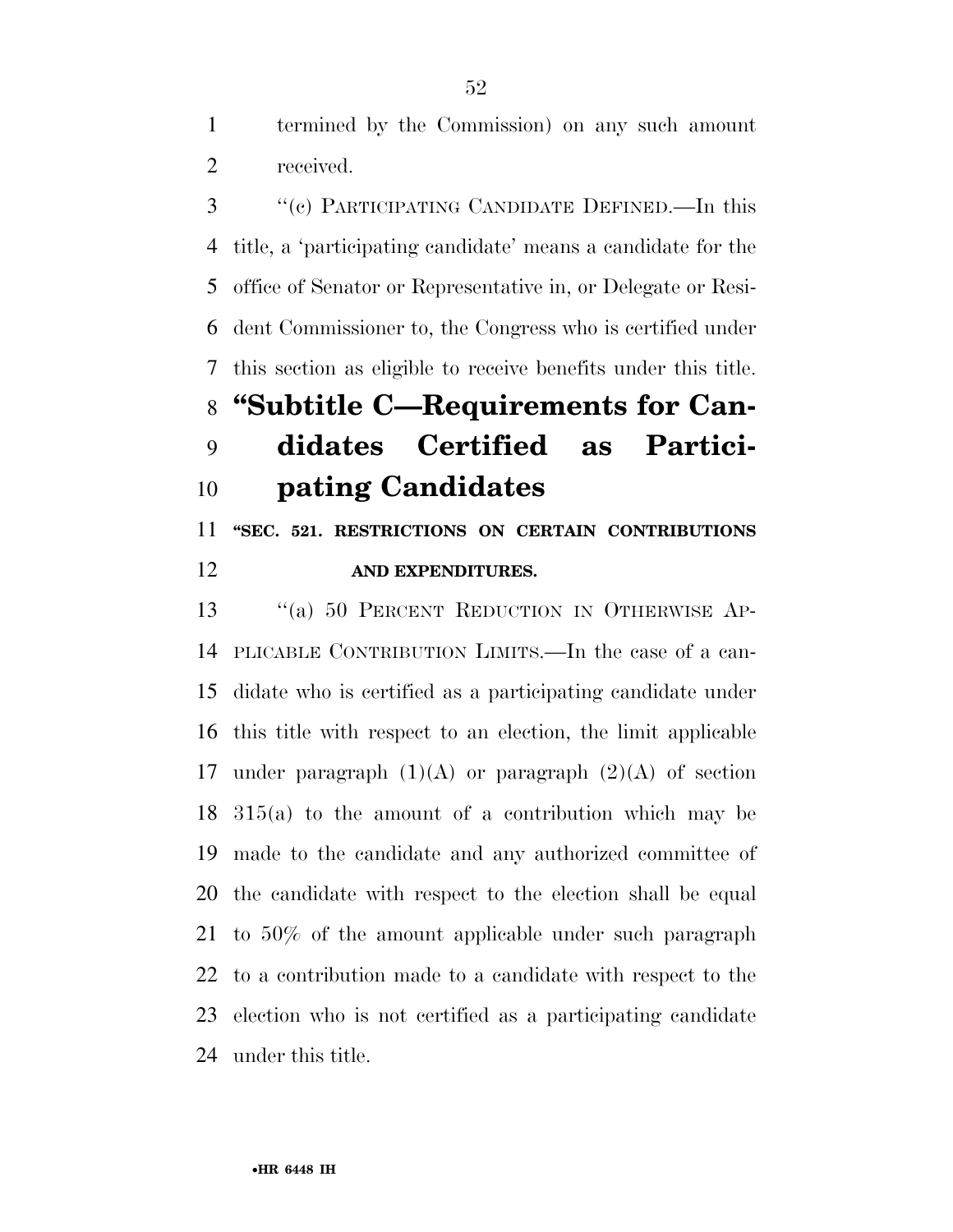| $\mathbf{1}$   | "(b) PROHIBITING ACCEPTANCE OF CONTRIBUTIONS                 |
|----------------|--------------------------------------------------------------|
| $\overline{2}$ | FROM REGISTERED LOBBYISTS OR CONTRIBUTIONS BUN-              |
| 3              | DLED BY REGISTERED LOBBYISTS.—A candidate who is             |
| $\overline{4}$ | certified as a participating candidate under this title with |
| 5              | respect to an election, and any authorized committee of      |
| 6              | such a candidate, may not accept any of the following con-   |
| 7              | tributions with respect to the election:                     |
| 8              | $\lq(1)$ Any contribution from—                              |
| 9              | $\lq\lq$ an individual who is a current reg-                 |
| 10             | istrant under section $4(a)(1)$ of the Lobbying              |
| 11             | Disclosure Act of 1995; or                                   |
| 12             | "(B) an individual who is listed on a cur-                   |
| 13             | rent registration filed under section $4(b)(6)$ of           |
| 14             | such Act or a current report under section                   |
| 15             | $5(b)(2)(C)$ of such Act.                                    |
| 16             | $\lq(2)$ Any bundled contribution (as defined in             |
| 17             | section $304(i)(8)$ forwarded by or credited to a per-       |
| 18             | son described in section $304(i)(7)$ .                       |
| 19             | "(c) LIMIT ON EXPENDITURES FROM PERSONAL                     |
| 20             | FUNDS.—A candidate who is certified as a participating       |
| 21             | candidate under this title may not make expenditures from    |
| 22             | personal funds (as defined in section $304(a)(6)(B)$ ) in an |
| 23             | aggregate amount exceeding $$50,000$ with respect to any     |

election in the election cycle involved.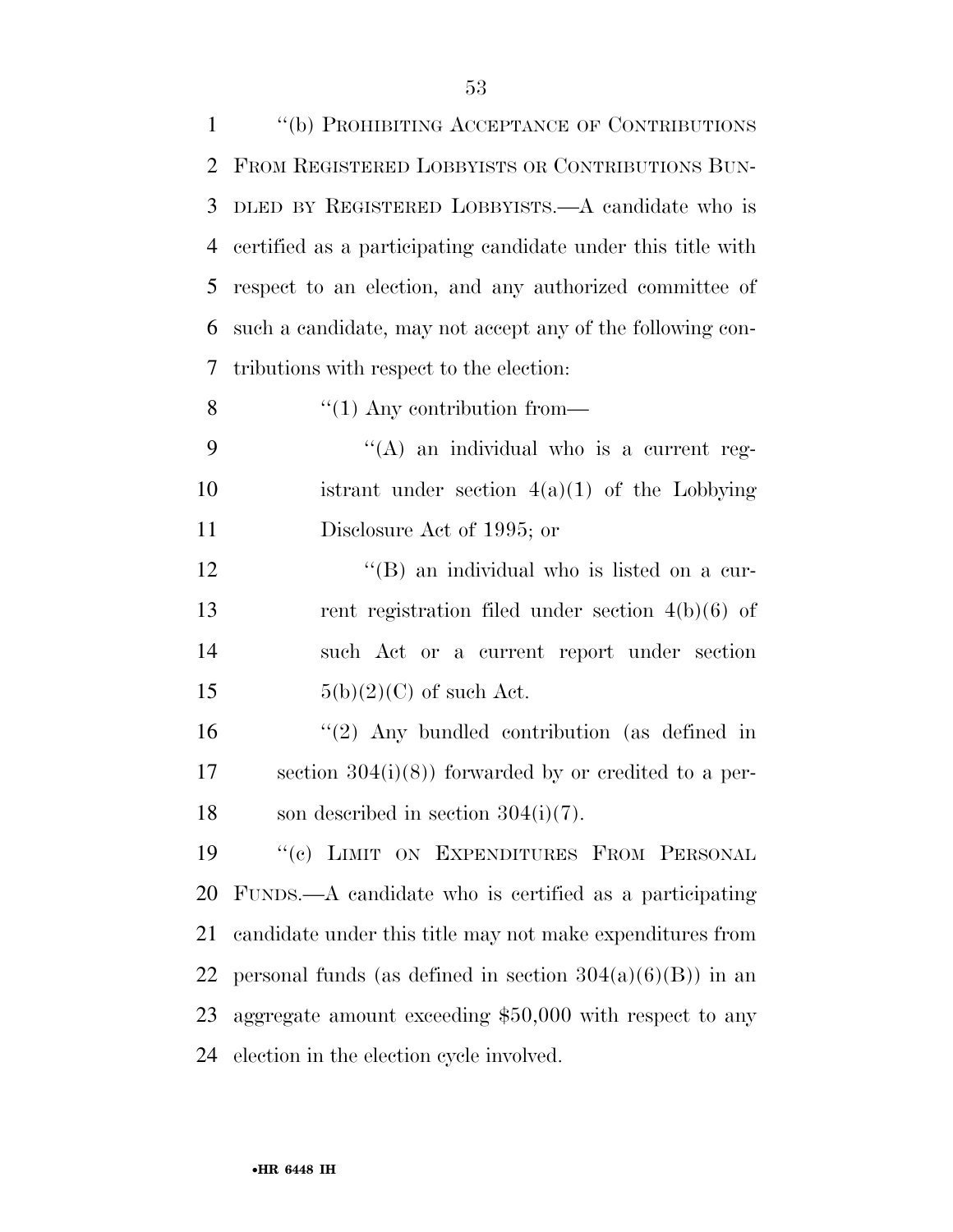1 "(d) PROHIBITING SOLICITATION OF FUNDS FOR PO- LITICAL PARTY COMMITTEES.—A candidate who is cer- tified as a participating candidate under this title may not solicit funds for any political committee of a political party, except that the candidate may solicit funds for a separate account of the committee which is established under section 315(d)(5).

#### **''SEC. 522. REMITTING UNSPENT FUNDS AFTER ELECTION.**

 ''(a) IN GENERAL.—Not later than the date that is 60 days after the last election for which a candidate cer- tified as a participating candidate qualifies to be on the ballot during the election cycle involved, such participating candidate shall remit to the Commission for deposit in the Empowering Citizens Payment Account of the Presi- dential Election Campaign Fund (established under sec- tion 9051 of the Internal Revenue Code of 1986) an amount equal to the lesser of—

18 ''(1) the amount of money in the candidate's campaign account; or

20  $\frac{1}{2}$  the amount of the payments received by 21 the candidate under this title.

 ''(b) EXCEPTION FOR EXPENDITURES INCURRED BUT NOT PAID AS OF DATE OF REMITTANCE.—

24  $\frac{1}{2}$  (1) In GENERAL.—Subject to subsection (a), a candidate may withhold from the amount required to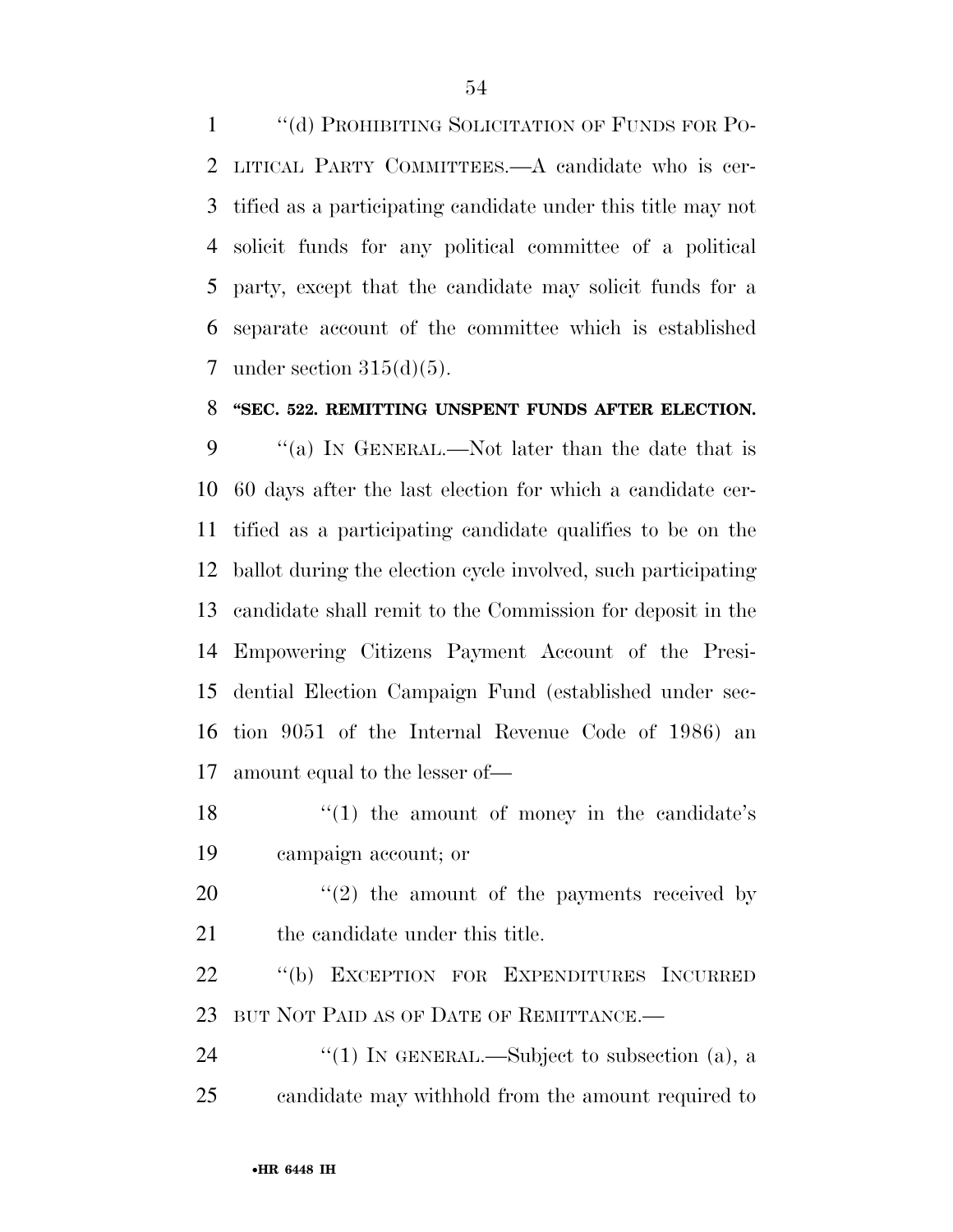be remitted under paragraph (1) of such subsection the amount of any authorized expenditures which were incurred in connection with the candidate's campaign but which remain unpaid as of the dead- line applicable to the candidate under such sub- section, except that any amount withheld pursuant to this paragraph shall be remitted to the Commis- sion not later than 120 days after the date of the election to which such subsection applies.

 $(2)$  DOCUMENTATION REQUIRED. A can- didate may withhold an amount of an expenditure pursuant to paragraph (1) only if the candidate sub- mits documentation of the expenditure and the amount to the Commission not later than the dead-line applicable to the candidate under subsection (a).

# **''Subtitle D—Administrative Provisions**

**''SEC. 531. ADMINISTRATION BY COMMISSION.** 

 ''The Commission shall prescribe regulations to carry out the purposes of this title, including regulations to es-tablish procedures for—

  $\qquad$   $\qquad$   $(1)$  verifying the amount of qualified contribu-23 tions with respect to a candidate;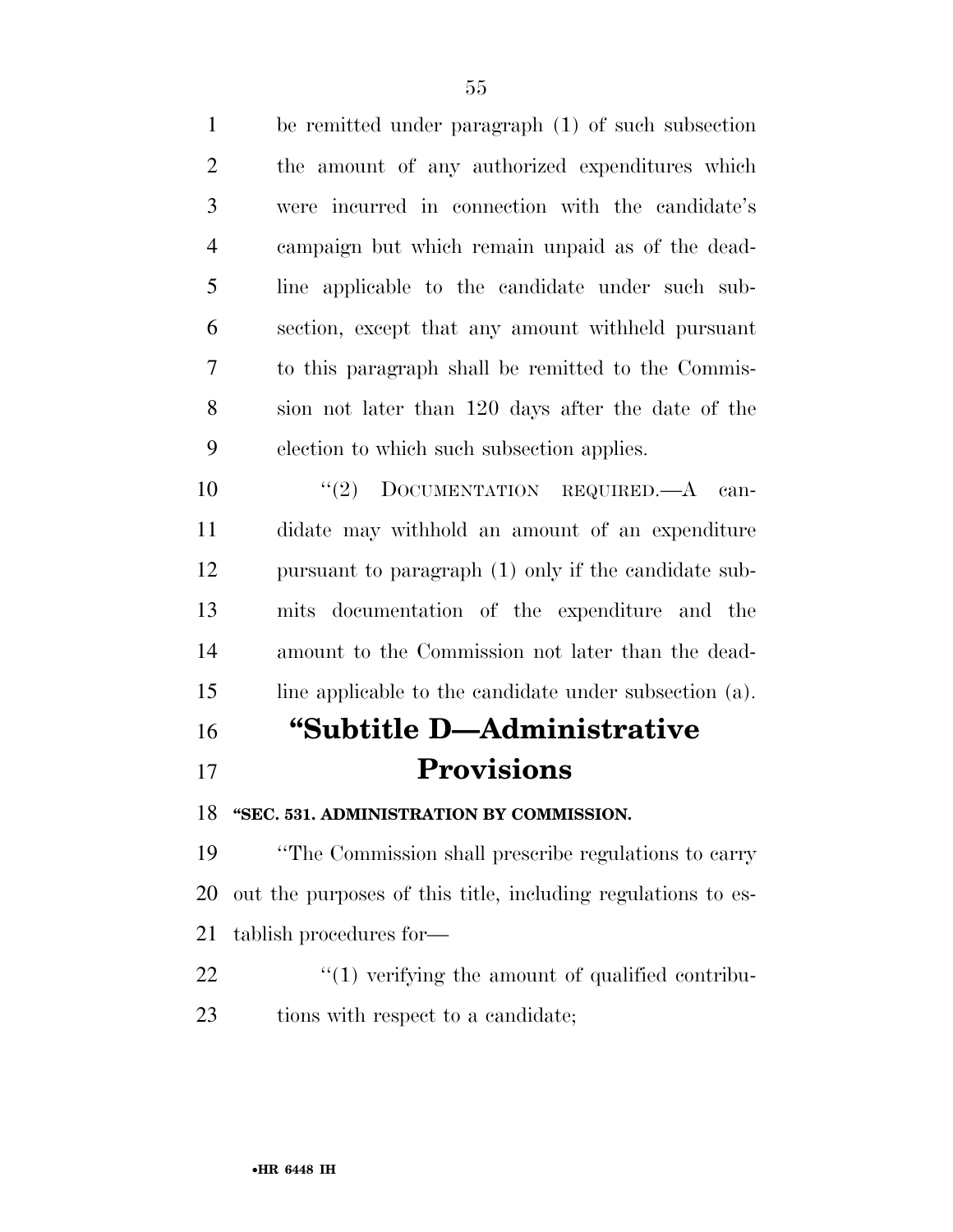1 ''(2) effectively and efficiently monitoring and enforcing the limits on the raising of qualified con-tributions;

 ''(3) effectively and efficiently monitoring and enforcing the limits on the use of personal funds by participating candidates; and

7 ''(4) monitoring the use of payments under this 8 title through audits of not fewer than  $\frac{1}{3}$  of all par-ticipating candidates or other mechanisms.

#### **''SEC. 532. VIOLATIONS AND PENALTIES.**

11 "(a) CIVIL PENALTY FOR VIOLATION OF CONTRIBU- TION AND EXPENDITURE REQUIREMENTS.—If a can- didate who has been certified as a participating candidate accepts a contribution or makes an expenditure that is prohibited under section 521, the Commission shall assess a civil penalty against the candidate in an amount that is not more than 3 times the amount of the contribution or expenditure. Any amounts collected under this sub- section shall be deposited into the Empowering Citizens Payment Account of the Presidential Election Campaign Fund (established under section 9051 of the Internal Rev-enue Code of 1986).

23 "(b) REPAYMENT FOR IMPROPER USE OF EMPOW-ERING CITIZENS PAYMENT ACCOUNT.—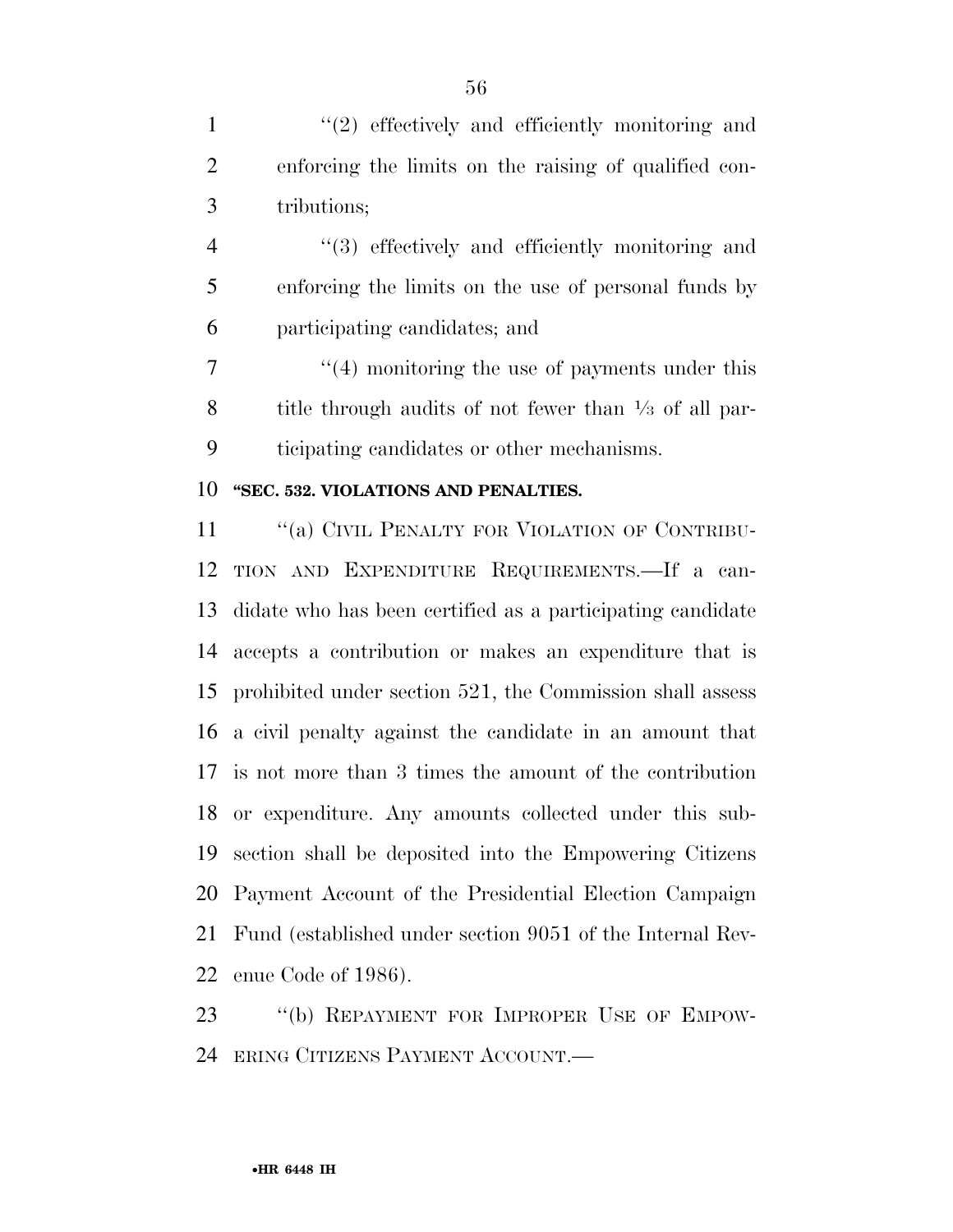| $\mathbf{1}$   | " $(1)$ IN GENERAL.—If the Commission deter-             |
|----------------|----------------------------------------------------------|
| $\overline{2}$ | mines that any benefit made available to a partici-      |
| 3              | pating candidate was not used as provided for in         |
| $\overline{4}$ | this title or that a participating candidate has vio-    |
| 5              | lated any of the dates for remission of funds con-       |
| 6              | tained in this title, the Commission shall so notify     |
| 7              | the candidate and the candidate shall pay to the         |
| 8              | Empowering Citizens Payment Account of the Presi-        |
| 9              | dential Election Campaign Fund an amount equal           |
| 10             | $to-$                                                    |
| 11             | "(A) the amount of benefits so used or not               |
| 12             | remitted, as appropriate; and                            |
| 13             | $\lq\lq$ ) interest on any such amounts (at a            |
| 14             | rate determined by the Commission).                      |
| 15             | "(2) OTHER ACTION NOT PRECLUDED.—Any                     |
| 16             | action by the Commission in accordance with this         |
| 17             | subsection shall not preclude enforcement pro-           |
| 18             | ceedings by the Commission in accordance with sec-       |
| 19             | tion $309(a)$ , including a referral by the Commission   |
| 20             | to the Attorney General in the case of an apparent       |
| 21             | knowing and willful violation of this title.             |
| 22             | "SEC. 533. ELECTION CYCLE DEFINED.                       |
| 23             | "In this title, the term 'election cycle' means, with    |
| 24             | respect to an election for the office of Senator or Rep- |

resentative in, or Delegate or Resident Commissioner to,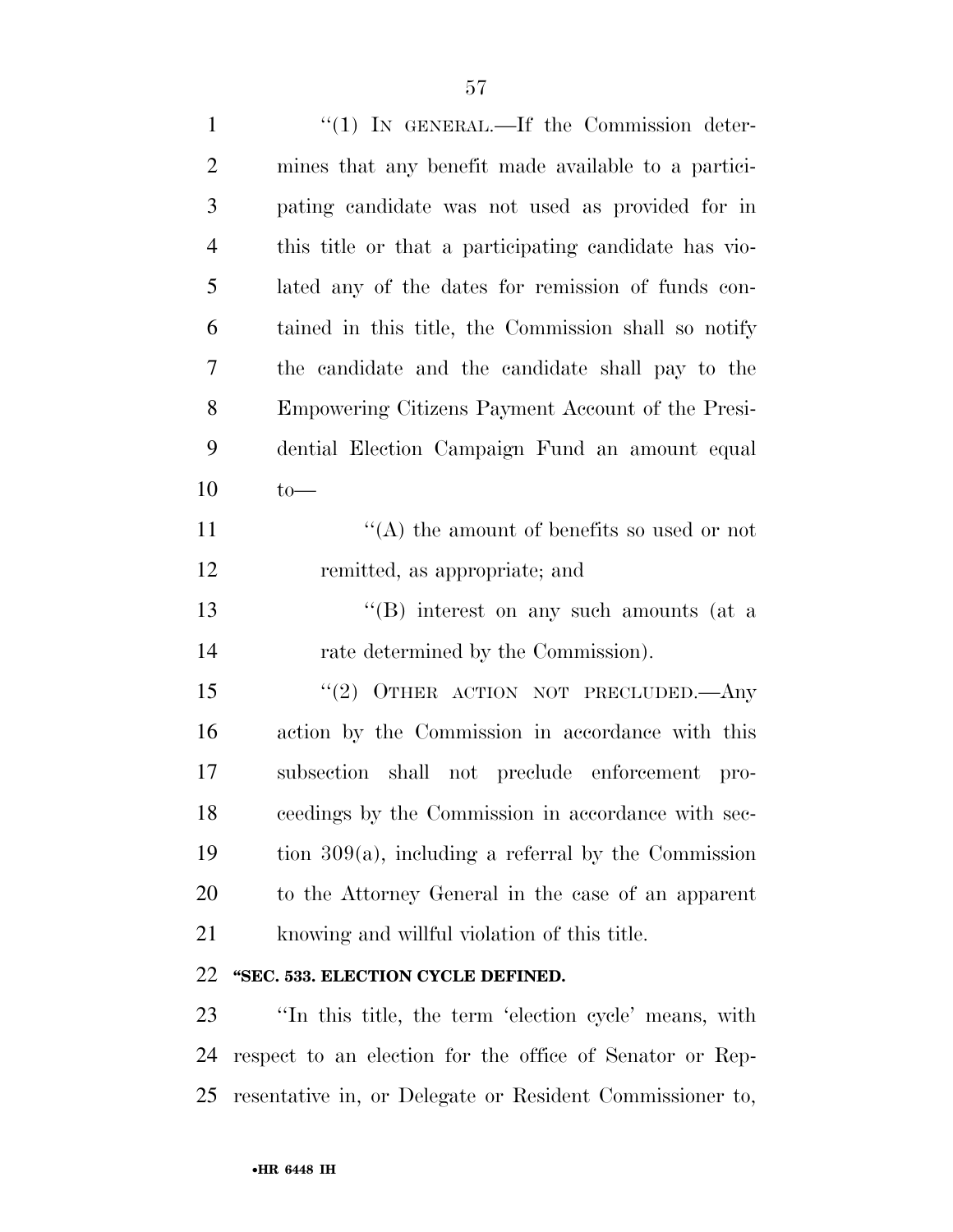the Congress, the period beginning on the day after the date of the most recent general election for that office (or, if the general election resulted in a runoff election, the date of the runoff election) and ending on the date of the next general election for that office (or, if the general elec- tion resulted in a runoff election, the date of the runoff election).''.

## **SEC. 202. PERMITTING UNLIMITED COORDINATED EXPEND- ITURES BY POLITICAL PARTY COMMITTEES ON BEHALF OF PARTICIPATING CANDIDATES IF EXPENDITURES ARE DERIVED FROM SMALL DOLLAR CONTRIBUTIONS.**

 Section 315(d) of the Federal Election Campaign Act of 1971 (2 U.S.C. 441a(d)) is amended by adding at the end the following new paragraph:

 ''(5) In determining the amount of expenditures made by a committee under paragraph (3) in connection with the campaign of a candidate who is certified as a participating candidate under title V, there shall be ex- cluded any expenditures which are derived from a separate account established by the committee for which the only sources of funds are contributions made during the elec- tion cycle in an amount which does not exceed 50% of 24 the amount applicable under subsection  $(a)(1)(A)$  to a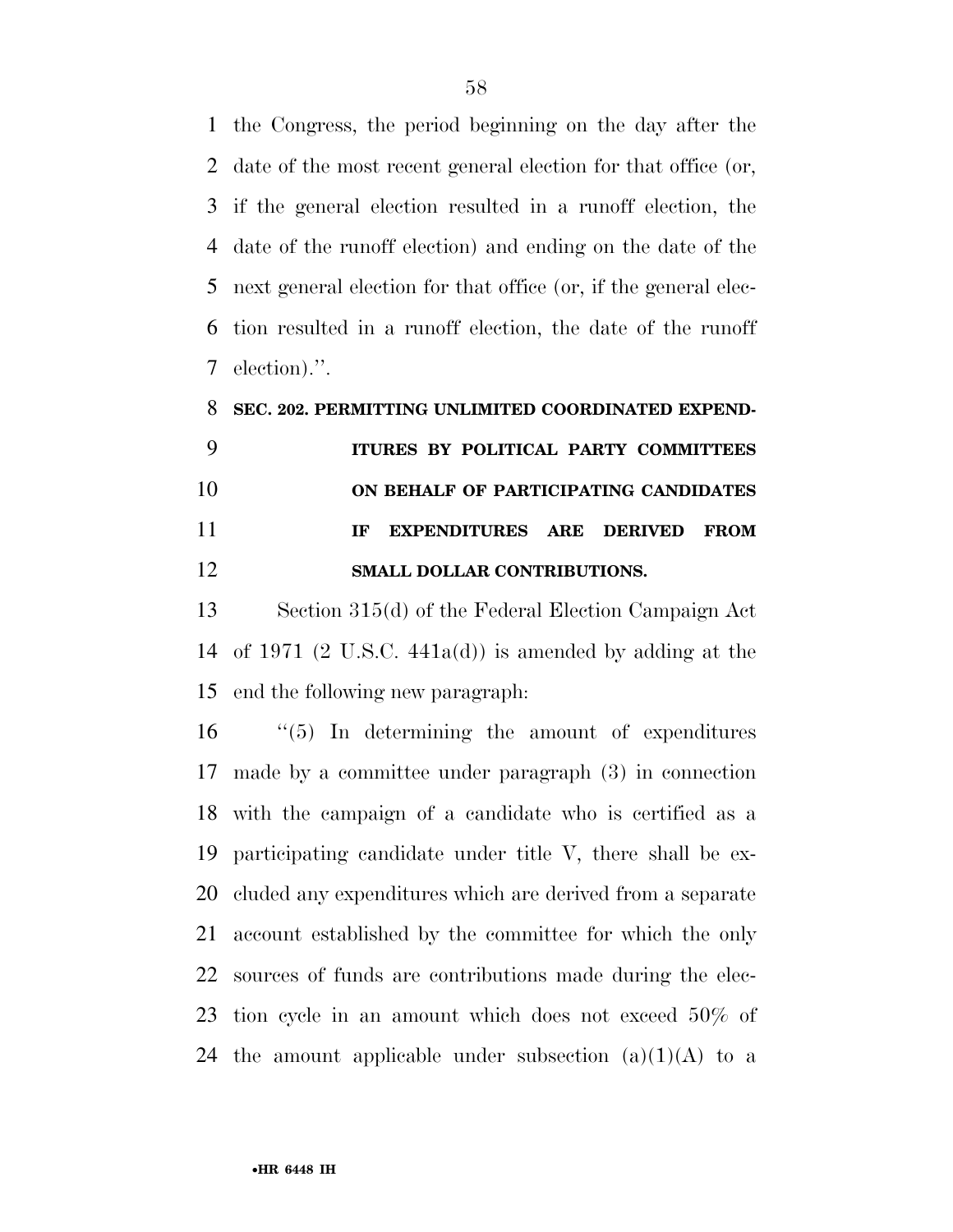contribution made during the cycle to a candidate who is not certified as a participating candidate under title V.''. **SEC. 203. PROHIBITING USE OF CONTRIBUTIONS BY PAR- TICIPATING CANDIDATES FOR PURPOSES OTHER THAN CAMPAIGN FOR ELECTION.** 

 Section 313 of the Federal Election Campaign Act of 1971 (2 U.S.C. 439a) is amended by adding at the end the following new subsection:

9 "(d) RESTRICTIONS ON PERMITTED USES OF FUNDS BY CANDIDATES RECEIVING FAIR ELECTIONS FINANC- ING.—Notwithstanding paragraphs (2), (3), or (4) of sub- section (a), if a candidate for election for the office of Sen- ator or Representative in, or Delegate or Resident Com- missioner to, the Congress is certified as a participating candidate under title V with respect to the election, any contribution which the candidate is permitted to accept under such title may be used only for authorized expendi- tures in connection with the candidate's campaign for such office.''.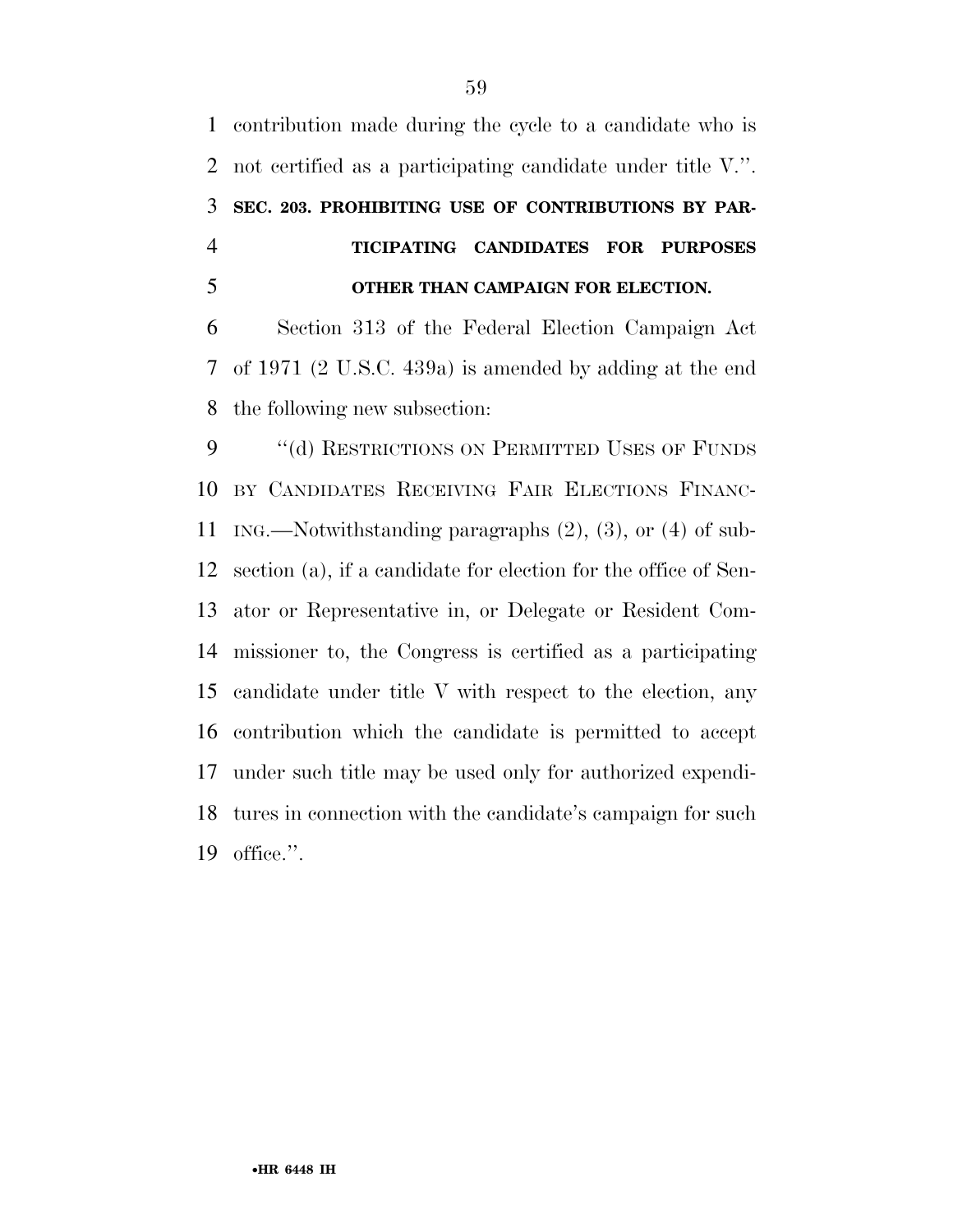| $\mathbf{1}$   | <b>TITLE III-COORDINATED</b>                             |
|----------------|----------------------------------------------------------|
| $\overline{2}$ | <b>CAMPAIGN ACTIVITY</b>                                 |
| 3              | SEC. 301. CLARIFICATION OF TREATMENT OF COORDI-          |
| $\overline{4}$ | NATED EXPENDITURES AS CONTRIBUTIONS                      |
| 5              | TO CANDIDATES.                                           |
| 6              | TREATMENT AS CONTRIBUTION<br>$CAN-$<br>(a)<br>TO T       |
| 7              | DIDATE.—Section $301(8)(A)$ of the Federal Election Cam- |
| 8              | paign Act of 1971 (2 U.S.C. $431(8)(A)$ ) is amended—    |
| 9              | $(1)$ by striking "or" at the end of clause (i);         |
| 10             | (2) by striking the period at the end of clause          |
| 11             | (ii) and inserting "; or"; and                           |
| 12             | (3) by adding at the end the following new               |
| 13             | clause:                                                  |
| 14             | "(iii) any payment made by any person                    |
| 15             | (other than a candidate, an authorized com-              |
| 16             | mittee of a candidate, or a political committee          |
| 17             | of a political party) for a coordinated expendi-         |
| 18             | ture (as such term is defined in section $324$ )         |
| 19             | which is not otherwise treated as a contribution         |
| 20             | under clause (i) or clause (ii).".                       |
| 21             | (b) DEFINITIONS.—Section 324 of such Act (2)             |
| 22             | U.S.C. 441k) is amended to read as follows:              |
| 23             | "SEC. 324. PAYMENTS FOR COORDINATED EXPENDITURES.        |
|                |                                                          |

24 "(a) COORDINATED EXPENDITURES.—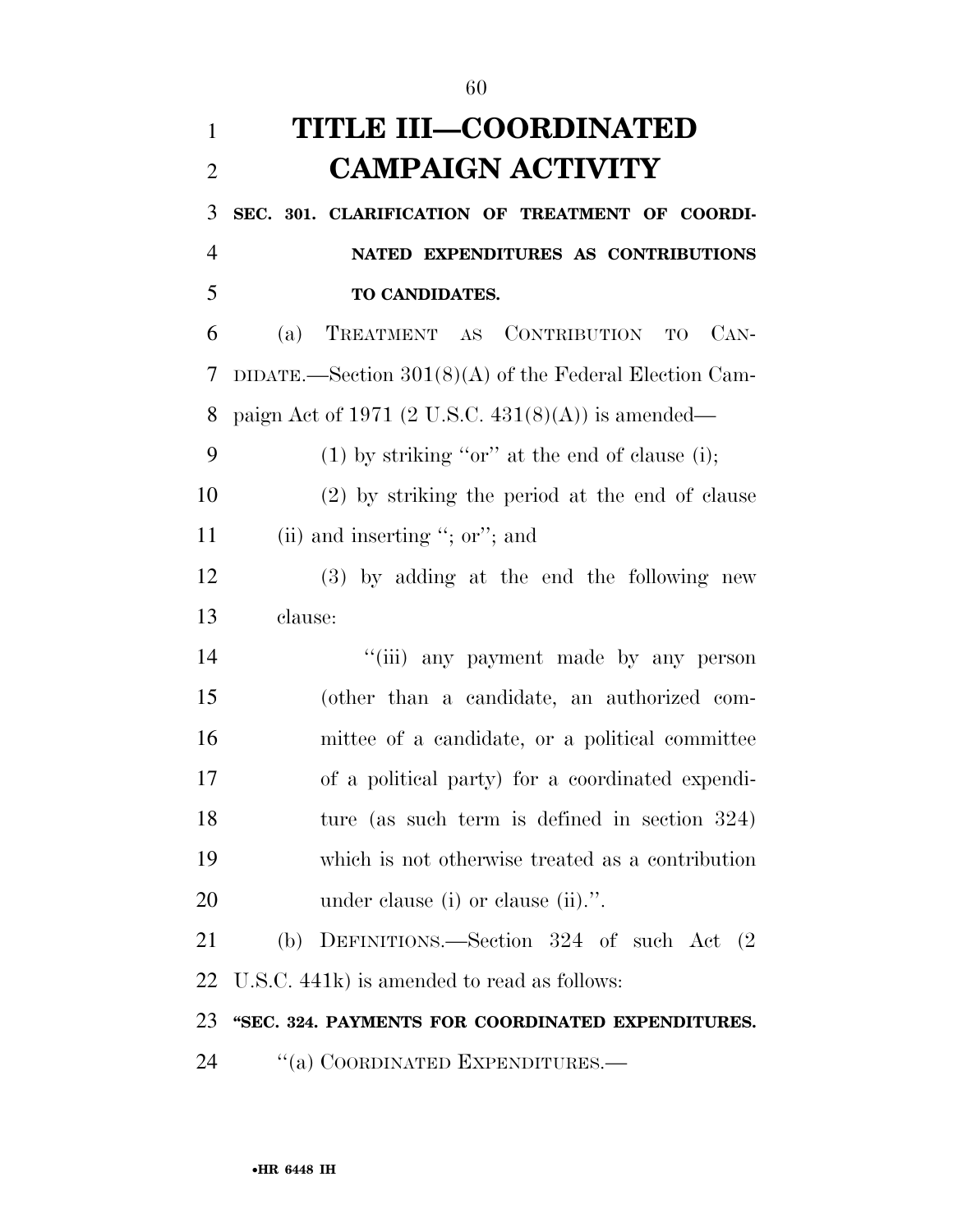| "(1) IN GENERAL.—For purposes of section                              |
|-----------------------------------------------------------------------|
| $2 \qquad \qquad 301(8)(A)(iii)$ , the term 'coordinated expenditure' |
| 3 means—                                                              |

 ''(A) any expenditure, including a payment for a covered communication described in sub- section (c), which is made in cooperation, con- sultation, or concert with, or at the request or suggestion of, a candidate, an authorized com- mittee of a candidate, a political committee of a political party, or agents of the candidate or committee, as provided in subsection (b); or

12 ''(B) any payment for any communication which republishes, disseminates, or distributes, in whole or in part, any broadcast or any writ- ten, graphic, or other form of campaign mate- rial prepared by the candidate or committee or by agents of the candidate or committee.

18 "(2) EXCEPTION FOR PAYMENTS FOR CERTAIN COMMUNICATIONS.—A payment for a communication (including a covered communication described in subsection (c)) shall not be treated as a coordinated expenditure under this subsection if—

23 ''(A) the communication appears in a news story, commentary, or editorial distributed through the facilities of any broadcasting sta-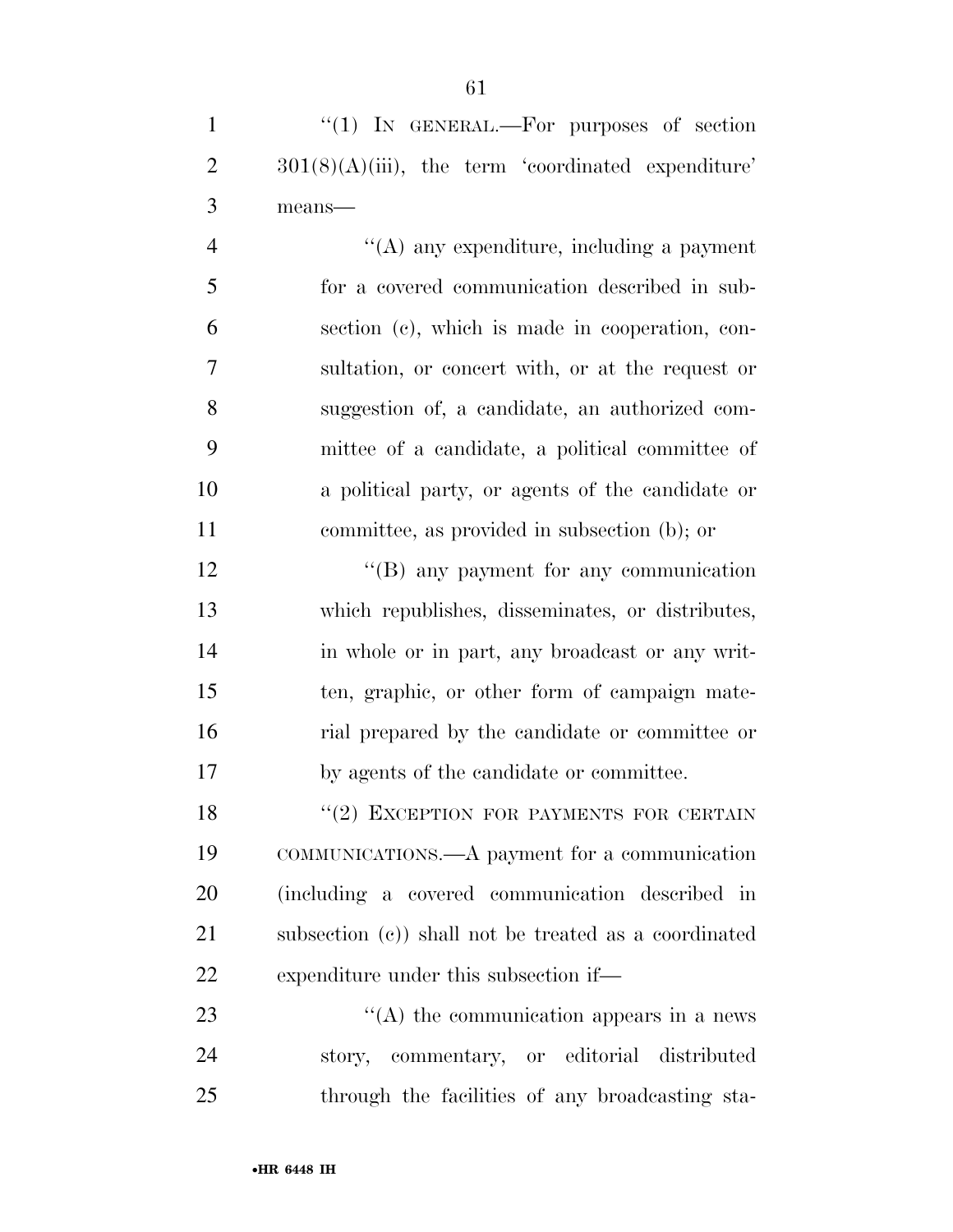| $\mathbf{1}$   | tion, newspaper, magazine, or other periodical         |
|----------------|--------------------------------------------------------|
| $\overline{2}$ | publication, unless such facilities are owned or       |
| 3              | controlled by any political party, political com-      |
| $\overline{4}$ | mittee, or candidate; or                               |
| 5              | "(B) the communication constitutes a can-              |
| 6              | didate debate or forum conducted pursuant to           |
| $\tau$         | regulations adopted by the Commission pursu-           |
| 8              | ant to section $304(f)(3)(B)(iii)$ , or which solely   |
| 9              | promotes such a debate or forum and is made            |
| 10             | by or on behalf of the person sponsoring the de-       |
| 11             | bate or forum.                                         |
| 12             | "(b) COORDINATION DESCRIBED.—                          |
| 13             | "(1) IN GENERAL.—For purposes of this sec-             |
| 14             | tion, a payment is made 'in cooperation, consulta-     |
| 15             | tion, or concert with, or at the request or suggestion |
| 16             | of,' a candidate, an authorized committee of a can-    |
| 17             | didate, a political committee of a political party, or |
| 18             | agents of the candidate or committee, if the payment   |
| 19             | is not made entirely independently of the candidate,   |
| 20             | committee, or agents, including a payment which is     |
| 21             | made pursuant to any general or particular under-      |
| 22             | standing, or more than incidental communication        |
| 23             | with, the candidate, committee, or agents about the    |
|                |                                                        |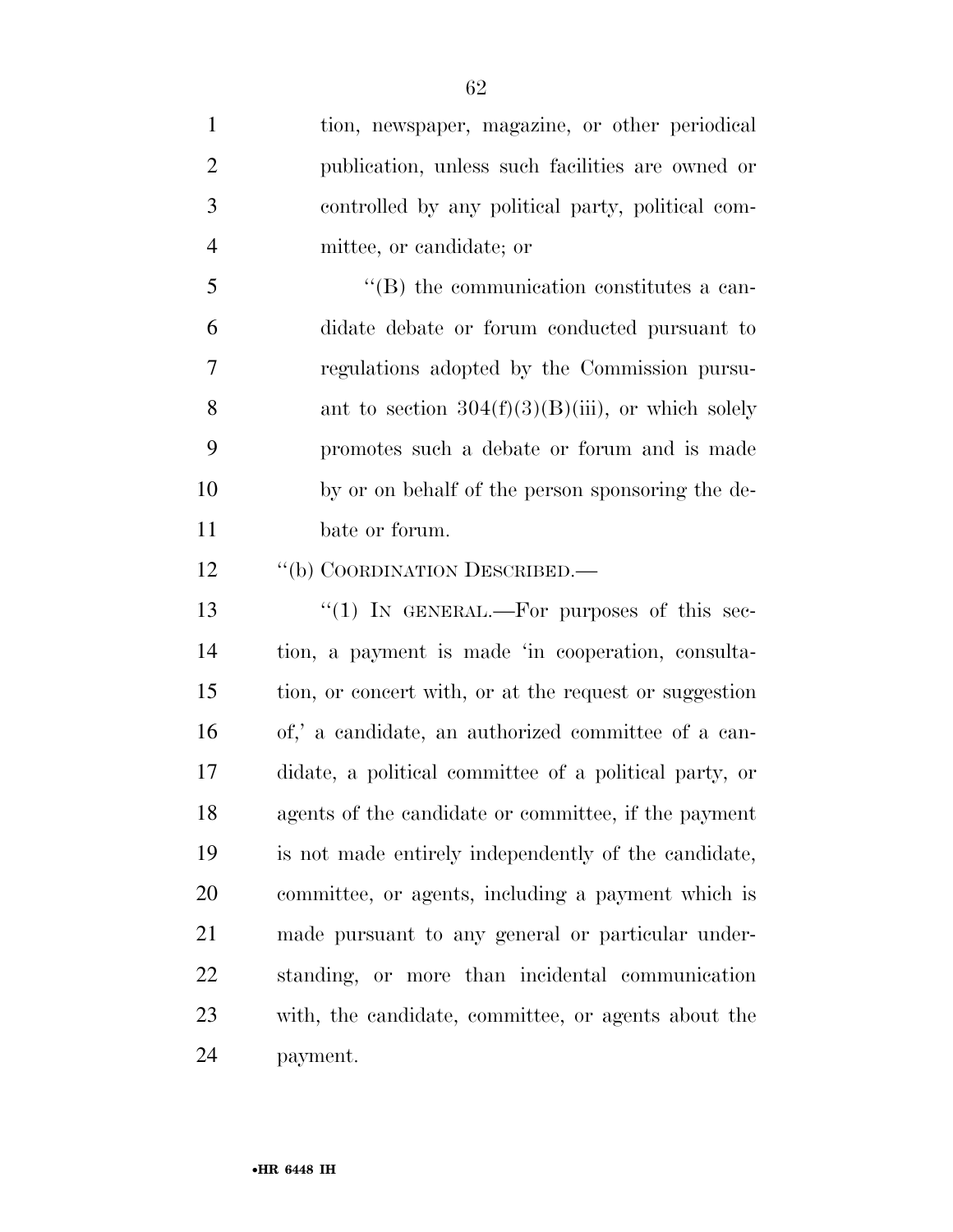1 "(2) NO FINDING OF COORDINATION BASED 2 SOLELY ON SHARING OF INFORMATION REGARDING LEGISLATIVE OR POLICY POSITION.—For purposes of this section, a payment shall not be considered to be made by a person in cooperation, consultation, or concert with, or at the request or suggestion of, a candidate or committee, solely on the grounds that the person or the person's agent engaged in discus- sions with the candidate or committee, or with agents of the candidate or committee, regarding that person's position on a legislative or policy matter (including urging the candidate or committee to adopt that person's position), so long as there is no discussion between the person and the candidate or committee, or agents of the candidate or committee, regarding the candidate's or committee's campaign advertising, message, strategy, policy, polling, alloca- tion of resources, fundraising, or campaign oper-ations.

20 "(3) NO EFFECT ON PARTY COORDINATION STANDARD.—Nothing in this section shall be con- strued to affect the determination of coordination between a candidate and a political committee of a 24 political party for purposes of section  $315(d)$ .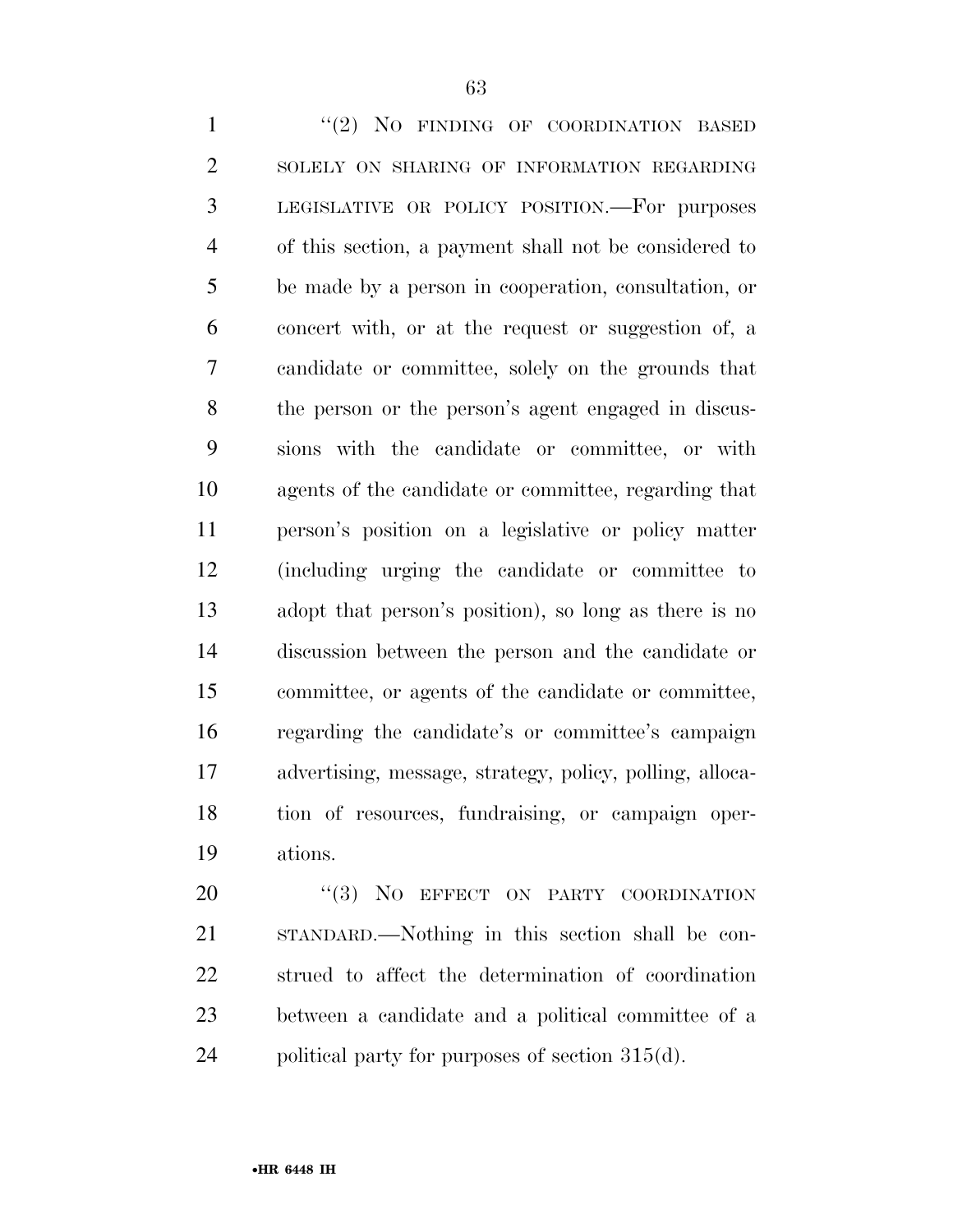''(c) SPECIAL RULE FOR PAYMENTS BY COORDI-NATED SPENDERS FOR COVERED COMMUNICATIONS.—

3 "(1) PAYMENTS DEEMED TO BE MADE IN CO- OPERATION, CONSULTATION, OR CONCERT WITH, CANDIDATES.—For purposes of this section, if the person who makes a payment for a covered commu- nication is a coordinated spender with respect to the candidate involved, the person shall be deemed to have made the payment in cooperation, consultation, or concert with the candidate.

11 "(2) COORDINATED SPENDER DEFINED. For purposes of this subsection, the term 'coordinated spender' means, with respect to a candidate or an authorized committee of a candidate, a person (other than a political committee of a political party) for which any of the following applies:

 $\langle (A)$  The person is directly or indirectly formed or established by or at the request or suggestion of, or with the encouragement of, the candidate or committee or agents of the candidate or committee, including with the ex- press or tacit approval of the candidate or com-mittee or agents of the candidate or committee.

24  $\text{``(B)}$  The candidate or committee or agents of the candidate or committee solicit funds or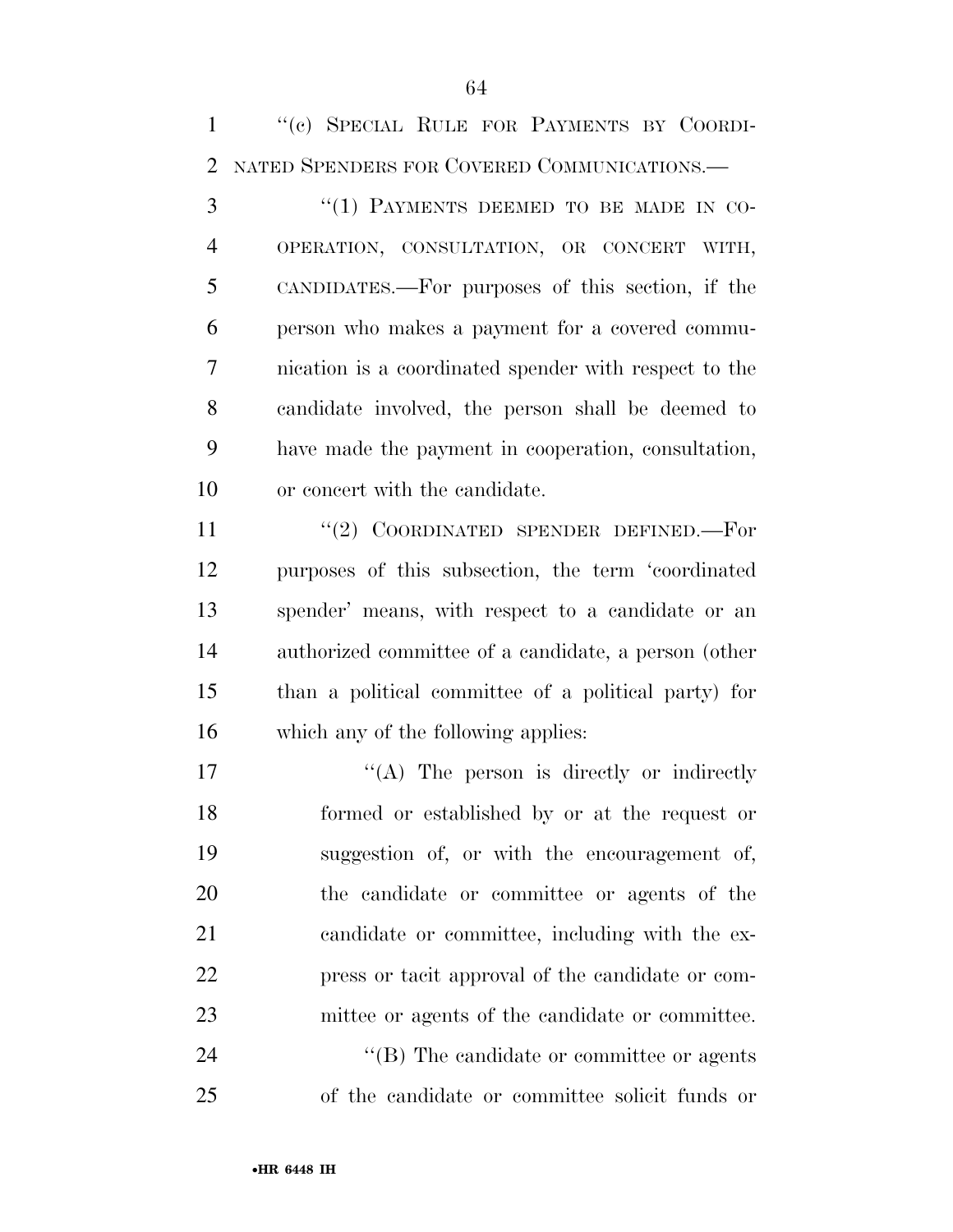engage in other fundraising activity on the per-

 son's behalf during the election cycle involved, including by providing the person with names of potential donors or other lists to be used by the person in engaging in fundraising activity. ''(C) The person is established, directed, or managed by any person who, during the elec- tion cycle involved or during the 4-year period ending on the first day of the election cycle in- volved, has been employed or retained as a po-11 litical, media, or fundraising adviser or consult-12 ant for the candidate or committee or for any other entity directly or indirectly controlled by the candidate or committee, or has held a posi-tion with a title for the candidate or committee.

 $\qquad$  (D) During the election cycle involved, the person has had more than incidental com- munications with the candidate or committee or agents of the candidate or committee about the candidate's campaign needs or activities, or about the person's possible or actual campaign activities with respect to the candidate or com-mittee.

24 "'(E) The person has retained the profes-sional services of any person who, during the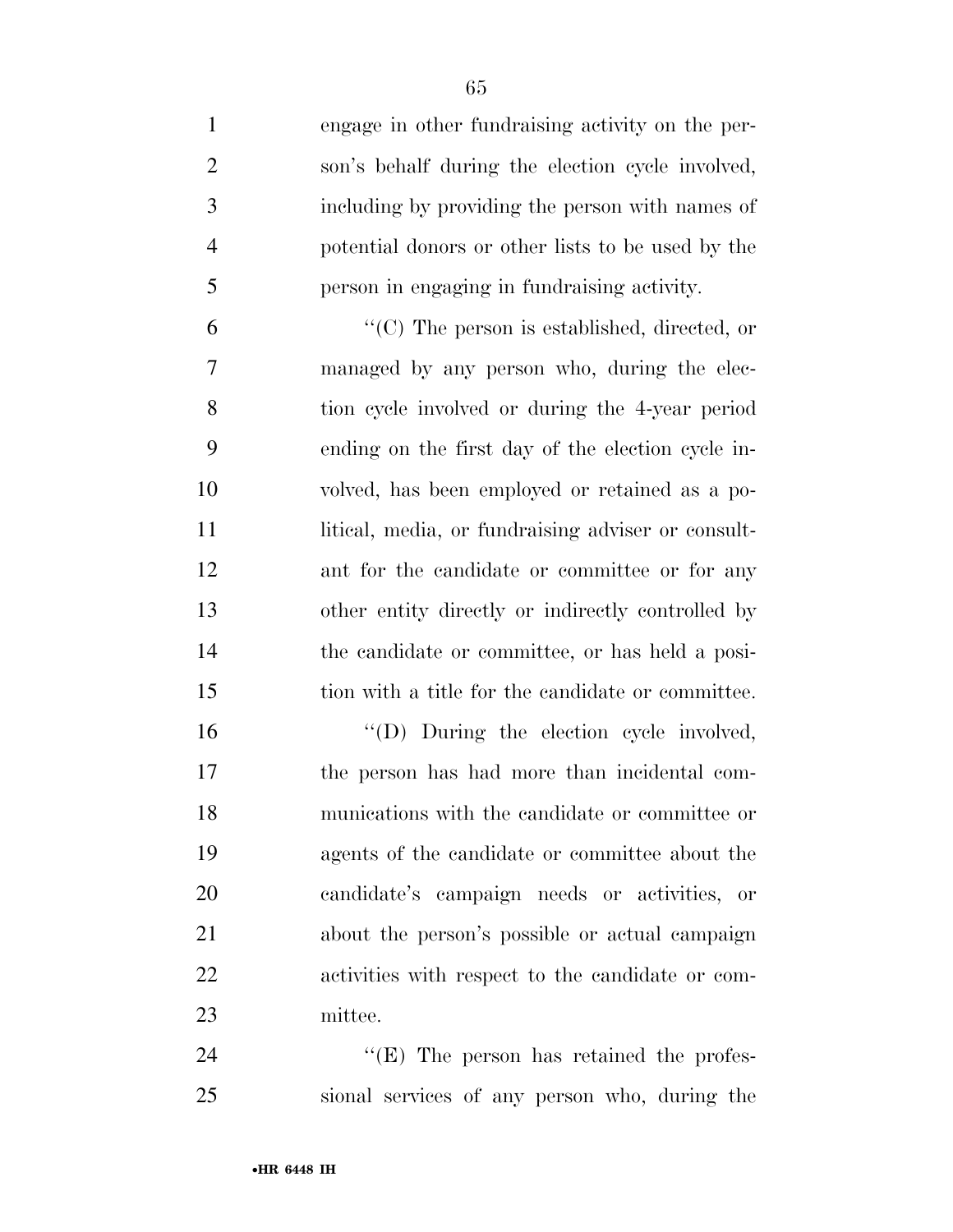same election cycle, has provided or is providing professional services relating to the campaign to the candidate or committee. For purposes of this subparagraph, the term 'professional serv- ices' includes any services in support of the can- didate's or committee's campaign activities, in- cluding advertising, message, strategy, policy, polling, allocation of resources, fundraising, and campaign operations, but does not include ac- counting or legal services. 11 "(d) COVERED COMMUNICATION DEFINED.— 12 "(1) In GENERAL.—For purposes of this sec- tion, the term 'covered communication' means, with respect to a candidate or an authorized committee of a candidate, a public communication (as defined in 16 section  $301(22)$ ) which—  $\langle (A) \rangle$  promotes or supports the candidate, or attacks or opposes an opponent of the can- didate (regardless of whether the communica- tion expressly advocates the election or defeat of a candidate or contains the functional equiv- alent of express advocacy); or 23 "'(B) refers to the candidate or an oppo-nent of the candidate but is not described in

subparagraph (A), but only if the communica-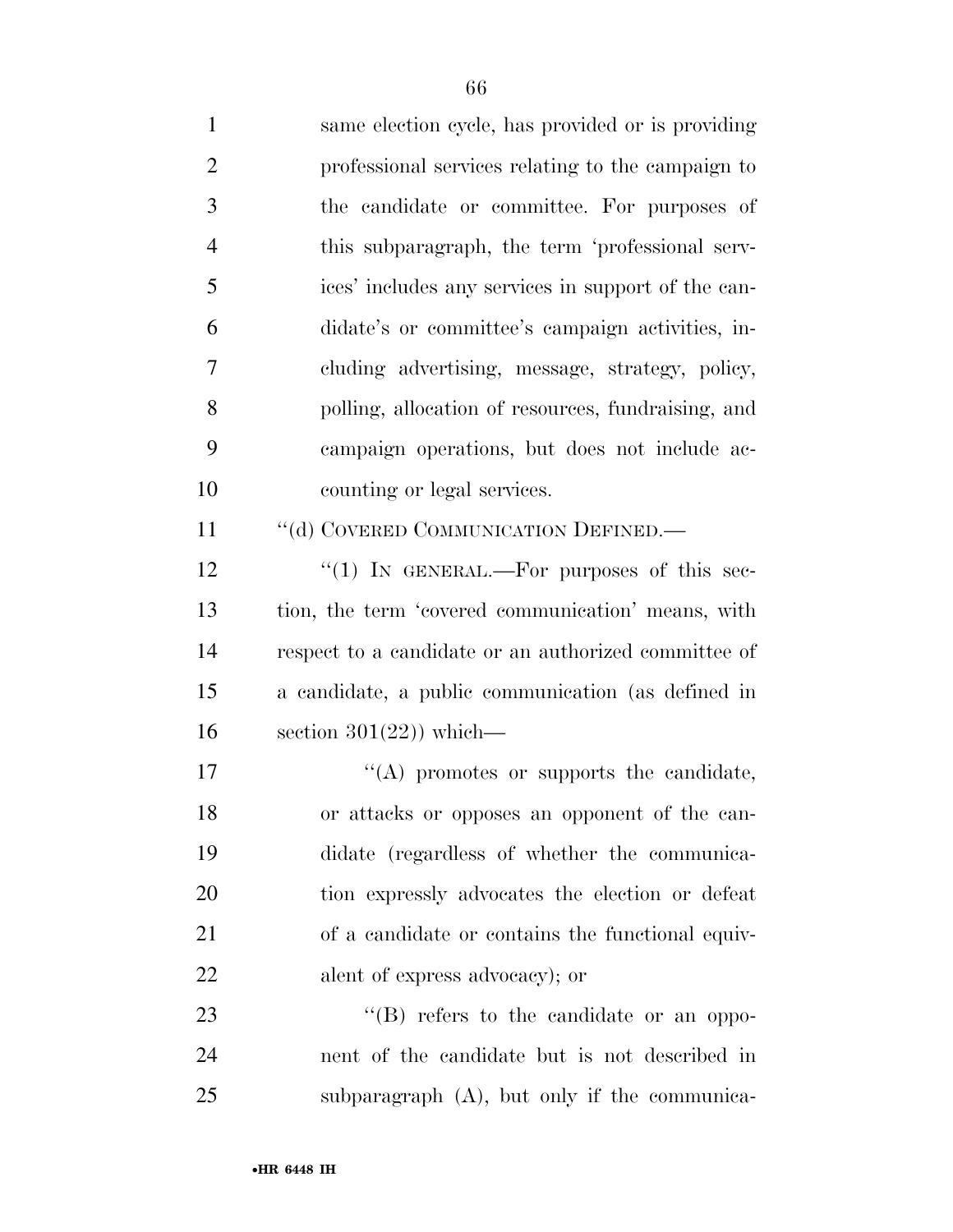| $\mathbf{1}$   | tion is disseminated during the applicable elec-           |
|----------------|------------------------------------------------------------|
| $\overline{2}$ | tion period.                                               |
| 3              | "(2) APPLICABLE ELECTION PERIOD.—In para-                  |
| $\overline{4}$ | graph $(1)(B)$ , the 'applicable election period' with re- |
| 5              | spect to a communication means—                            |
| 6              | $\lq\lq$ in the case of a communication which              |
| $\overline{7}$ | refers to a candidate for the office of President          |
| 8              | or Vice President, the period which begins on              |
| 9              | the date that is 120 days before the date of the           |
| 10             | first primary election, preference election, or            |
| 11             | nominating convention for nomination for the               |
| 12             | office of President which is held in any State             |
| 13             | and ends with the date of the general election             |
| 14             | for such office; or                                        |
| 15             | $\lq\lq$ (B) in the case of a communication which          |
| 16             | refers to a candidate for any other office, which          |
| 17             | begins on the date that is 90 days before the              |
| 18             | primary or preference election, or convention or           |
| 19             | caucus of a political party that has authority to          |
| 20             | nominate a candidate, for the office sought by             |
| 21             | the candidate and ends on the date of the gen-             |
| 22             | eral election for such office.                             |
| 23             | "(3) SPECIAL RULES FOR COMMUNICATIONS IN-                  |
| 24             | VOLVING CONGRESSIONAL CANDIDATES.-For pur-                 |
| 25             | poses of this subsection, a public communication           |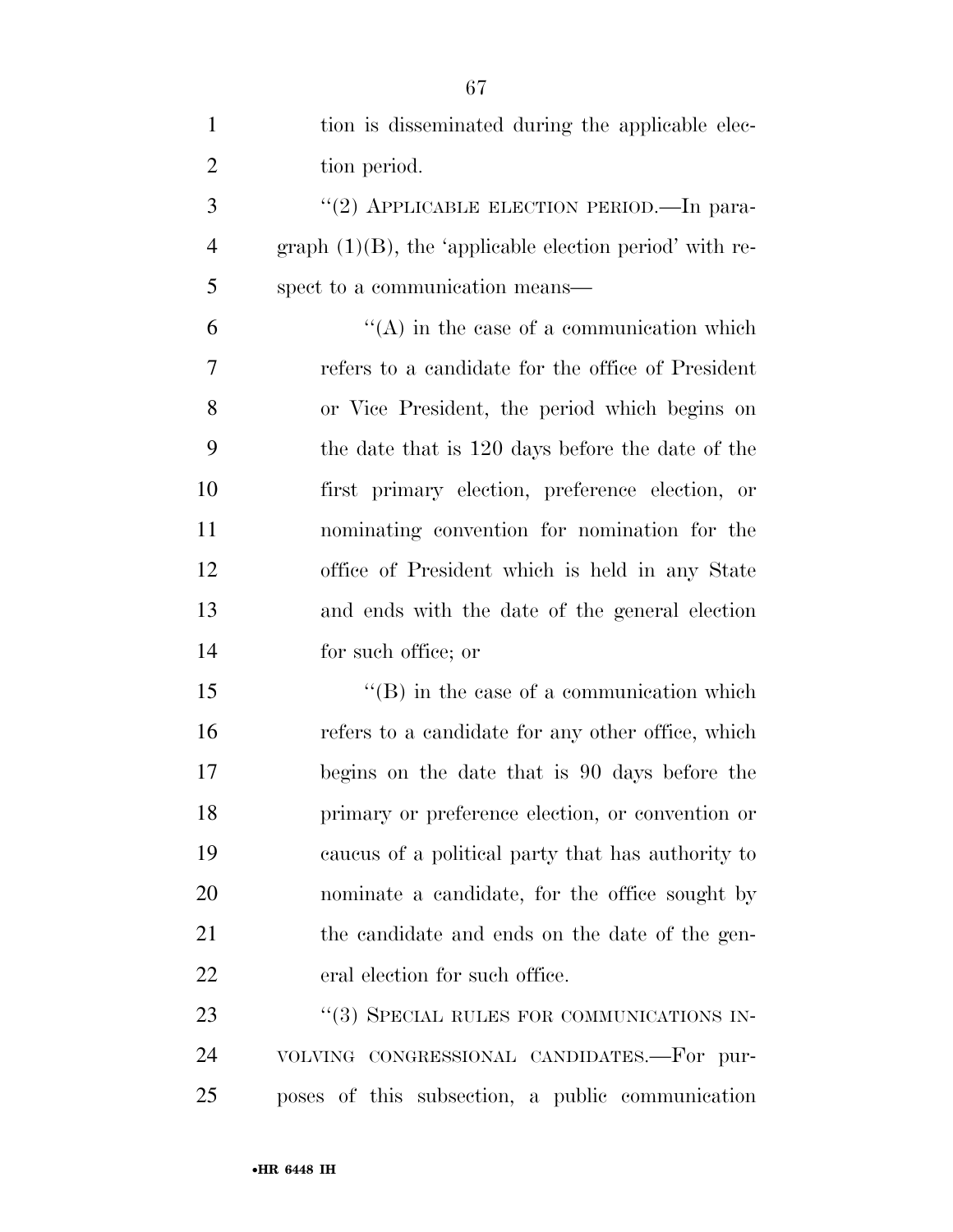shall not be considered to be a covered communica- tion with respect to a candidate for election for an office other than the office of President or Vice President unless it is publicly disseminated or dis- tributed in the jurisdiction of the office the can-didate is seeking.

 ''(e) ELECTION CYCLE DEFINED.—In this section, the term 'election cycle' means, with respect to an election for Federal office, the period beginning on the day after the date of the most recent general election for that office (or, if the general election resulted in a runoff election, the date of the runoff election) and ending on the date of the next general election for that office (or, if the gen- eral election resulted in a runoff election, the date of the runoff election).''.

(c) EFFECTIVE DATE.—

 (1) REPEAL OF EXISTING REGULATIONS ON CO- ORDINATION.—Effective upon the expiration of the 90-day period which begins on the date of the enact-ment of this Act—

 (A) the regulations on coordinated commu- nications adopted by the Federal Election Com- mission which are in effect on the date of the enactment of this Act (as set forth in 11 CFR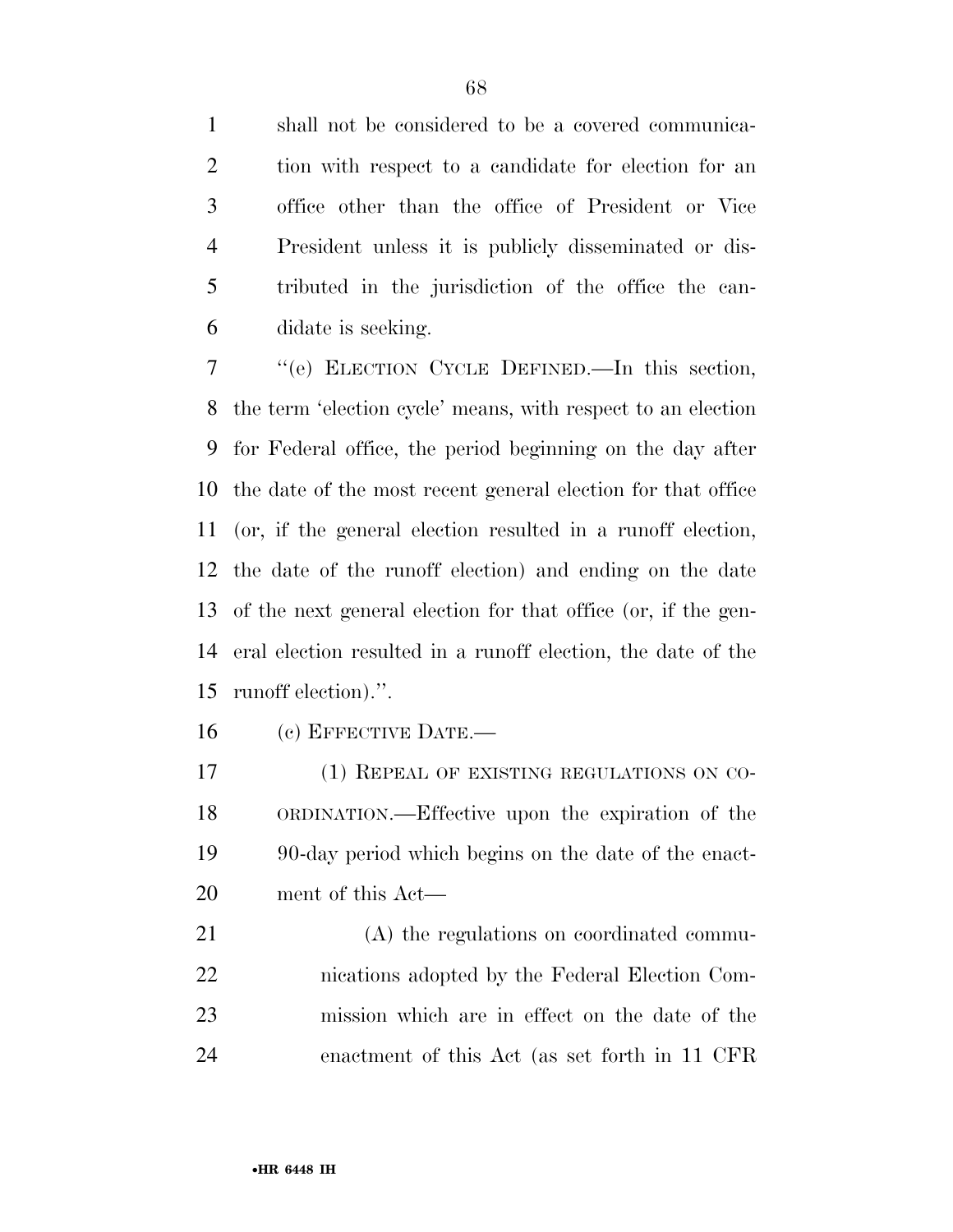| $\mathbf{1}$   | Part 109, Subpart C, under the heading "Co-           |
|----------------|-------------------------------------------------------|
| $\overline{2}$ | ordination") are repealed; and                        |
| 3              | (B) the Federal Election Commission shall             |
| 4              | promulgate new regulations on coordinated             |
| 5              | communications which reflect the amendments           |
| 6              | made by this Act.                                     |
| 7              | (2) EFFECTIVE DATE.—The amendments made               |
| 8              | by this section shall apply with respect to payments  |
| 9              | made on or after the expiration of the 120-day pe-    |
| 10             | riod which begins on the date of the enactment of     |
| 11             | this Act, without regard to whether or not the Fed-   |
| 12             | eral Election Commission has promulgated regula-      |
| 13             | tions in accordance with paragraph $(1)(B)$ as of the |
| 14             | expiration of such period.                            |
| 15             | SEC. 302. CLARIFICATION OF BAN ON FUNDRAISING FOR     |
| 16             | SUPER PACS BY FEDERAL CANDIDATES AND                  |
| 17             | <b>OFFICEHOLDERS.</b>                                 |
| 18             | Section $323(e)(1)$ of the Federal Election Campaign  |
| 19             | Act of 1971 (2 U.S.C. 441 $i(e)(1)$ ) is amended—     |
| 20             | $(1)$ by striking "or" at the end of subparagraph     |
| 21             | (A);                                                  |
| <u>22</u>      | $(2)$ by striking the period at the end of sub-       |
| 23             | paragraph $(B)$ and inserting "; or"; and             |
| 24             | $(3)$ by adding at the end the following new sub-     |
| 25             | paragraph:                                            |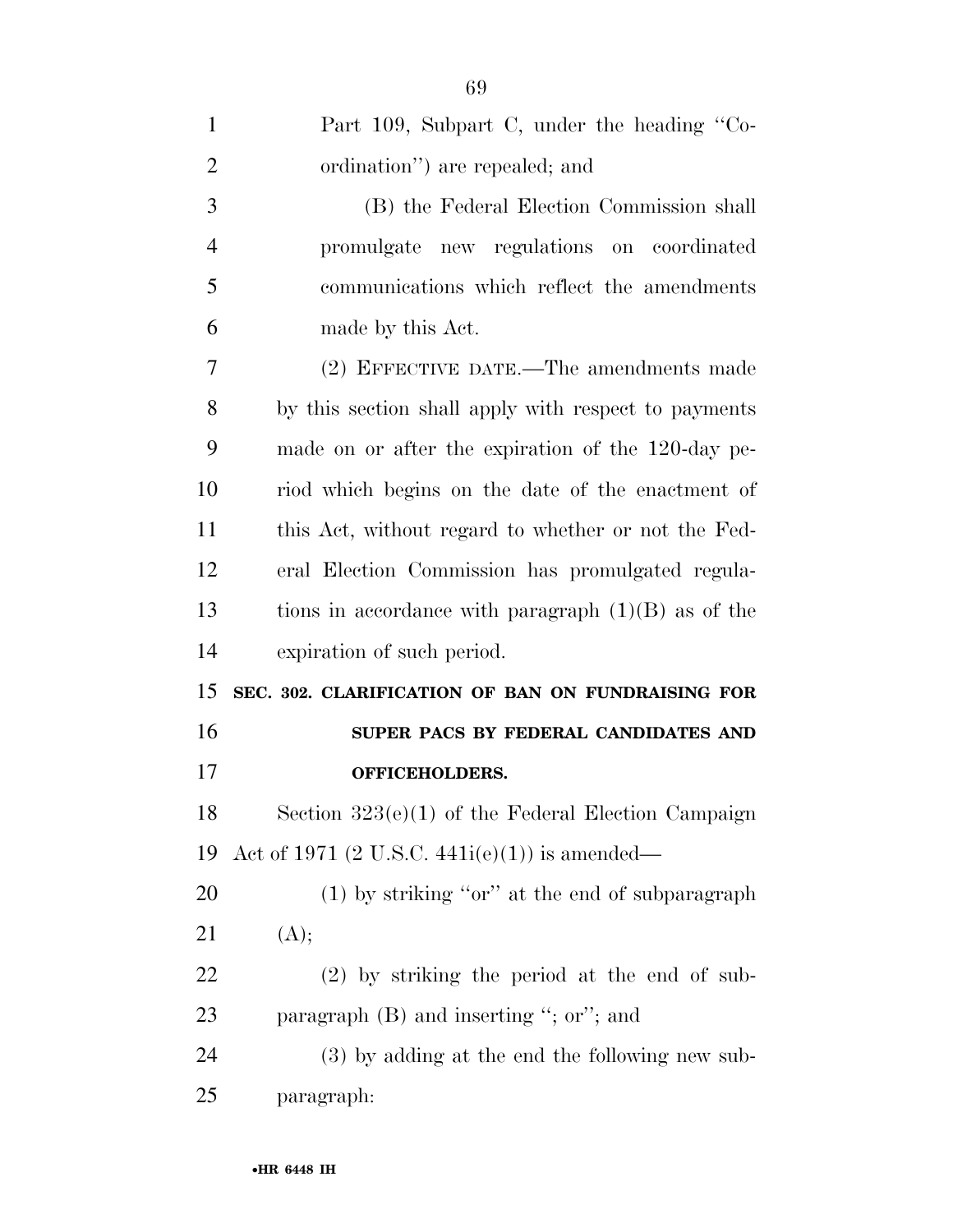$\langle ^{\prime}(C) \rangle$  solicit, receive, direct, or transfer funds to or on behalf of any political committee which accepts donations or contributions that do not comply with the limitations, prohibitions, and reporting requirements of this Act (or to or on behalf of any account of a political com- mittee which is established for the purpose of accepting such donations or contributions), or to or on behalf of any political organization under section 527 of the Internal Revenue Code of 1986 which accepts such donations or con- tributions (other than a committee of a State or local political party or a candidate for election for State or local office).''.

 **TITLE IV—USE OF PRESI- DENTIAL ELECTION CAM- PAIGN FUND FOR PUBLIC FI- NANCING OF FEDERAL ELEC- TIONS SEC. 401. USE OF PRESIDENTIAL ELECTION CAMPAIGN** 

**FUND FOR CONGRESSIONAL CANDIDATES.** 

 Subtitle H of the Internal Revenue Code of 1986 is amended by adding at the end the following new chapter: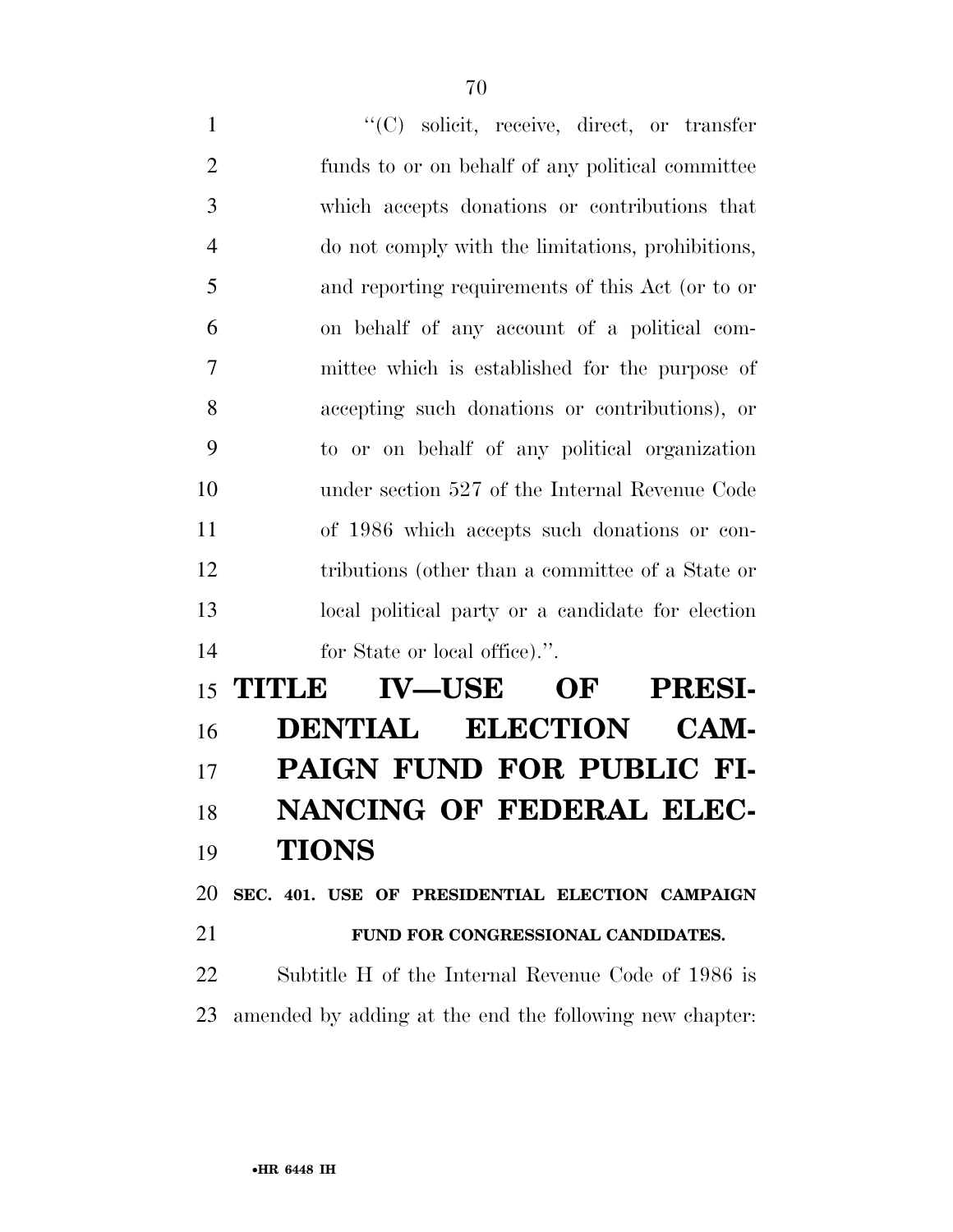### **''CHAPTER 97—EMPOWERING CITIZENS PAYMENT ACCOUNT**

''Sec. 9051. Payments to Congressional candidates.

#### **''SEC. 9051. PAYMENTS TO CONGRESSIONAL CANDIDATES.**

 ''(a) ESTABLISHMENT OF ACCOUNT.—The Secretary shall maintain in the Presidential Election Campaign Fund established by section 9006(a), in addition to any account which he maintains under such section, a separate account to be known as the Empowering Citizens Payment Account. The Secretary shall deposit into such Account the amount available after the Secretary determines that amounts for payments under section 9006(c) and for pay- ments under section 9037(b) are available for such pay-ments.

 ''(b) USE OF FUND FOR PAYMENTS TO CONGRES- SIONAL CANDIDATES PARTICIPATING IN PUBLIC FINANC- ING PROGRAM.—The Secretary shall transfer amounts in the Fund to the Federal Election Commission, at such times and in such amounts as the Federal Election Com- mission may certify, for payments to candidates for elec- tion to the office of Senator or Representative in, or Dele- gate or Resident Commissioner to, the Congress who are participating candidates under title V of the Federal Elec-tion Campaign Act of 1971.''.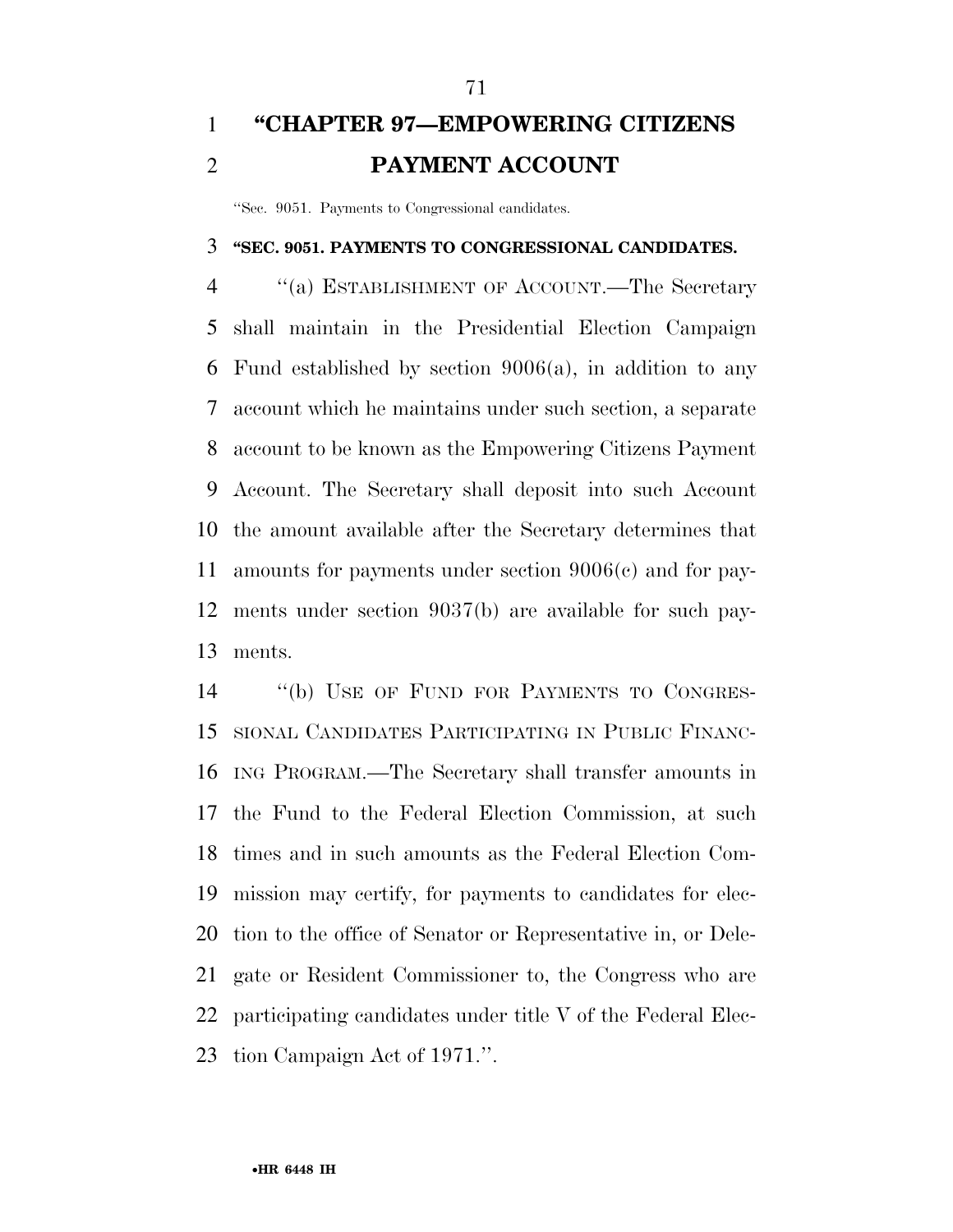| $\mathbf{1}$   | SEC. 402. REVISIONS TO DESIGNATION OF INCOME TAX         |
|----------------|----------------------------------------------------------|
| $\overline{2}$ | PAYMENTS BY INDIVIDUAL TAXPAYERS.                        |
| 3              | (a) INCREASE IN AMOUNT DESIGNATED.—Section               |
| $\overline{4}$ | $6096(a)$ of the Internal Revenue Code of 1986 is amend- |
| 5              | $ed$ —                                                   |
| 6              | $(1)$ in the first sentence, by striking "\$3" each      |
| 7              | place it appears and inserting " $$20$ "; and            |
| 8              | $(2)$ in the second sentence—                            |
| 9              | (A) by striking " $$6"$ and inserting " $$40"$ ;         |
| 10             | and                                                      |
| 11             | (B) by striking " $\$3"$ and inserting " $\$20"$ .       |
| 12             | (b) INDEXING.—Section 6096 of such Code is amend-        |
| 13             | ed by adding at the end the following new subsection:    |
| 14             | "(d) INDEXING OF AMOUNT DESIGNATED.-                     |
| 15             | "(1) IN GENERAL.—With respect to each tax-               |
| 16             | able year after 2012, each amount referred to in         |
| 17             | subsection (a) shall be increased by the percent dif-    |
| 18             | ference described in paragraph (2), except that if       |
| 19             | any such amount after such an increase is not a          |
| 20             | multiple of \$1, such amount shall be rounded to the     |
| 21             | nearest multiple of \$1.                                 |
| 22             | $(2)$ PERCENT DIFFERENCE DESCRIBED.—The                  |
| 23             | percent difference described in this paragraph with      |
| 24             | respect to a taxable year is the percent difference      |
| 25             | determined under section $315(e)(1)(A)$ of the Fed-      |
| 26             | eral Election Campaign Act of 1971 with respect to       |
|                | •HR 6448 IH                                              |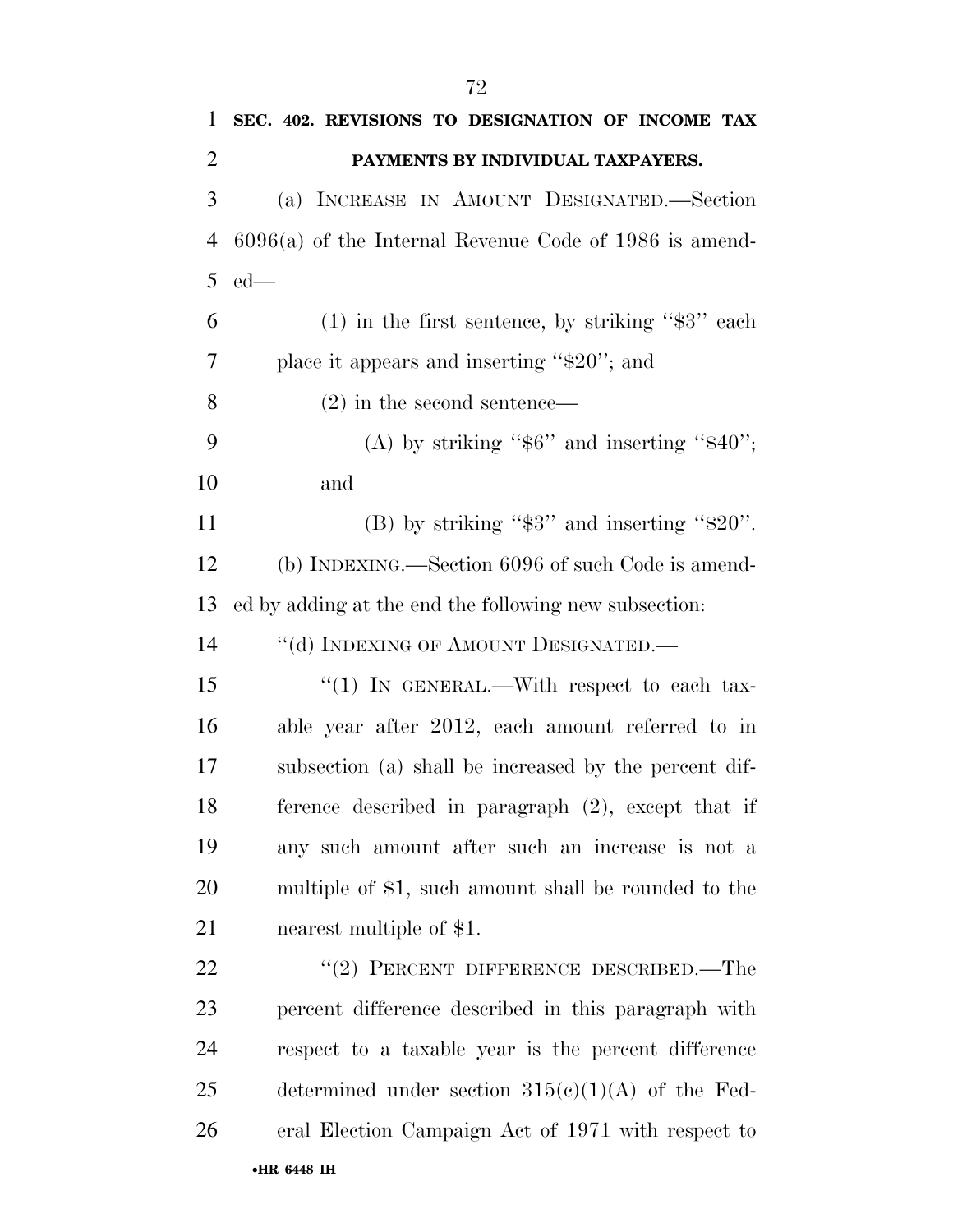the calendar year during which the taxable year be- gins, except that the base year involved shall be  $3 \t 2011."$ 

 (c) ENSURING TAX PREPARATION SOFTWARE DOES NOT PROVIDE AUTOMATIC RESPONSE TO DESIGNATION QUESTION.—Section 6096 of such Code, as amended by subsection (b), is amended by adding at the end the fol-lowing new subsection:

9 "(e) ENSURING TAX PREPARATION SOFTWARE DOES NOT PROVIDE AUTOMATIC RESPONSE TO DESIGNATION QUESTION.—The Secretary shall promulgate regulations to ensure that electronic software used in the preparation or filing of individual income tax returns does not auto- matically accept or decline a designation of a payment under this section.''.

 (d) PUBLIC INFORMATION PROGRAM ON DESIGNA- TION.—Section 6096 of such Code, as amended by sub- sections (b) and (c), is amended by adding at the end the following new subsection:

20 "(f) PUBLIC INFORMATION PROGRAM.—

21 "(1) IN GENERAL.—The Federal Election Com- mission shall conduct a program to inform and edu- cate the public regarding the purposes of the Presi- dential Election Campaign Fund, the procedures for the designation of payments under this section, and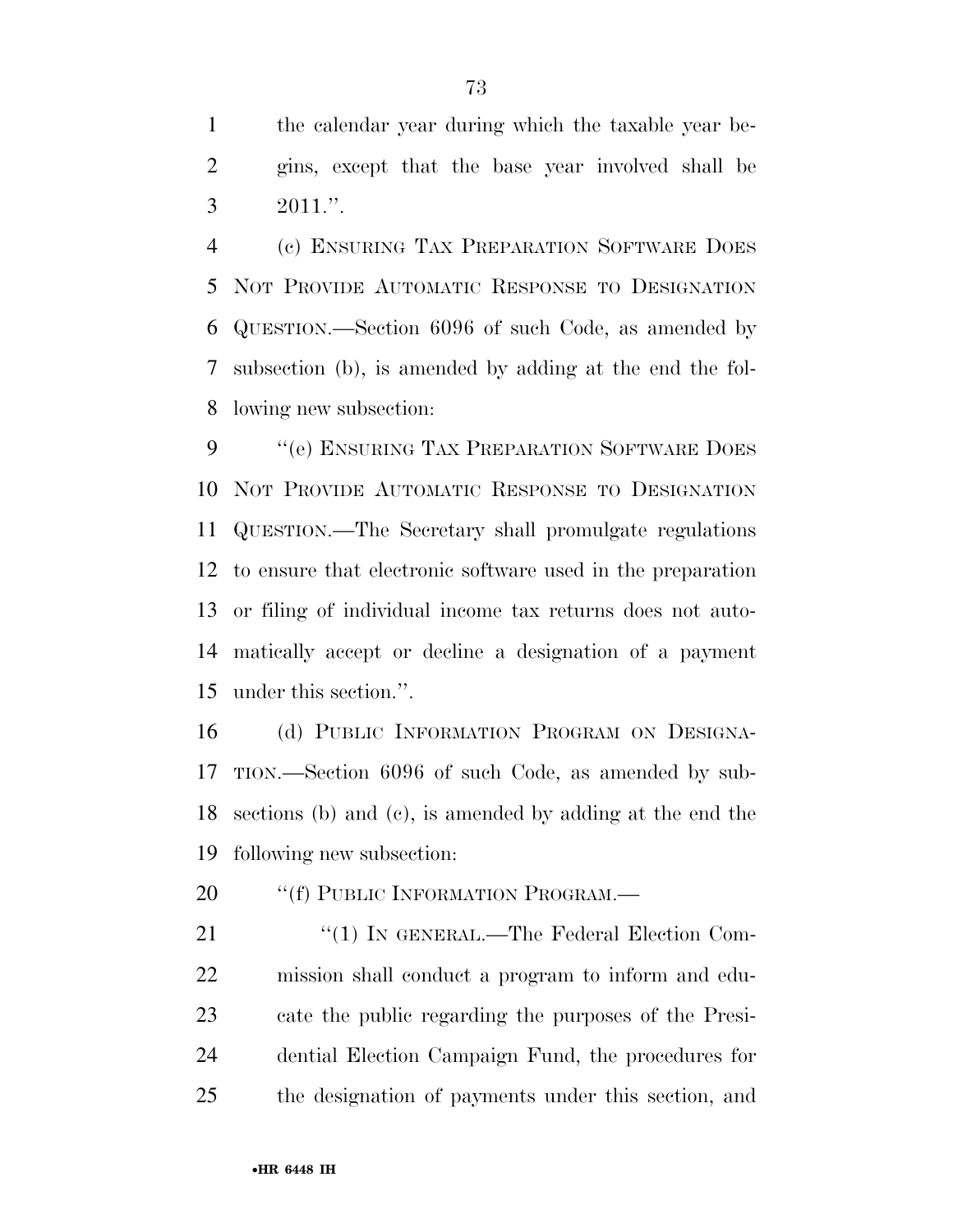the effect of such a designation on the income tax liability of taxpayers.

3 "(2) USE OF FUNDS FOR PROGRAM.—Amounts in the Presidential Election Campaign Fund shall be made available to the Federal Election Commission to carry out the program under this subsection.''.

 (e) EFFECTIVE DATE.—The amendments made by this section shall take effect January 1, 2013.

## **SEC. 403. DONATION TO PRESIDENTIAL ELECTION CAM-PAIGN FUND.**

 (a) GENERAL RULE.—Every taxpayer who makes a return of the tax imposed by subtitle A of the Internal Revenue Code of 1986 for any taxable year ending after December 31, 2011, may donate an amount (not less than \$1), in addition to any designation of income tax liability under section 6096 of such Code for such taxable year, which shall be deposited in the general fund of the Treas-ury.

 (b) MANNER AND TIME OF DESIGNATION.—Any do-nation under subsection (a) for any taxable year—

 (1) shall be made at the time of filing the re-22 turn of the tax imposed by subtitle A of such Code for such taxable year and in such manner as the Secretary may by regulation prescribe, except that—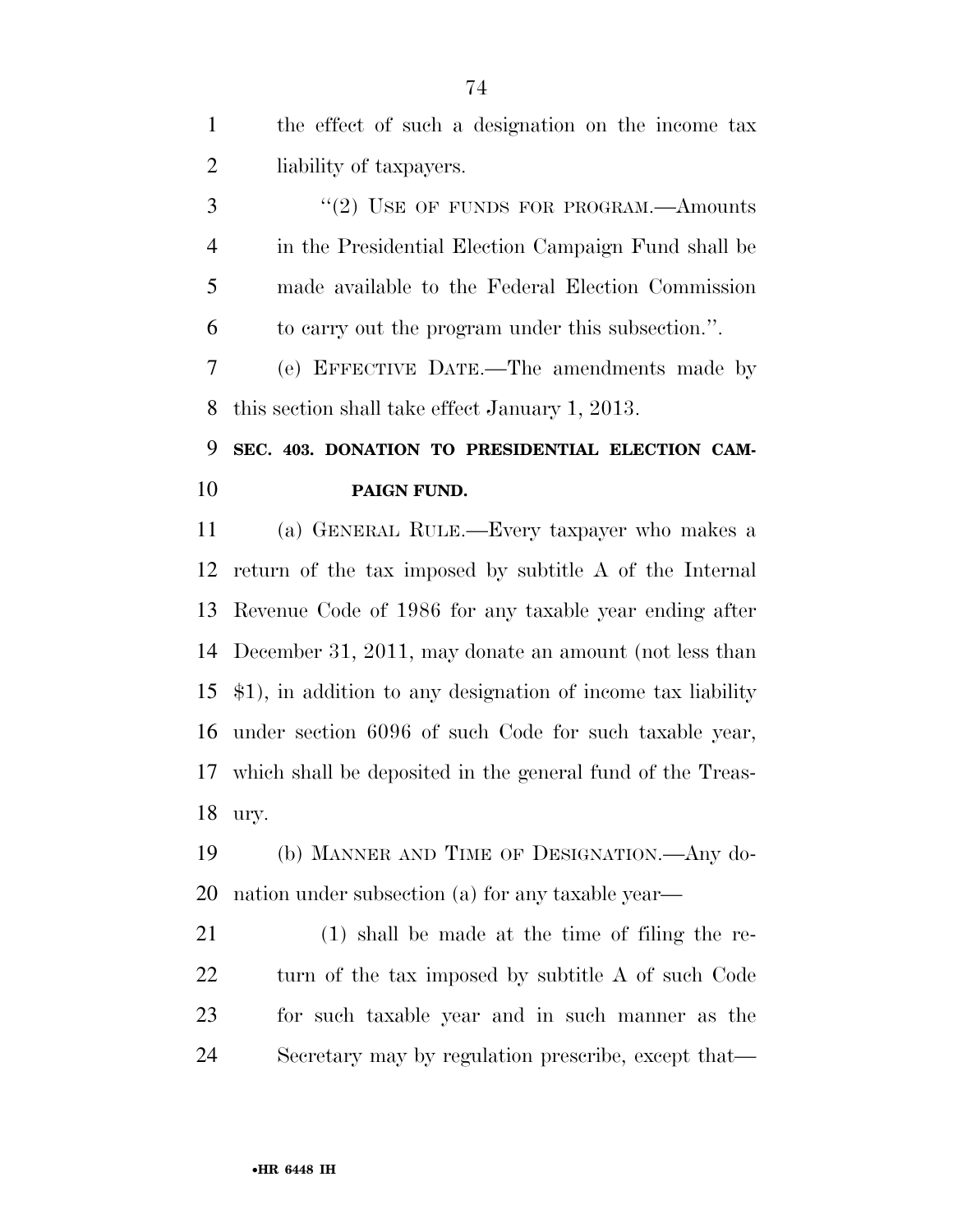| $\mathbf{1}$   | (A) the designation for such donation shall                  |
|----------------|--------------------------------------------------------------|
| $\overline{2}$ | be either on the first page of the return or on              |
| 3              | the page bearing the taxpayer's signature, and               |
| $\overline{4}$ | (B) the designation shall be by a box                        |
| 5              | added to the return, and the text beside the box             |
| 6              | shall provide:                                               |
| $\overline{7}$ | "By checking here, I signify that in                         |
| 8              | addition to my tax liability (if any), I                     |
| 9              | would like to donate the included payment                    |
| 10             | to be used exclusively as a contribution to                  |
| 11             | Presidential<br>Election<br>Campaign<br>the                  |
| 12             | Fund.",                                                      |
| 13             | and                                                          |
| 14             | (2) shall be accompanied by a payment of the                 |
| 15             | amount so designated.                                        |
| 16             | (c) TREATMENT OF AMOUNTS DONATED. For pur-                   |
| 17             | poses of this title, the amount donated by any taxpayer      |
|                | 18 under subsection (a) shall be treated as a contribution   |
| 19             | made by such taxpayer to the United States on the last       |
| 20             | date prescribed for filing the return of tax imposed by sub- |
| 21             | title A of such Code (determined without regard to exten-    |
| 22             | sions) or, if later, the date the return is filed.           |
| 23             | (d) TRANSFERS TO PRESIDENTIAL ELECTION CAM-                  |
| 24             | PAIGN FUND.—The Secretary shall, from time to time,          |
| 25             | transfer to the Presidential Election Campaign Fund es-      |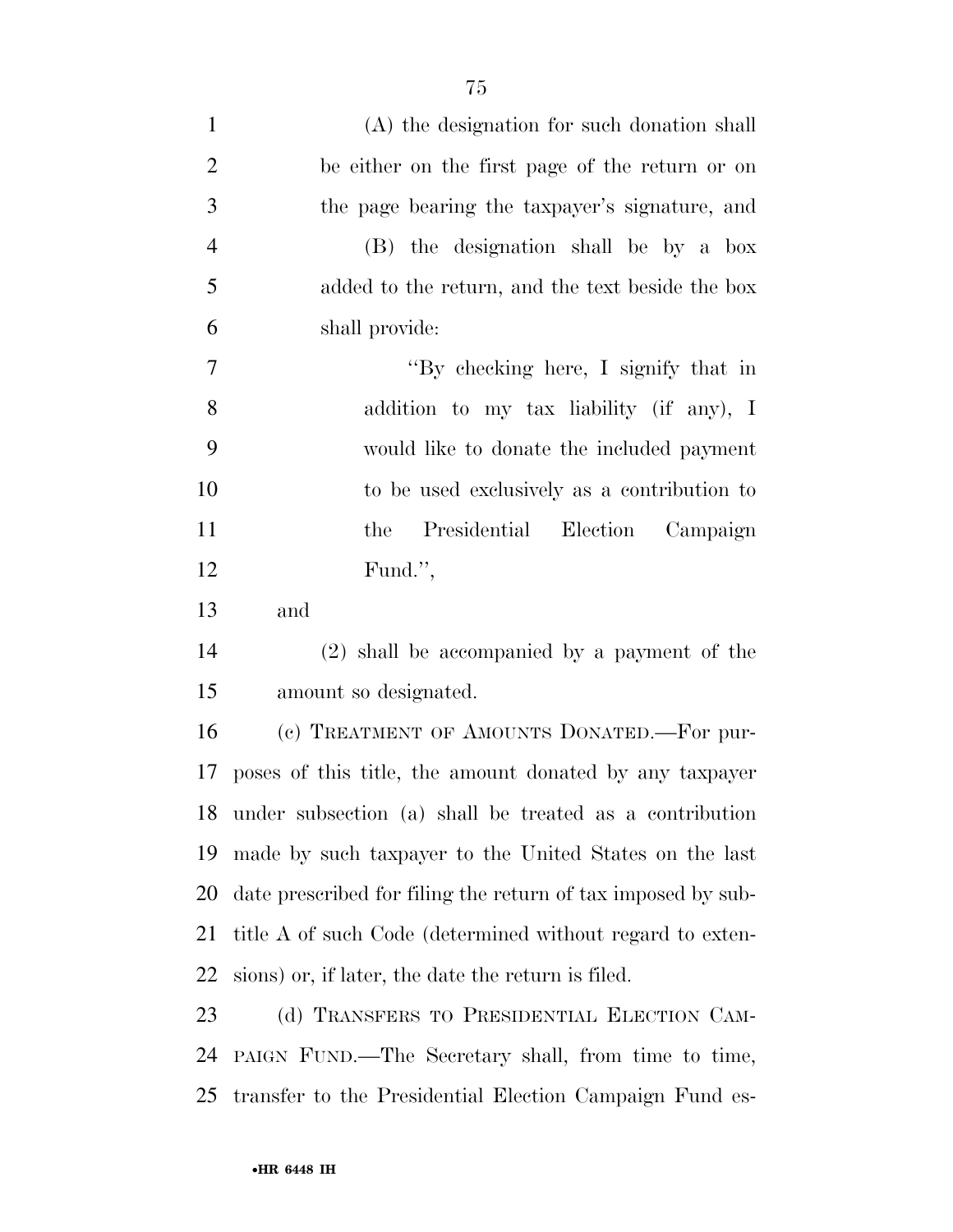tablished under section 9006(a) of such Code amounts equal to the amounts donated under this section.

## **TITLE V—OTHER CAMPAIGN FINANCE REFORMS**

 **SEC. 501. REGULATIONS WITH RESPECT TO BEST EFFORTS FOR IDENTIFYING PERSONS MAKING CON-TRIBUTIONS.** 

 Not later than 6 months after the date of enactment of this Act, the Federal Election Commission shall pro- mulgate regulations with respect to what constitutes best efforts under section 302(i) of the Federal Election Cam- paign Act of 1971 (2 U.S.C. 432(i)) for determining the identification of persons making contributions to political committees, including the identifications of persons mak- ing contributions over the Internet or by credit card. Such regulations shall include a requirement that in the case of contributions made by a credit card, the political com- mittee shall ensure that the name on the credit card used to make the contribution matches the name of the person making the contribution.

### **SEC. 502. PROHIBITION ON JOINT FUNDRAISING COMMIT-TEES.**

 (a) IN GENERAL.—Section 302(e) of the Federal Election Campaign Act of 1971 (2 U.S.C. 432(e)) is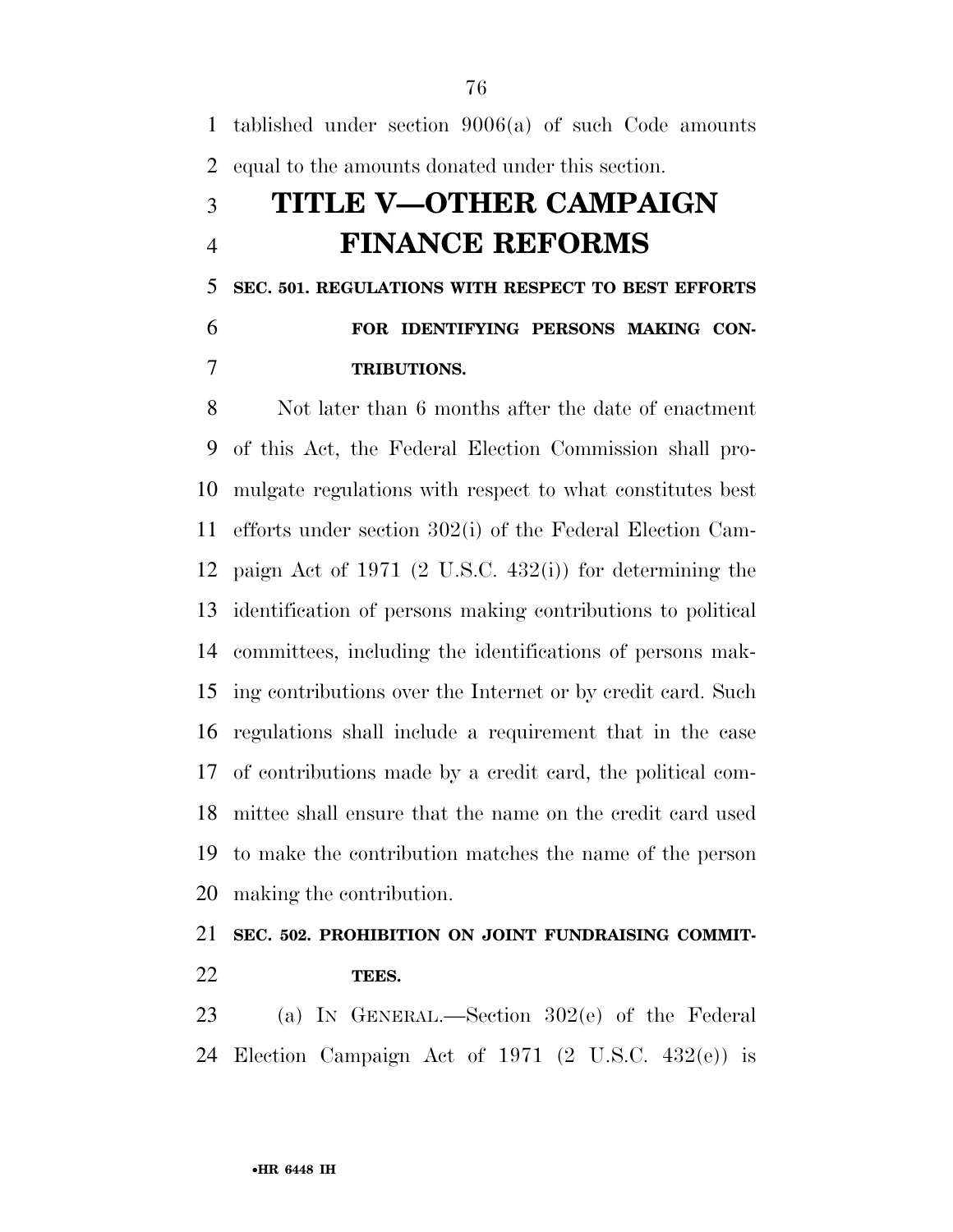amended by adding at the end the following new para-graph:

3 "(6) No authorized committee of a candidate may establish a joint fundraising committee with a political committee other than an authorized com-mittee of a candidate.''.

 (b) EFFECTIVE DATE.—The amendments made by this section shall take effect on January 1, 2013.

 **SEC. 503. DISCLOSURE OF BUNDLED CONTRIBUTIONS TO PRESIDENTIAL CAMPAIGNS.** 

 (a) IN GENERAL.—Paragraphs (1) through (3) of section 304(i) of the Federal Election Campaign Act of 1971 (2 U.S.C. 434(i)) are amended to read as follows: ''(1) IN GENERAL.—

15 "(A) DISCLOSURE OF BUNDLED CON- TRIBUTIONS BY LOBBYISTS.—Each committee described in paragraph (6) shall include in the first report required to be filed under this sec- tion after each covered period (as defined in paragraph (2)) a separate schedule setting forth the name, address, and employer of each person reasonably known by the committee to be a per- son described in paragraph (7) who provided 2 or more bundled contributions to the committee in an aggregate amount greater than the appli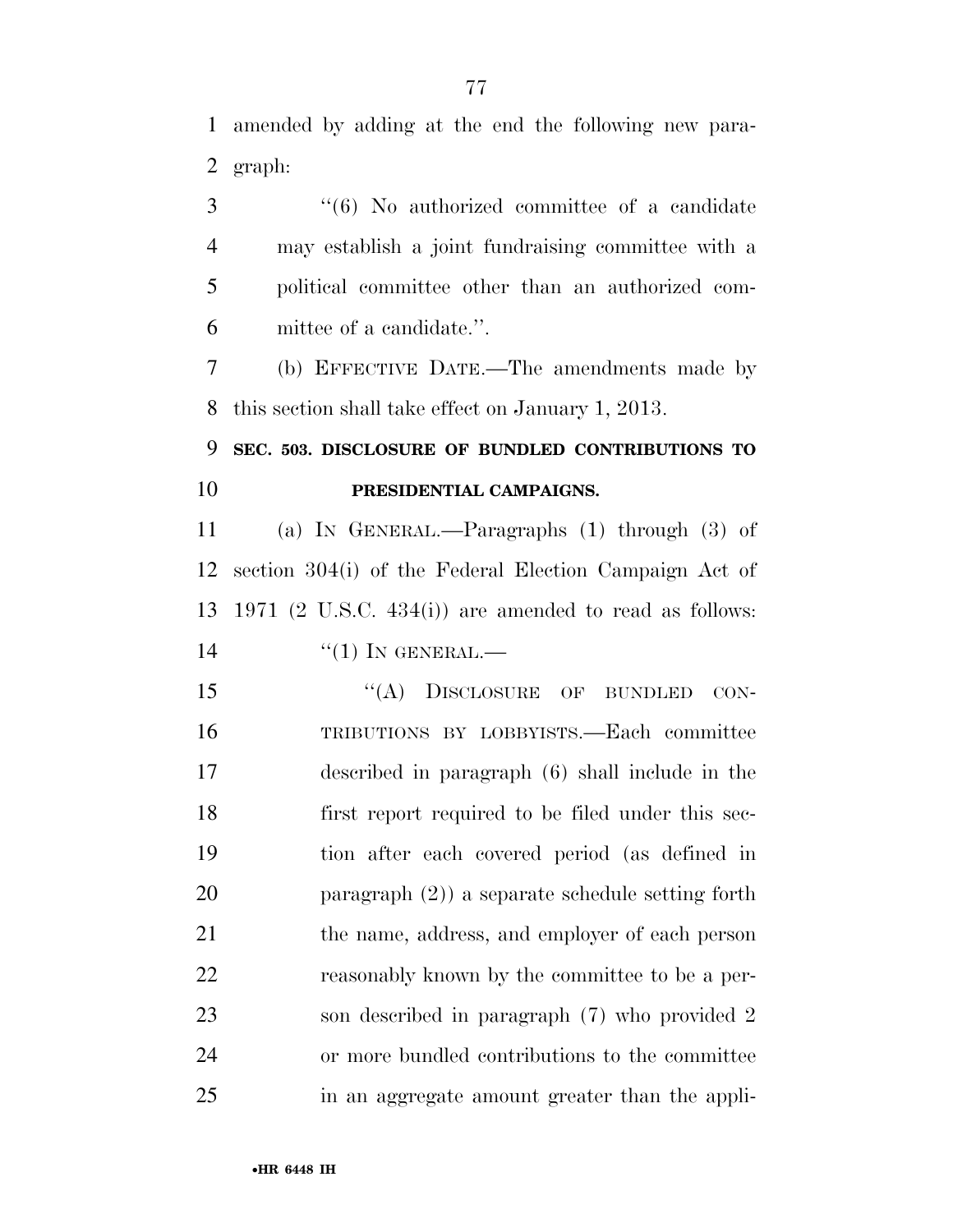cable threshold (as defined in paragraph (3)) during the covered period, and the aggregate amount of the bundled contributions provided by each such person during the covered period. 5 "(B) DISCLOSURE OF BUNDLED CON- TRIBUTIONS TO PRESIDENTIAL CAMPAIGNS.— Each committee which is an authorized com- mittee of a candidate for the office of President or for nomination to such office shall include in the first report required to be filed under this section after each covered period (as defined in paragraph (2)) a separate schedule setting forth the name, address, and employer of each person who provided 2 or more bundled contributions to the committee in an aggregate amount great- er than the applicable threshold (as defined in paragraph (3)) during the election cycle, and the aggregate amount of the bundled contribu- tions provided by each such person during the covered period and such election cycle. Such schedule shall include a separate listing of the name, address, and employer of each person in- cluded on such schedule who is reasonably known by the committee to be a person de-scribed in paragraph (7), together with the ag-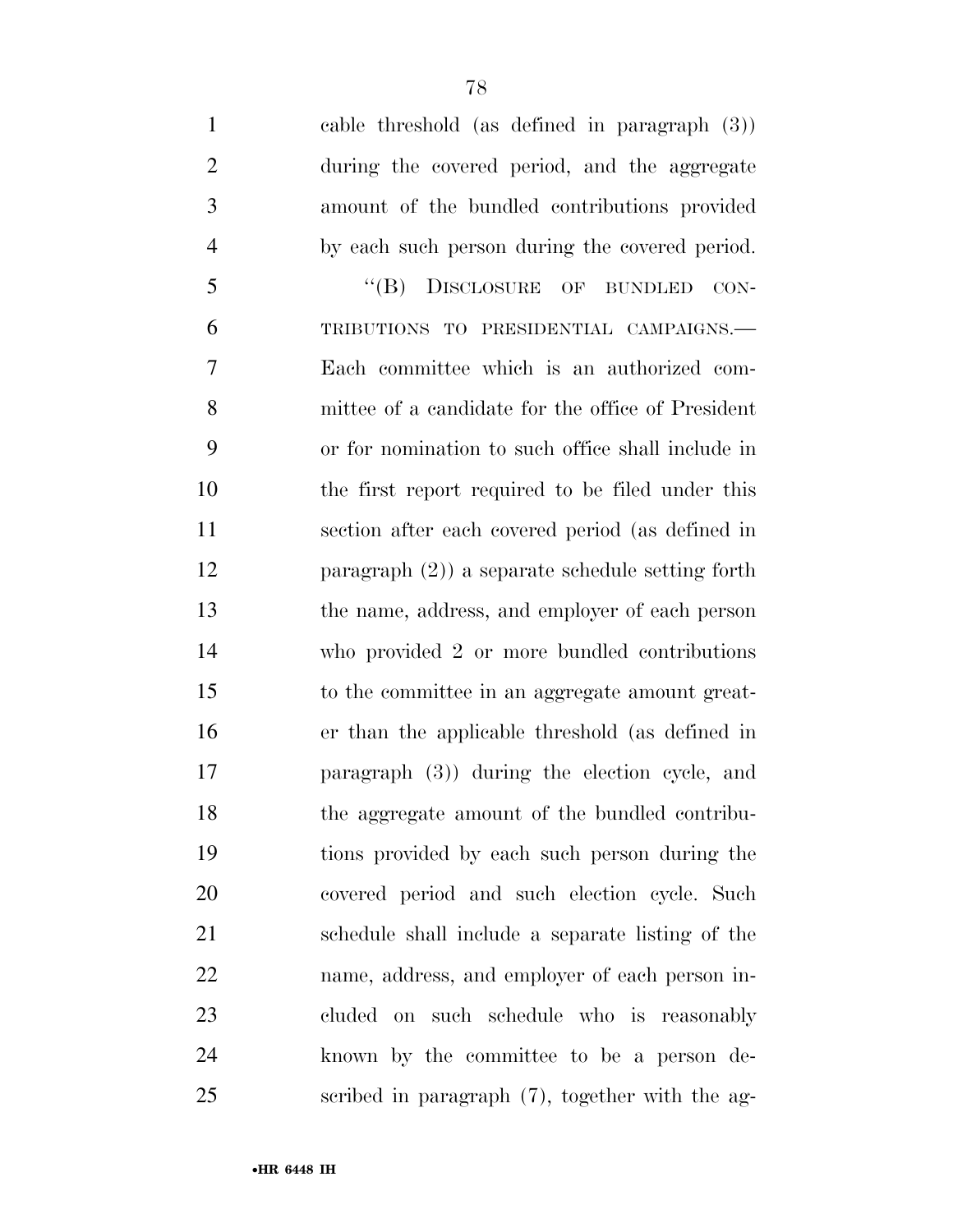| $\mathbf{1}$   | gregate amount of bundled contributions pro-      |
|----------------|---------------------------------------------------|
| $\overline{2}$ | vided by such person during such period and       |
| 3              | such cycle.                                       |
| $\overline{4}$ | "(2) COVERED PERIOD.—In this subsection, a        |
| 5              | 'covered period' means-                           |
| 6              | $\lq\lq$ with respect to a committee which is     |
| 7              | an authorized committee of a candidate for the    |
| 8              | office of President or for nomination to such of- |
| 9              | fice—                                             |
| 10             | "(i) the 4-year election cycle ending             |
| 11             | with the date of the election for the office      |
| 12             | of the President; and                             |
| 13             | "(ii) any reporting period applicable             |
| 14             | to the committee under this section during        |
| 15             | which any person provided 2 or more bun-          |
| 16             | dled contributions to the committee; and          |
| 17             | $\lq\lq (B)$ with respect to any other com-       |
| 18             | mittee—                                           |
| 19             | "(i) the period beginning January 1               |
| 20             | and ending June 30 of each year;                  |
| 21             | "(ii) the period beginning July 1 and             |
| 22             | ending December 31 of each year; and              |
| 23             | "(iii) any reporting period applicable            |
| 24             | to the committee under this section during        |
| 25             | which any person described in paragraph           |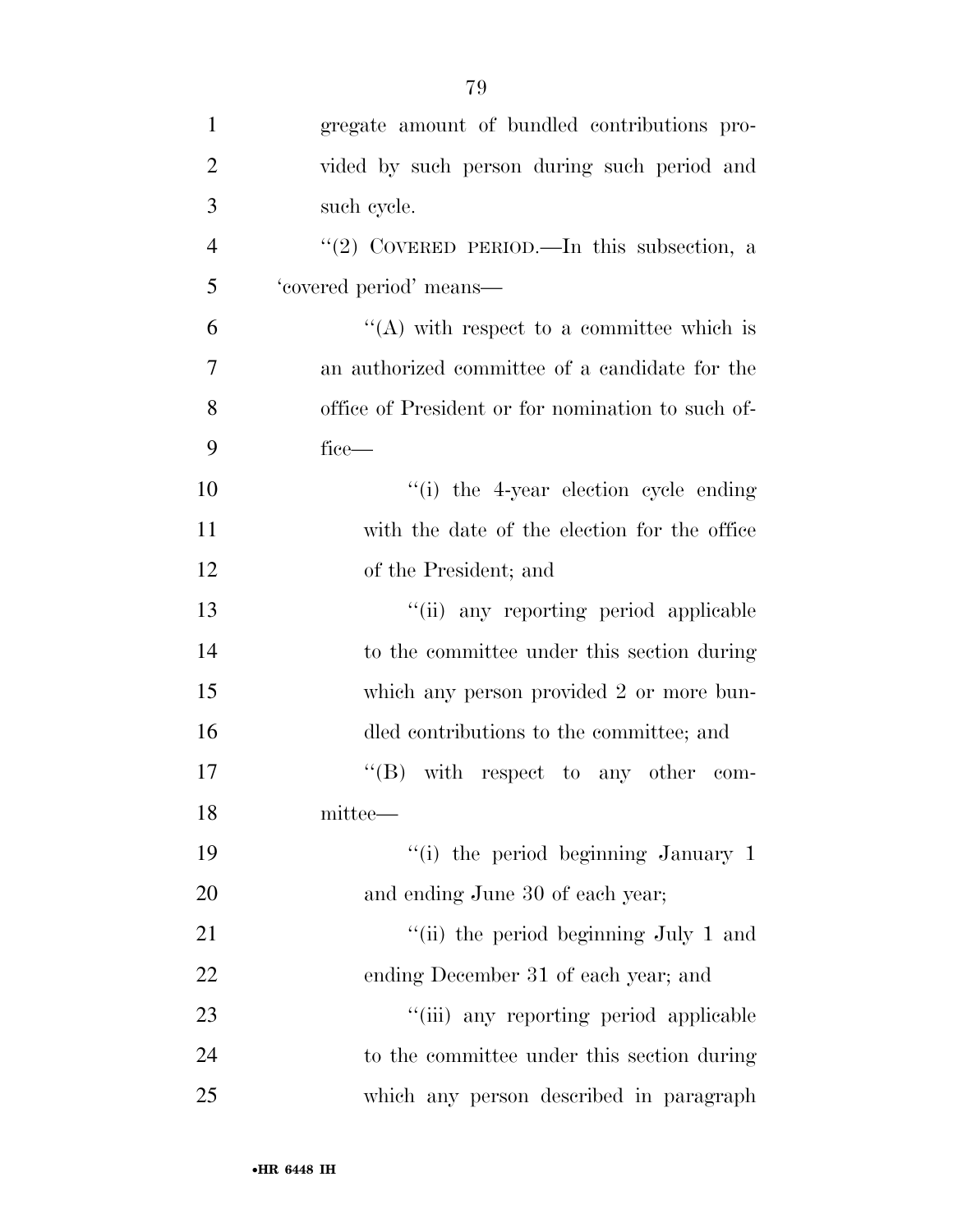| $\mathbf{1}$   | (7) provided 2 or more bundled contribu-          |
|----------------|---------------------------------------------------|
| $\overline{2}$ | tions to the committee in an aggregate            |
| 3              | amount greater than the applicable thresh-        |
| $\overline{4}$ | old.                                              |
| 5              | $(3)$ APPLICABLE THRESHOLD.—                      |
| 6              | "(A) IN GENERAL.—In this subsection, the          |
| $\overline{7}$ | 'applicable threshold' is—                        |
| 8              | "(i) $$50,000$ in the case of a com-              |
| 9              | mittee which is an authorized committee of        |
| 10             | a candidate for the office of President or        |
| 11             | for nomination to such office; and                |
| 12             | "(ii) $$15,000$ in the case of any other          |
| 13             | committee.                                        |
| 14             | In determining whether the amount of bundled      |
| 15             | contributions provided to a committee by a per-   |
| 16             | son exceeds the applicable threshold, there shall |
| 17             | be excluded any contribution made to the com-     |
| 18             | mittee by the person or the person's spouse.      |
| 19             | "(B) INDEXING.—In any calendar year               |
| 20             | after 2016, section $315(e)(1)(B)$ shall apply to |
| 21             | each amount applicable under subparagraph         |
| 22             | $(A)$ in the same manner as such section applies  |
| 23             | to the limitations established under subsections  |
| 24             | $(a)(1)(A), (a)(1)(B), (a)(3), and (h)$ of such   |
| 25             | section, except that for purposes of applying     |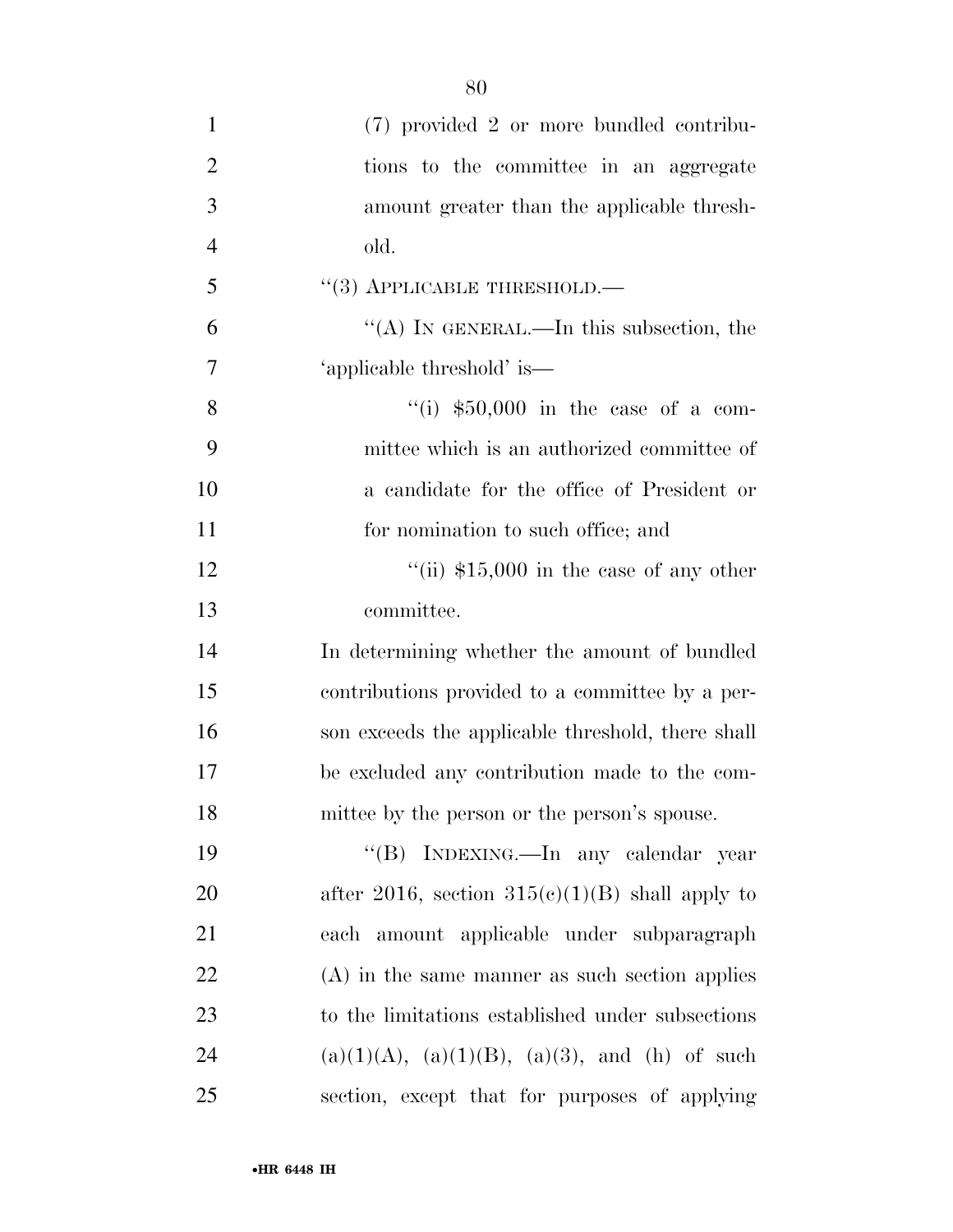| $\mathbf{1}$   | such section to the amount applicable under          |
|----------------|------------------------------------------------------|
| $\overline{2}$ | subparagraph (A), the 'base period' shall be         |
| 3              | $2015."$ .                                           |
| $\overline{4}$ | (b) CONFORMING AMENDMENTS.—Subsection (i) of         |
| 5              | section 304 of such Act (2 U.S.C. 434) is amended—   |
| 6              | $(1)$ in paragraph $(5)$ , by striking "described in |
| 7              | paragraph $(7)$ " each place it appears in subpara-  |
| 8              | graphs $(C)$ and $(D)$ ;                             |
| 9              | $(2)$ in paragraph $(6)$ , by inserting "(other than |
| 10             | a candidate for the office of President or for nomi- |
| 11             | nation to such office)" after "candidate"; and       |
| 12             | $(3)$ in paragraph $(8)(A)$ —                        |
| 13             | $(A)$ by striking ", with respect to a com-          |
| 14             | mittee described in paragraph (6) and a person       |
| 15             | described in paragraph $(7)$ ," and inserting ",     |
| 16             | with respect to a committee described in para-       |
| 17             | $graph(6)$ or an authorized committee of a can-      |
| 18             | didate for the office of President or for nomina-    |
| 19             | tion to such office,";                               |
| 20             | (B) by striking "by the person" in clause            |
| 21             | (i) thereof and inserting "by any person"; and       |
| 22             | (C) by striking "the person" each place it           |
| 23             | appears in clause (ii) and inserting "such per-      |
| 24             | son".                                                |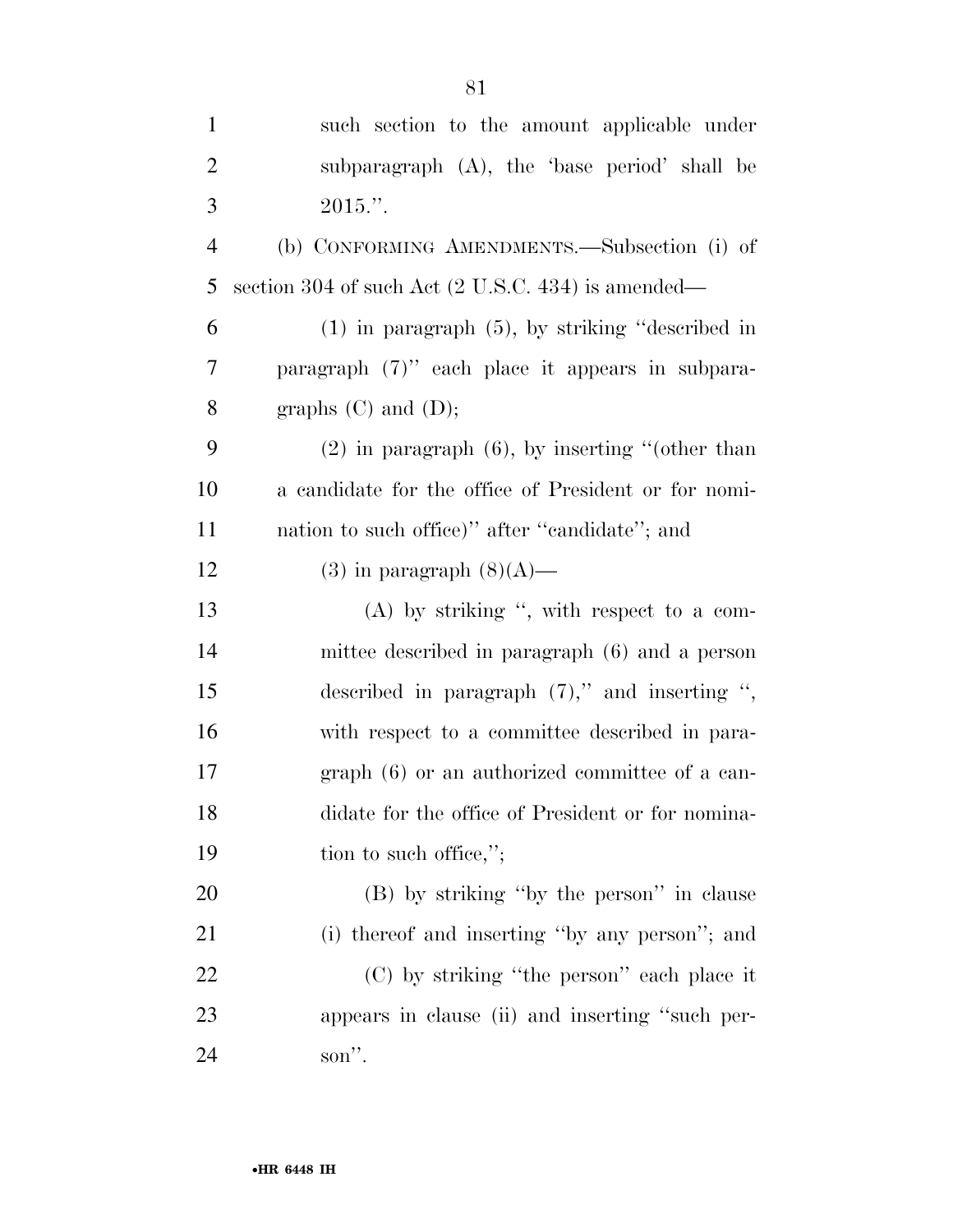(c) EFFECTIVE DATE.—The amendments made by this section shall apply with respect to reports filed under section 304 of the Federal Election Campaign Act of 1971 after January 1, 2013.

### **SEC. 504. JUDICIAL REVIEW OF ACTIONS RELATED TO CAM-PAIGN FINANCE LAWS.**

 (a) IN GENERAL.—Title IV of the Federal Election Campaign Act of 1971 (2 U.S.C. 451 et seq.) is amended by inserting after section 406 the following new section: **''SEC. 407. JUDICIAL REVIEW.** 

11 "(a) In GENERAL.—If any action is brought for de- claratory or injunctive relief to challenge the constitu- tionality of any provision of this Act or of chapter 95 or 96 of the Internal Revenue Code of 1986, or is brought to with respect to any action of the Commission under chapter 95 or 96 of the Internal Revenue Code of 1986, the following rules shall apply:

 ''(1) The action shall be filed in the United States District Court for the District of Columbia and an appeal from the decision of the district court may be taken to the Court of Appeals for the Dis-22 trict of Columbia Circuit.

23  $\langle \mathfrak{C}(2) \rangle$  In the case of an action relating to declar- atory or injunctive relief to challenge the constitu-tionality of a provision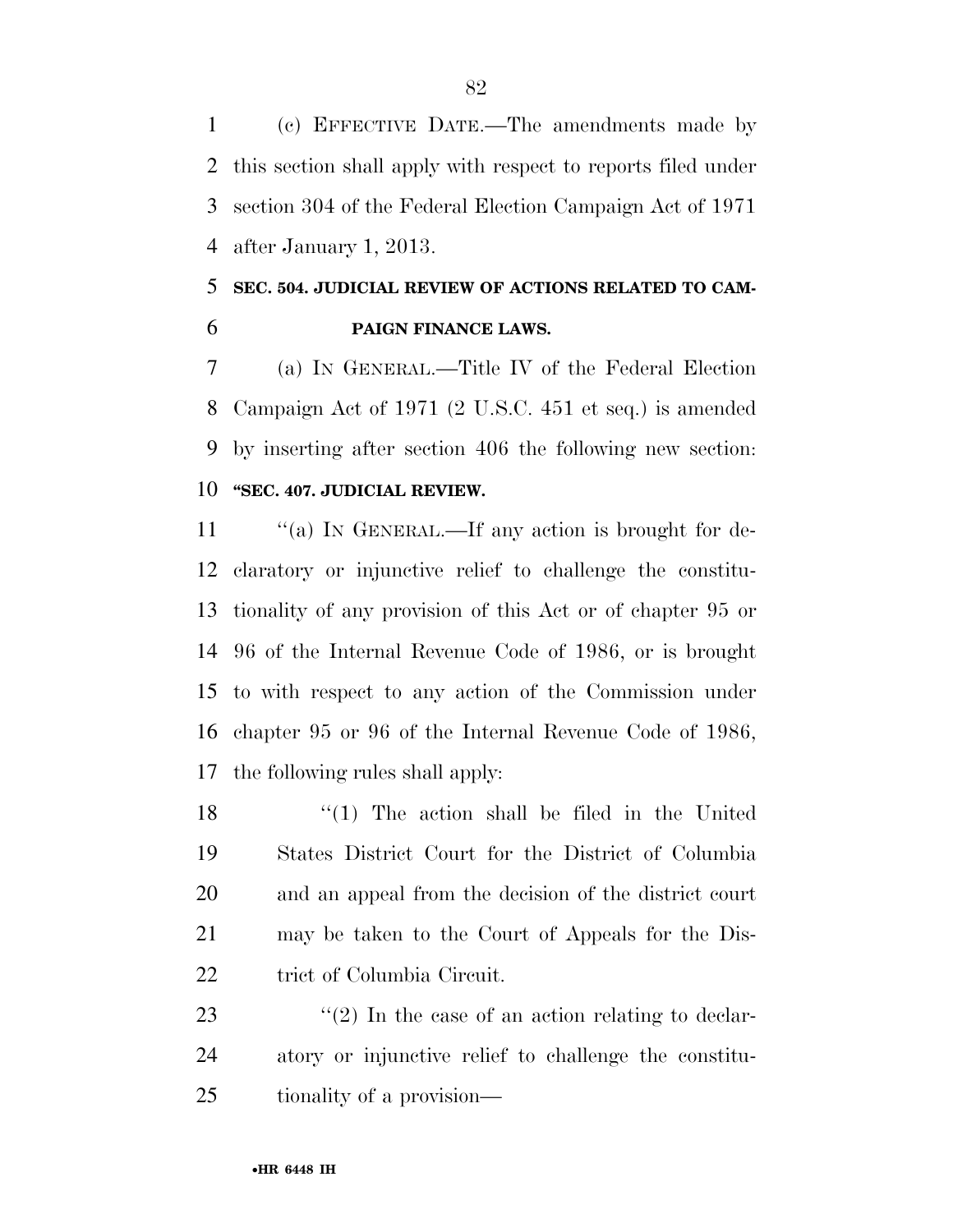$\langle (A) \rangle$  a copy of the complaint shall be deliv- ered promptly to the Clerk of the House of Representatives and the Secretary of the Sen-ate; and

 ''(B) it shall be the duty of the United States District Court for the District of Colum- bia, the Court of Appeals for the District of Co- lumbia, and the Supreme Court of the United States to advance on the docket and to expedite to the greatest possible extent the disposition of 11 the action and appeal.

12 "(b) INTERVENTION BY MEMBERS OF CONGRESS.— In any action in which the constitutionality of any provi- sion of this Act or chapter 95 or 96 of the Internal Rev- enue Code of 1986 is raised, any member of the House of Representatives (including a Delegate or Resident Com- missioner to the Congress) or Senate shall have the right to intervene either in support of or opposition to the posi- tion of a party to the case regarding the constitutionality of the provision. To avoid duplication of efforts and reduce the burdens placed on the parties to the action, the court in any such action may make such orders as it considers necessary, including orders to require interveners taking similar positions to file joint papers or to be represented by a single attorney at oral argument.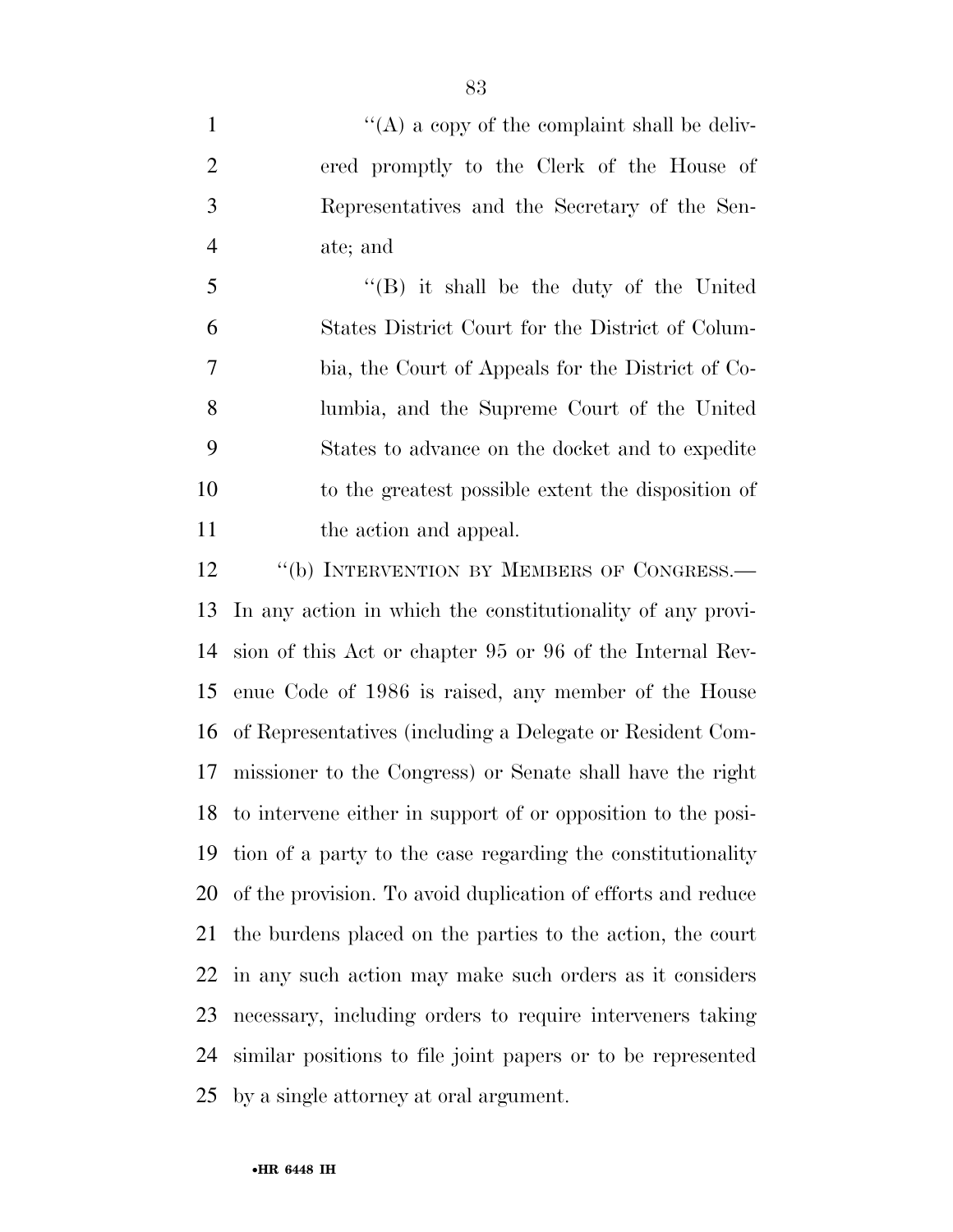| $\mathbf{1}$   | "(c) CHALLENGE BY MEMBERS OF CONGRESS.—Any                     |
|----------------|----------------------------------------------------------------|
| 2              | Member of Congress may bring an action, subject to the         |
| 3              | special rules described in subsection (a), for declaratory     |
| $\overline{4}$ | or injunctive relief to challenge the constitutionality of any |
| 5              | provision of this Act or chapter 95 or 96 of the Internal      |
| 6              | Revenue Code of 1986.".                                        |
| 7              | (b) CONFORMING AMENDMENTS.-                                    |
| 8              | $(1)$ In GENERAL.—                                             |
| 9              | (A) Section 310 of the Federal Election                        |
| 10             | Campaign Act of 1971 (2 U.S.C. 437h) is re-                    |
| 11             | pealed.                                                        |
| 12             | (B) Section 9011 of the Internal Revenue                       |
| 13             | Code of 1986 is amended to read as follows:                    |
| 14             | "SEC. 9011. JUDICIAL REVIEW.                                   |
| 15             | "For provisions relating to judicial review of certifi-        |
| 16             | cations, determinations, and actions by the Commission         |
| 17             | under this chapter, see section 407 of the Federal Election    |
|                | 18 Campaign Act of 1971.".                                     |
| 19             | (C) Section 9041 of the Internal Revenue                       |
| 20             | Code of 1986 is amended to read as follows:                    |
| 21             | "SEC. 9041. JUDICIAL REVIEW.                                   |
| 22             | "For provisions relating to judicial review of actions"        |
| 23             | by the Commission under this chapter, see section 407 of       |
| 24             | the Federal Election Campaign Act of 1971.".                   |
|                |                                                                |